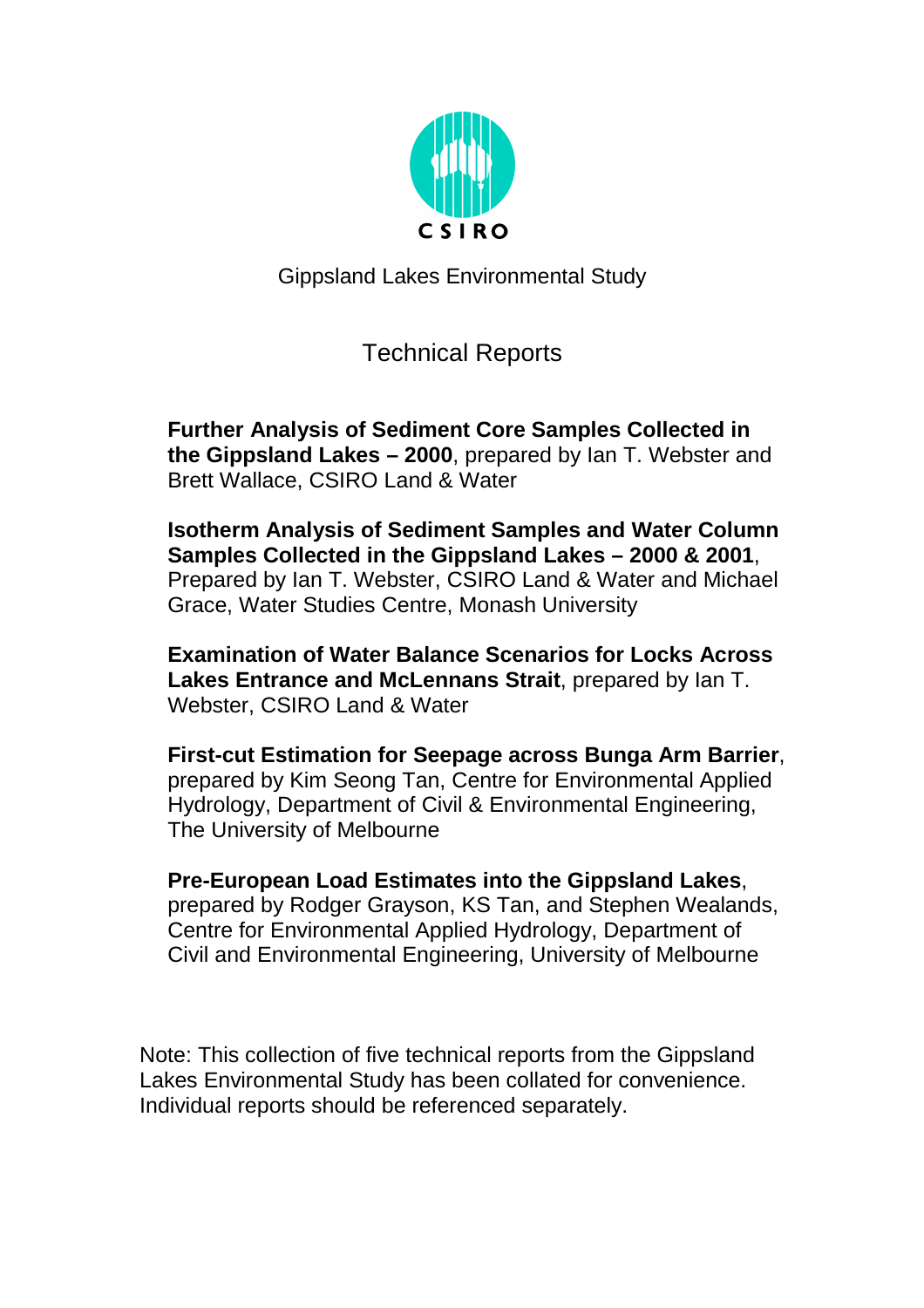# **Table of Contents**

| <b>FURTHER ANALYSIS OF SEDIMENT CORE SAMPLES COLLECTED IN THE GIPPSLAND</b><br><b>LAKES-2000</b>                               | 4  |
|--------------------------------------------------------------------------------------------------------------------------------|----|
| <b>Data Collection</b>                                                                                                         | 4  |
| <b>Evaluation of pore-water mixing rates</b>                                                                                   | 6  |
| <b>Sedimentation Rate</b>                                                                                                      | 11 |
| <b>Long-Term Release of Phosphorus and Nitrogen from Sediments</b>                                                             | 12 |
| <b>Summary</b>                                                                                                                 | 21 |
| <b>References</b>                                                                                                              | 22 |
| <b>ISOTHERM ANALYSIS OF SEDIMENT SAMPLES AND WATER COLUMN SAMPLES</b><br><b>COLLECTED IN THE GIPPSLAND LAKES - 2000 - 2001</b> | 23 |
| <b>Introduction</b>                                                                                                            | 23 |
| <b>Benthic Sample Analyses</b>                                                                                                 | 23 |
| <b>Isotherm Fitting Procedure</b>                                                                                              | 25 |
| <b>Suspended Sediment Analyses</b>                                                                                             | 30 |
| <b>Isotherm Analysis on Suspended Sediment Samples</b>                                                                         | 30 |
| <b>Conclusions</b>                                                                                                             | 33 |
| <b>References</b>                                                                                                              | 34 |
| Appendix - Short Progress Report on P Sorption & Particle Sizing                                                               | 35 |
| <b>EXAMINATION OF WATER BALANCE SCENARIOS FOR LOCKS ACROSS LAKES</b><br><b>ENTRANCE AND MCLENNANS STRAIT</b>                   | 37 |
| <b>Water Balance Equation</b>                                                                                                  | 37 |
| <b>McLennans Strait Lock</b>                                                                                                   | 37 |
| <b>Lakes Entrance Lock</b>                                                                                                     | 38 |
| <b>Discussion</b>                                                                                                              | 40 |
| <b>References</b>                                                                                                              | 40 |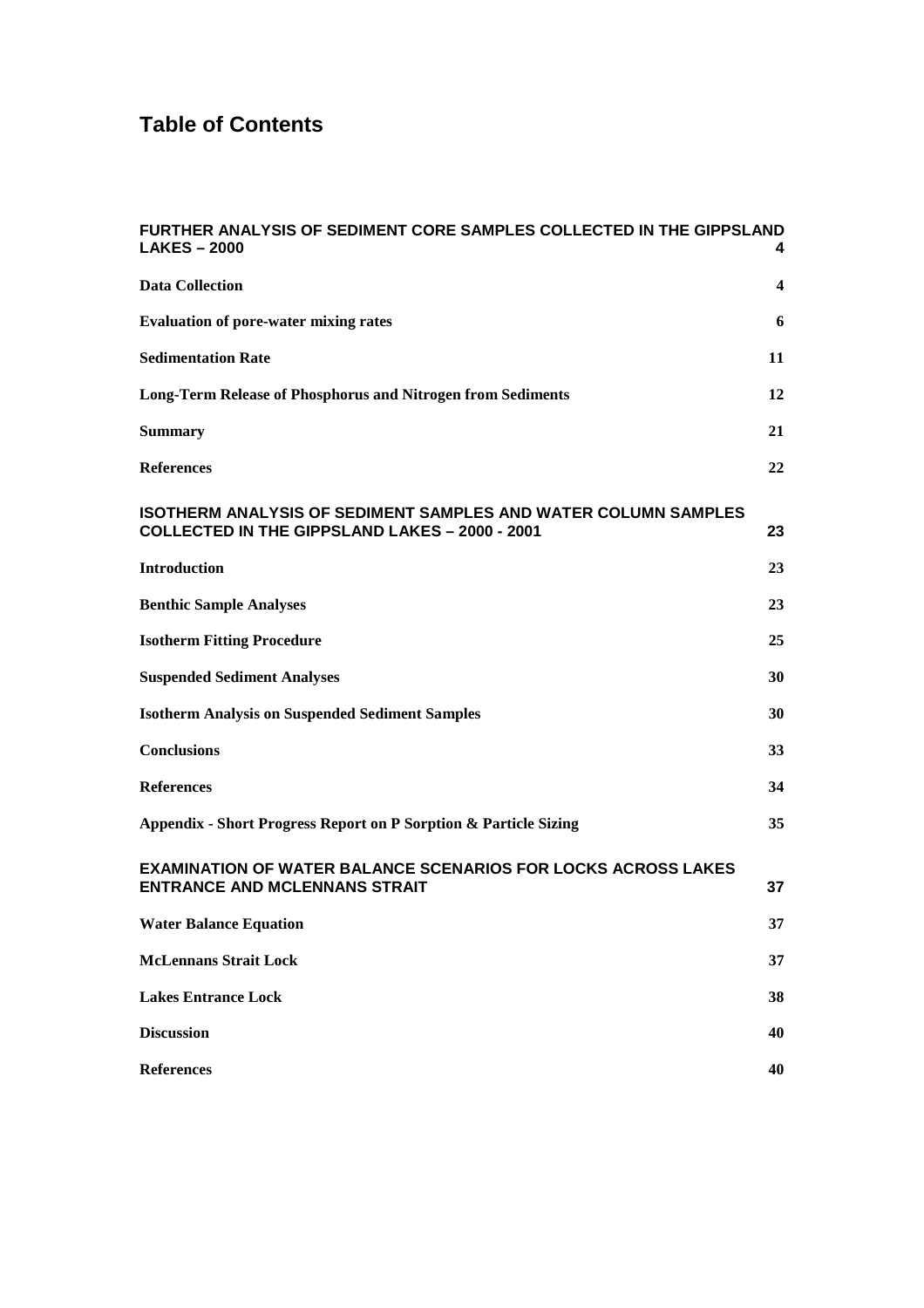| <b>FIRST-CUT ESTIMATION FOR SEEPAGE ACROSS BUNGA ARM BARRIER</b> | 41 |
|------------------------------------------------------------------|----|
| <b>Introduction</b>                                              | 41 |
| Seepage through the Bunga Arm Barrier                            | 43 |
| <b>Discharge through Lakes Entrance Waterway</b>                 | 44 |
| <b>Significance of Seepage</b>                                   | 44 |
| <b>Conclusion</b>                                                | 45 |
| PRE-EUROPEAN LOAD ESTIMATES INTO THE GIPPSLAND LAKES             | 46 |
| <b>Overview</b>                                                  | 46 |
| <b>Methods</b>                                                   | 46 |
| <b>Results</b>                                                   | 47 |
| <b>Discussion</b>                                                | 48 |
|                                                                  |    |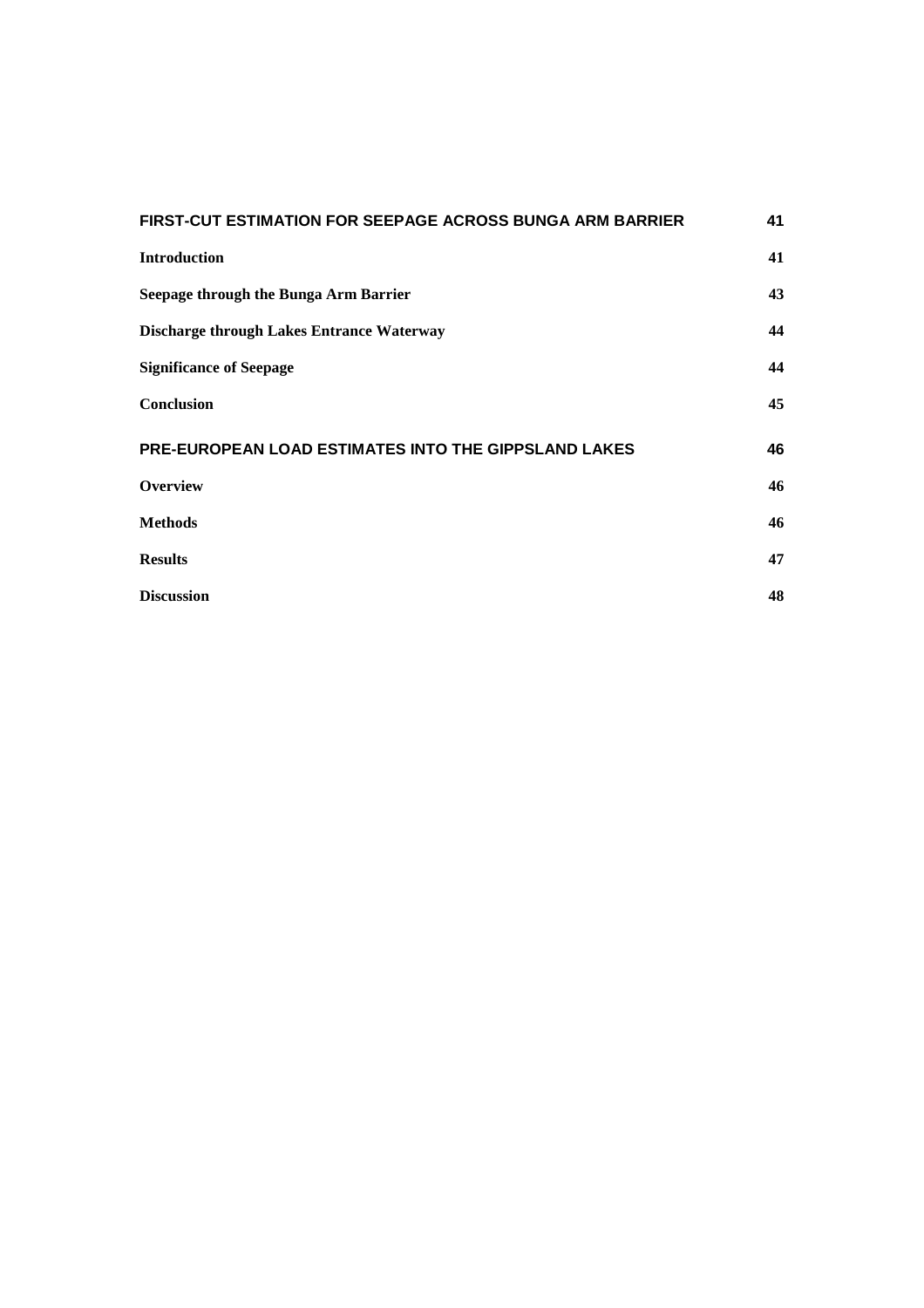# <span id="page-3-0"></span>**Further Analysis of Sediment Core Samples Collected in the Gippsland Lakes – 2000**

#### Ian T. Webster and Brett Wallace CSIRO Land & Water

The Gippsland Lakes Environmental Study centres on the development of a biogeochemcial model that describes the fates of nitrogen (N) and phosphorus (P) within the system and the likely impacts of the transport and transformation of these nutrients on the primary production within the Lakes. A key component of the biogeochemcial model is the sediment module that describes the diagenesis of organic matter that has settled from the water column. Some portion of the nutrients within this organic matter is recycled to the water column to contribute again to primary production there. We expect that a proper description of the cycling of nutrients between water column and sediments is crucial if the biogeochemcial model is to function properly.

The purpose of this report is to extend the analysis of data collected by Longmore (2000a) to support the components of the Study concerned with sediments. Specifically, Longmore measured profiles of a number of chemical species within the sediments at sites throughout the Lakes. In this report, we use these data to address objectives that are crucial to the development of the biogeochemcial model. These objectives are to:

- 1. Estimate pore-water mixing rates that can be applied to the full Lakes' biogeochemcial model.
- 2. Estimate sedimentation rates throughout Lakes.
- 3. Assess the likely extent of continued release of P and N from the stored sediment pool after input loads of these nutrients to the Lakes are reduced.

# *Data Collection*

Sediment cores were collected by Marine and Freshwater Resources Institute (MAFRI) from 21 sites throughout the Gippsland Lakes in May 2000 (Fig. 1). Table 1 provides a brief description of the sediments at each site and water depths. Single cores 10 cm in diameter and up to 30 cm deep were collected by SCUBA from 20 sites, while triplicate cores were collected from the  $21<sup>st</sup>$  site. Cores were sectioned under a nitrogen atmosphere, pore waters separated by centrifuging, and the filtrates and solid phase analysed for a range of nutrients. Details of the sample collection and analyses are described by Longmore (2000a). The samples were analysed for % water content, sulfate  $(SO<sub>4</sub>)$ , chlorinity  $(Cl)$ , ammonium  $(NH<sub>4</sub>)$ , oxidised nitrogen (nitrate + nitrite,  $NO_x$ ), dissolved organic nitrogen (DON), phosphate ( $PO_4$ ), silicate  $(SiO<sub>4</sub>)$ , solid-phase nitrogen  $(PN)$ , solid-phase phosphorus  $(PP)$ , and solid-phase organic carbon (SOC).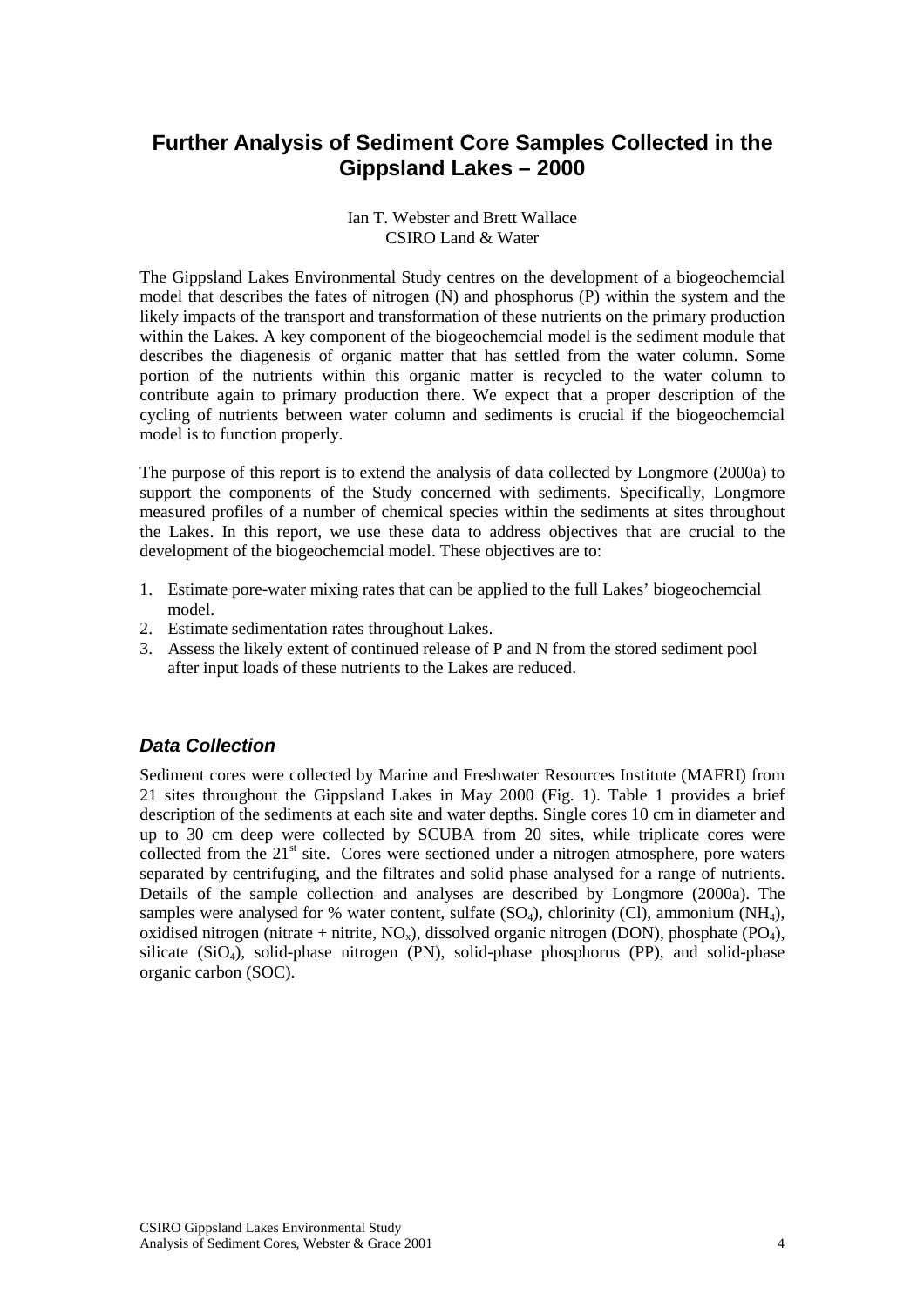

**Figure 1. Locations of the sampling sites (from Longmore 2000a).** 

| Table 1. Site locations, brief description and water depth (from Longmore 2000a) |  |  |  |
|----------------------------------------------------------------------------------|--|--|--|
|                                                                                  |  |  |  |

| Date      | <b>Site</b><br>no. | <b>Description</b>                                                                                                                          | Water depth<br>(m) |
|-----------|--------------------|---------------------------------------------------------------------------------------------------------------------------------------------|--------------------|
| 2/05/2000 | $\mathbf{1}$       | Lake Wellington . Fine mud, lots of tubes. Top $\sim$ 5 cm brown, grey below.<br>Fibrous material in deeper (~20-30 cm) sediment.           | 1.6                |
| 2/05/2000 | $\overline{2}$     | Lake Wellington.<br>Top $\sim$ 5 cm brown, grey below. Very stiff clay/mud below 20 cm depth.                                               | 2.0                |
| 2/05/2000 | 3                  | Lake Wellington, similar to site 2.                                                                                                         | 3.1                |
| 2/05/2000 | 4                  | Lake Wellington, similar to site 2.                                                                                                         | 2.9                |
| 2/05/2000 | 5                  | Lake Wellington, similar to site 2, but with coarser sediment below 20 cm depth                                                             | 3.1                |
| 2/05/2000 | 6                  | Lake Victoria. Muddy sand, grey-black. Not analysed.                                                                                        | 1.9                |
| 2/05/2000 | $\overline{7}$     | Central Lake Victoria. Black mud throughout. Diver reported anoxic bottom water.                                                            | 5.1                |
| 3/05/2000 | 8                  | Central Lake Victoria. Grey-black mud throughout.                                                                                           | 5.4                |
| 3/05/2000 | 9                  | Eastern Lake Victoria. Grey-black mud throughout.                                                                                           | 7.3                |
| 3/05/2000 | 10                 | Eastern Lake Victoria. 1 cm layer of black floc over black mud.                                                                             | 9.0                |
| 3/05/2000 | 11                 | Southern Lake King. Grey-brown fine mud, numerous 1-2 cm long isopods on surface                                                            | 4.2                |
| 3/05/2000 | 12                 | Southern Lake King. Coarse sand, with cratered surface. Numerous small bivalves, and<br>organic skin (possibly micro-phytobenthos).         | 2.2                |
| 4/05/2000 | 13                 | Coarse sand, with cratered surface. Not analysed.                                                                                           | 1.2                |
| 3/05/2000 | 14                 | Off Reeves Channel. Mud/sand/mud layers: Seagrass in top 1 cm layer of fine mud on<br>top of coarse sand at 1-2 cm, over mud.               | 2.1                |
| 3/05/2000 | 15                 | Southern Lake King. 1 cm brown floc over 5 cm brown/grey sandy mud grading to grey<br>mud below.                                            | 6.5                |
| 4/05/2000 | 16                 | Southern Lake King. Grey-black mud. Surface covered with brown algal mat/slime skin.                                                        | 7.0                |
| 4/05/2000 | 17                 | North Lake King. As for site 16.                                                                                                            | 6.4                |
| 4/05/2000 | 18                 | North Lake King. Grey-black sandy mud, with worms and snails at surface.                                                                    | 3.6                |
| 4/05/2000 | 19                 | Northern Lake King (Eagle Point Bay). Fine grey-black mud with shell fragments.                                                             | 5.0                |
| 4/05/2000 | 20                 | Jones Bay. Muddy sand, grey-black, stiff below $\sim$ 5 cm.                                                                                 | 1.8                |
| 4/05/2000 | 21                 | Jones Bay. Muddy sand, brownish top 3 cm, grey-black below.                                                                                 | 2.0                |
| 4/05/2000 | 22A                | Northern Lake King. Muddy sand, brownish top 3 cm, grey-black below. Triplicate cores<br>(A,B,C) collected within about 10 m of each other. | 5.5                |
| 4/05/2000 | 22B                | Muddy sand, brownish top 3 cm, grey-black below. Chemical properties different to 22A<br>and 22C.                                           | 5.5                |
| 4/05/2000 | 22C                | Muddy sand, brownish top 3 cm, grey-black below                                                                                             | 5.5                |
| 3/05/2000 | 23                 | North Lake King. Grey-black mud throughout, with shell fragments in top 5 cm.                                                               | 6.1                |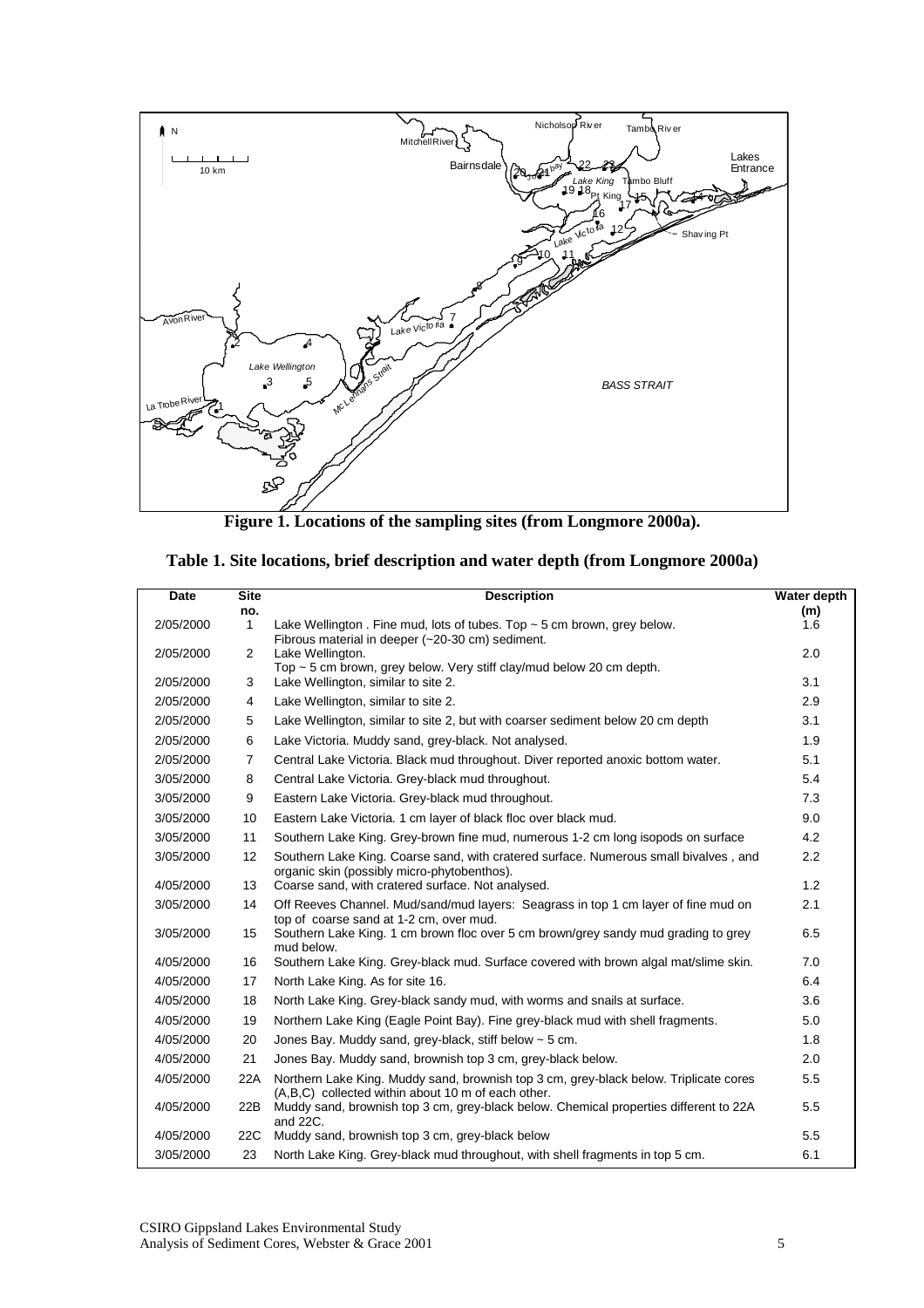#### <span id="page-5-0"></span>*Evaluation of pore-water mixing rates*

We use an inverse technique to estimate the rate of pore-water transport of solutes within the sediments of the Gippsland Lakes. Profiles of chlorinity were measured by Longmore (2000a) at each of the 21 sampling sites. In general, the chlorinity profiles were non-uniform along their lengths. We attribute the measured chlorinity profiles to be due to variations in the salinity (and hence chlorinity) in the overlying water which propagate downwards by porewater transport processes. In other words, the measured chlorinity profiles are a consequence of the time-varying salinity in the overlying water and of the nature and strength of porewater transport. We have measurements of the overlying salinity, but pore-water transport is unknown. However, we develop simulated chlorinity profiles using measured overlying salinities in a model of solute transport with prescribed pore-water transport mechanisms. By matching simulated to measured chlorinity profiles we can infer what the pore-water transport needs to be to explain the measurements.

#### *Pore-water transport model*

In our model of solute transport within sediments in the Gippsland Lakes, we assume that salt (NaCl) is a passive solute and that the transport can be described as a diffusive process. The conservation of salt in the sediments can then be written as:

$$
\varphi \frac{\partial S}{\partial t} = \frac{\partial}{\partial z} \left( \varphi D \frac{\partial S}{\partial z} \right) \tag{1}
$$

where *t* is time, *z* is the vertical coordinate,  $S(z,t)$  is salinity,  $\varphi$  is sediment porosity, and  $D(z)$  is the diffusivity of salt. *D* would be uniform with depth if diffusion were molecular, but we will investigate another functional form that has diffusivity decreasing with depth within the sediment. Molecular diffusion through water is slow and is further slowed in pore waters because the diffusing molecules must follow a tortuous path around the sediment grains. The diffusivity of the salt in the sediment is estimated by dividing the free-water value by the tortuosity squared ( $\theta^2$ ); that is  $D = D_f / \theta^2$ . The tortuosity was estimated from the porosity using (Boudreau, 1996):

$$
\theta^2 \approx 1 - 2\ln(\varphi) \tag{2}
$$

For solution, Eq. 1. requires boundary conditions. At the sediment surface, we assume that the salinity is that measured in the water just above the sediment surface,  $S_{water}$ ; that is:

$$
S(0,t) = S_{\text{water}} \tag{3}
$$

At great depth within the sediment, the diffusive transport is set to zero; that is:

$$
\left. \frac{\partial S}{\partial z} \right|_{z \to -\infty} = 0 \tag{4}
$$

At the beginning of the simulation, we set the salinity through the sediment column equal to the average salinity over the three-year period of the simulations,  $\overline{S}_{water}$ . Thus:

$$
S(z,0) = \overline{S}_{\text{water}} \tag{5}
$$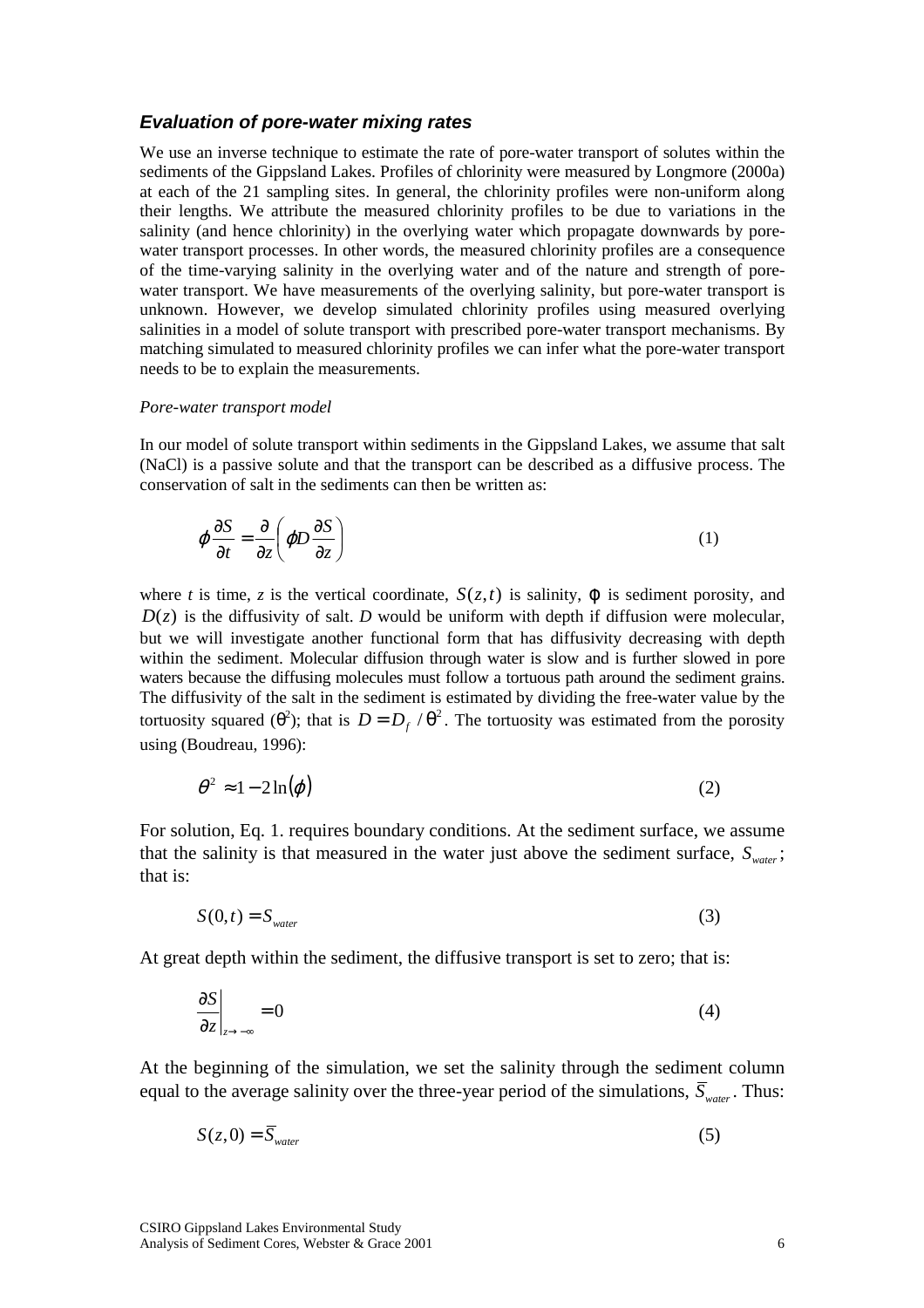The governing equation and the boundary conditions were discretised and then solved using the Crank-Nicolson finite difference method (Roache, 1982).

#### *Porosity*

The porosity  $(\varphi)$  was calculated from the water content  $(wc)$  of the sediment cores (g water per 100 g wet sediment (%)) using

$$
\varphi = \frac{wc}{(100 - wc)/2.65 + wc}
$$
 (6)

In this equation, the density for the mineral within the sediments has been assumed to be  $2.65 \text{ g cm}^{-3}$ . The 'measured' porosities calculated in this way for all sites are shown in Fig. 2.

For the further analysis of solute transport within the sediments, we developed analytical approximations to the measured porosity profiles. These approximations were obtained by curve fitting using least squares minimisation. The following three analytical functions were tested:

$$
\varphi(z) = Az^3 + Bz^2 + Cz + D \tag{7a}
$$

$$
\varphi(z) = A + B \tan(Cz + D) \tag{7b}
$$

$$
\varphi(z) = A + B \exp(Cz) \tag{7b}
$$

Overall, the best fits were obtained using the third (exponential) functional form. These are the fits shown in Figure 3.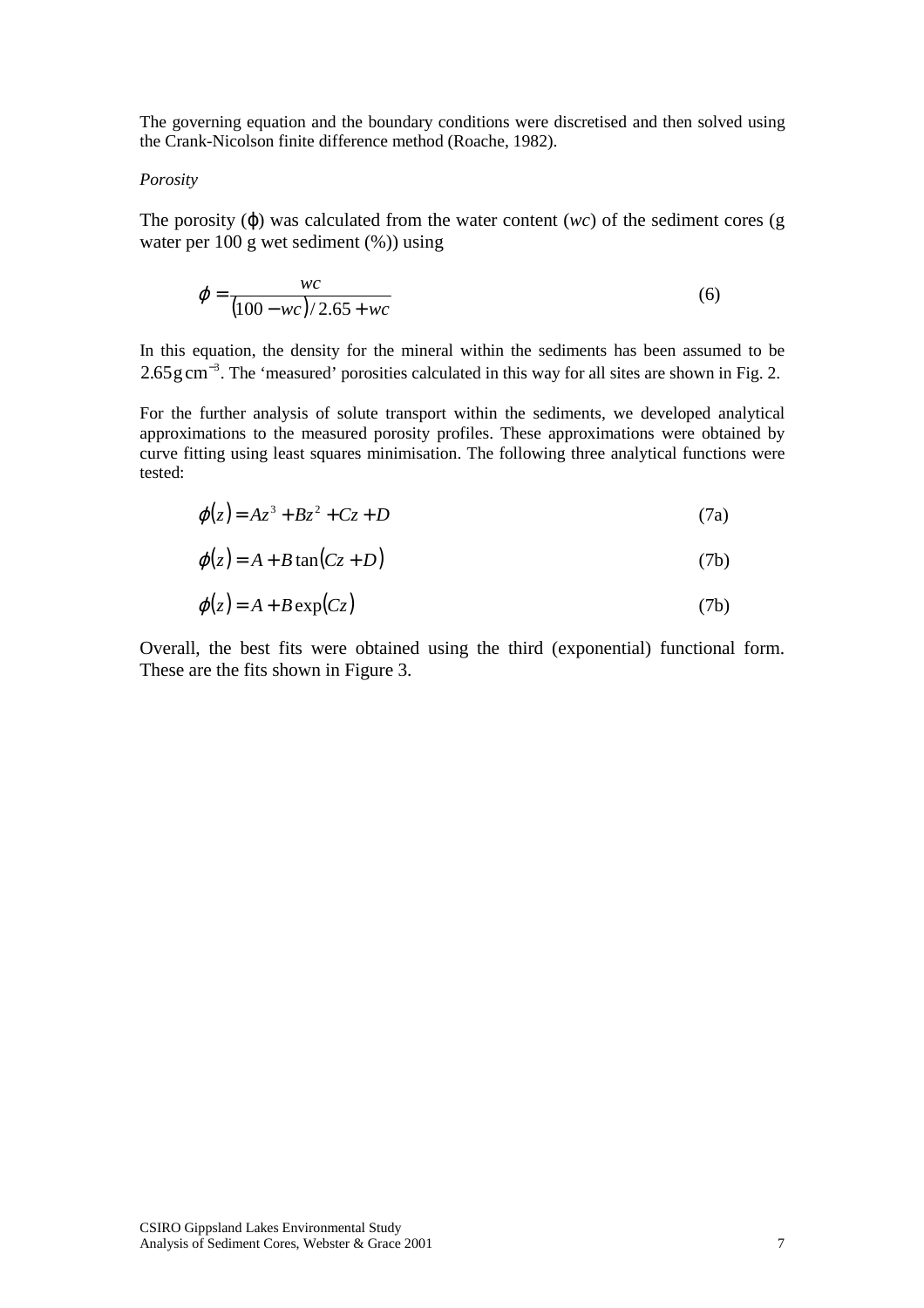

**Figure 2. Measured porosities for the cores and the fitted porosity profiles.** 

#### *Salinity at the sediment/water interface*

Water column salinity was measured at 1m increments at 18 sites over the two-year period between 1 July 1997 to 30 June 1999 at weekly intervals by Longmore (2000b). Sampling sites were located throughout Lakes King and Victoria. No measurements were obtained in Lake Wellington as part of this measurement program, so data collected by the Victorian EPA were used instead. The EPA collects salinity data for Lake Wellington (site number 2306) once a month on an ongoing basis at both the surface and bottom of the water column. The salinity in the water above each sediment core  $(S_{water})$  was estimated as the salinity at core depth in the water column monitoring profile at the site closest to the core location. For 1 July 1997 to 30 June 1999, the time series of *Swater* required as the surface boundary condition for the solution of the salinity diffusion equation (Eq. 1) was constructed by interpolating in time the fortnightly estimates of  $S_{water}$  obtained from the monitoring program in Lakes King and Victoria. Since the monitoring program in these two Lakes finished in June 1999, we used data from the two-year monitoring program to estimate the seasonal behaviour of  $S<sub>water</sub>$  for the period between 1 July 1999 and the time when the cores were collected (May 2000). In Lake Wellington,  $S_{water}$  was estimated by interpolating the monthly salinity measurements at site 2306. Figure 3 shows an example of the time series of salinities obtained at one of the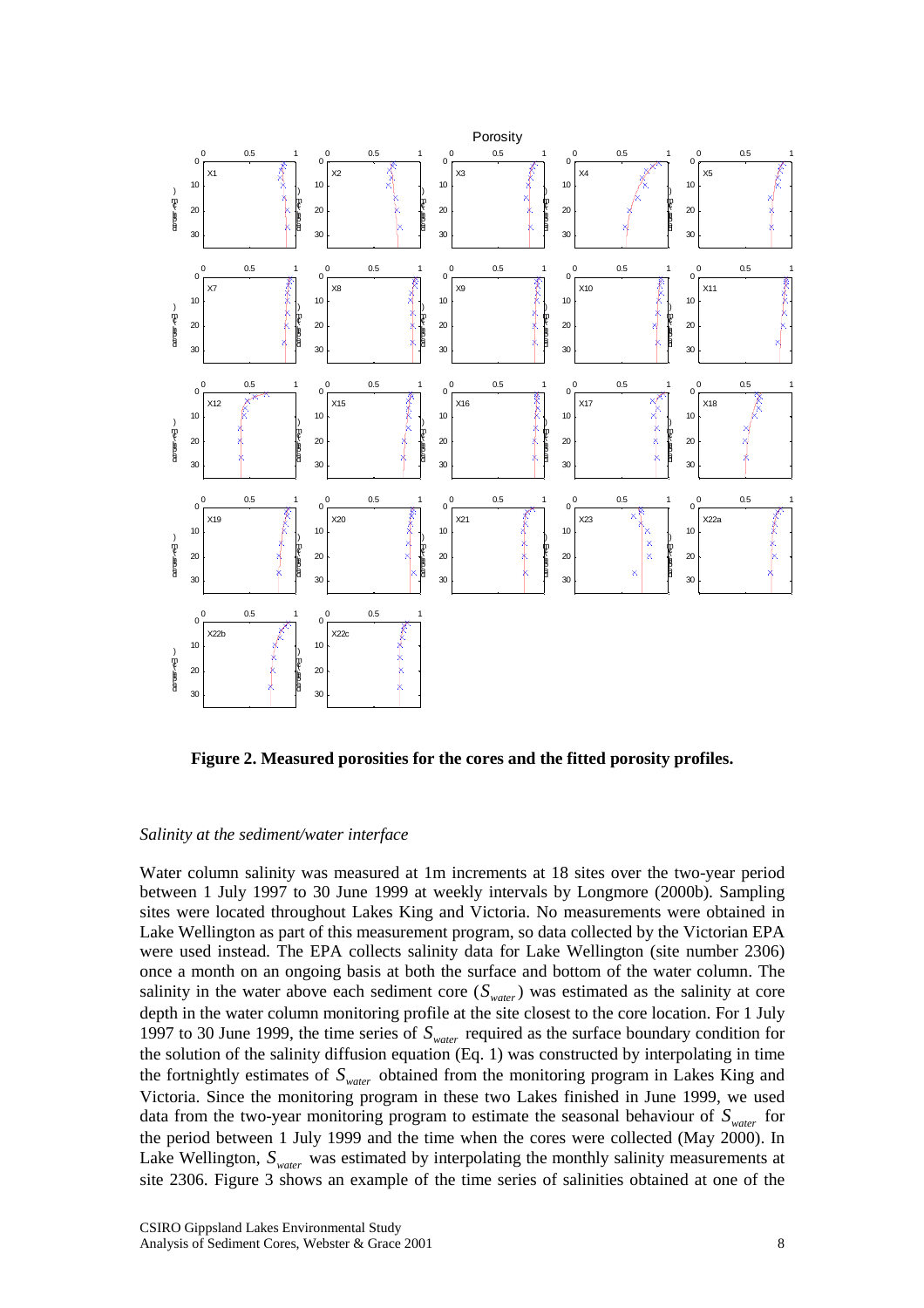monitoring stations (site 4) which is close to core site 10 (eastern Lake Victoria) in Fig. 1. The salinity measurements at 9m depth from this monitoring site were used to estimate the time series of  $S_{water}$  at core site 10.



**Figure 3. Water column salinity from 1 July 1997 to 30 June 1999 at salinity monitoring site 4.** 

#### *Inverse approach*

In the sediment cores, salinity was assumed equal to chlorinity multiplied by 1.805. For a specified salt diffusivity (*D*), analytical porosity profile (Eq. 7c), initial condition (Eq. 5), and boundary conditions (Eqs. 3 and 4), Eq. 1 was integrated in time and space to yield a simulated salinity profile for the time of the core measurement. The optimal diffusivity of salt, *D*, was obtained by fitting the simulated profiles to each measured salinity profile using a Nelder-Meade simplex search algorithm. Two functional forms for *D* were tested:

$$
D = D_0 \tag{8a}
$$

$$
D = D_m + D_1 \exp(z/10) \tag{8b}
$$

In Eqs. 8a and 8b,  $D_0$  and  $D_1$  are fitted constants. In Eq. 8b,  $D_m = 11 \times 10^{-6} \text{cm}^2 \text{s}^{-1}$  is the diffusivity of NaCl in open water at a temperature of 15  $^{\circ}$ C a representative average temperature for the Lakes. The form of Eq. 8b is intended to represent enhanced bioirrigation near the sediment surface. The assumed lengthscale of the bioirrigation is 10cm. Boudreau (1998) in his examination of many sediment profiles has suggested that bioturbation within sediments extends to a depth of  $\sim 10$ cm. Also, as will be discussed later, there is evidence that the zone of organic matter degradation within Gippsland Lakes' sediments occurs to about this depth as well. The results are summarised in Table 2 and the fits for the uniform diffusivity shown in Figs. 4.

The values of  $D_0$  obtained by the fitting procedure (Eq. 8a) vary by about a factor of two and have an average of  $\overline{D}_0 = 9.1 \times 10^{-6} \text{cm}^2 \text{s}^{-1}$  which is about 20% smaller than the molecular diffusivity  $D_m = 11 \times 10^{-6} \text{cm}^2 \text{s}^{-1}$ . The difference between  $\overline{D}_0$  and  $D_m$  is not statistically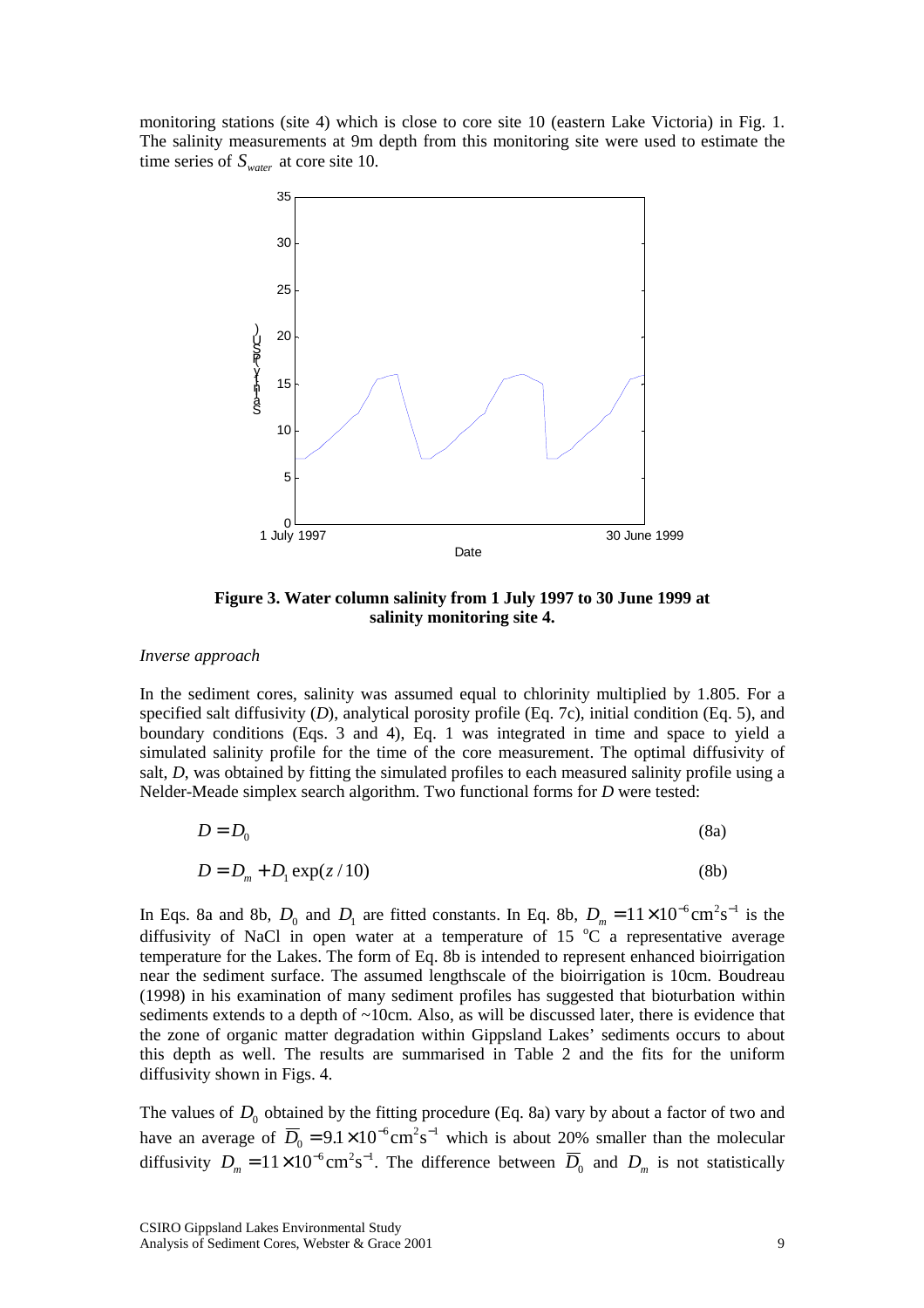significant. If the fitted  $D_0$  are treated as a subset of a population of  $D_0$ , then the estimated expected error in  $\overline{D}_0$  is  $\pm 1.4 \times 10^{-6} \text{cm}^2 \text{s}^{-1}$  which is similar to the calculated deviation of  $\pm 2.0 \times 10^{-6}$  cm<sup>2</sup>s<sup>-1</sup>. Errors in the calculation of the fitted profiles could occur due to errors in the specification of the salinity in the overlying water as well as in the calculation of tortuosity from porosity (Eq. 2).

| Site           | $D_{0}$                                          | $r^2$ | D <sub>1</sub>                                   | $r^2$ |
|----------------|--------------------------------------------------|-------|--------------------------------------------------|-------|
|                | $\times 10^{-6}$ cm <sup>2</sup> s <sup>-1</sup> |       | $\times 10^{-6}$ cm <sup>2</sup> s <sup>-1</sup> |       |
| $\mathbf{1}$   | 10.08                                            | 0.83  | 13.0                                             | 0.83  |
| $\overline{2}$ | 8.36                                             | 0.92  | 31.4                                             | 0.92  |
| 3              | 9.69                                             | 0.9   | 30.4                                             | 0.9   |
| 4              | 5.81                                             | 0.85  | 15.1                                             | 0.87  |
| $\overline{5}$ | 6.75                                             | 0.92  | 20.7                                             | 0.92  |
| $\overline{7}$ | 8.69                                             | 0.81  | 12.9                                             | 0.81  |
| $\overline{8}$ | 8.64                                             | 0.80  | 22.2                                             | 0.82  |
| $\overline{9}$ | 10.96                                            | 0.67  | 8.8                                              | 0.67  |
| 10             | 11.57                                            | 0.82  | 8.3                                              | 0.85  |
| 11             | 9.75                                             | 0.85  | 5.0                                              | 0.85  |
| 12             | 8.31                                             | 0.74  | 32.2                                             | 0.74  |
| 15             | 8.69                                             | 0.65  | 2.1                                              | 0.66  |
| 16             | 9.75                                             | 0.96  | 6.6                                              | 0.98  |
| 17             | 9.69                                             | 0.90  | 21.4                                             | 0.91  |
| 18             | 14.23                                            | 0.77  | 37.7                                             | 0.77  |
| 19             | 11.13                                            | 0.82  | 37.2                                             | 0.87  |
| 20             | 5.42                                             | 0.80  | 16.6                                             | 0.88  |
| 21             | 9.75                                             | 0.90  | 23.5                                             | 0.90  |
| 22             | 7.75                                             | 0.85  | 18.8                                             | 0.85  |
| 23             | 7.31                                             | 0.88  | 4.9                                              | 0.92  |

Table 2. Fitted parameters  $D_0$  and  $D_1$  for the diffusivity representations Eqs. 8a and 8b. **For site 22, the values shown are the averages over the three cores 22a, 22b, and 22c.** 

As for the analysis using the diffusivity profile obtained from Eq. 8a, the analysis using Eq. 8b shows considerable variability in the value of the fitted parameter  $D<sub>1</sub>$ . From the results, the highest values of  $D_1$  are at sites 2, 3, 5, 12, 17, 18, 19, and 21. From the description of the cores in the previous section, these sites all correspond to sites where the water is less than 3 m deep. Also, the surface of the cores from sites 12,18 and 19 have reports of biological activity. Shallow sites are also likely to be more subject to wave action which can enhance pore-water transport and resuspend bottom sediments (Huettel and Webster, 2000). At the shallow sites it seems likely that there is some enhancement of surficial diffusivities, but this is only of the order of a factor of two or three above molecular diffusion. In any event, the  $r^2$ values for the fits 8a and 8b are not much different from one another so that the assumption that transport was dominated by molecular diffusion is not unreasonable. In further analysis, we shall assume that transport is due to molecular diffusion.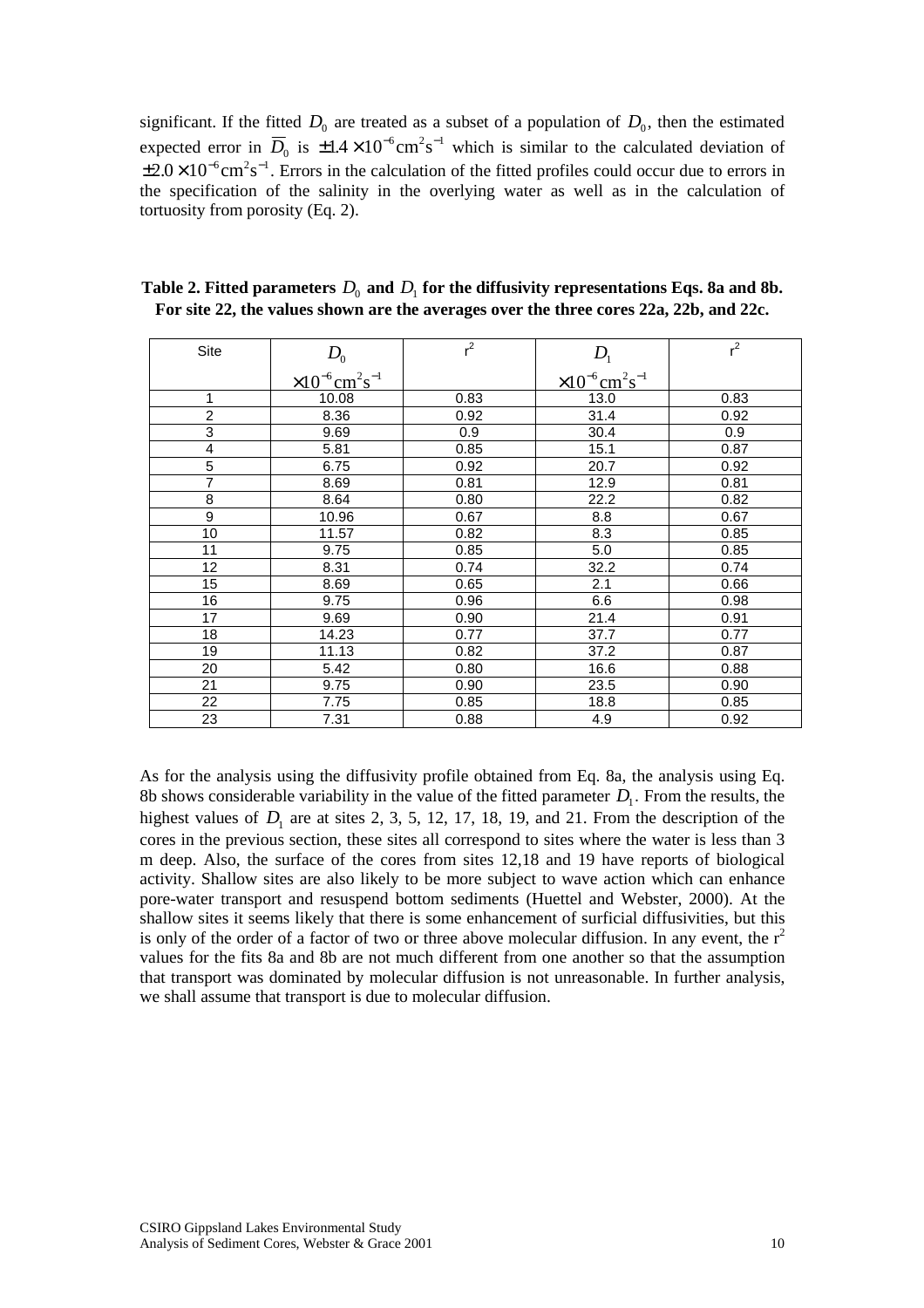<span id="page-10-0"></span>

**Figure 4. Comparison between measured and fitted salinity profiles within the cores for a uniform diffusivity (Eq. 8a).** 

# *Sedimentation Rate*

The only study of sediment deposition rates in the Gippsland Lakes is in an unpublished thesis by Reid (1989). Reid estimated the sedimentation rate in Lake Wellington from one sediment core taken in the middle of the Lake. The results give an average, pre-European sedimentation rate in Lake Wellington of 0.3 mm/year and 0.6 mm/year during the post-European period. Based on these figures, the average total deposited mass of sediments in Lake Wellington is 47,000 T/year (assuming a surface area for Lake Wellington is  $\sim$ 148 km<sup>2</sup> and a sediment density of  $2.65 \text{ g cm}^{-3}$ , porosity  $\varphi = 0.8$ ).

A comparison of the sedimentation rates estimated by Reid (1989) from a sediment core was carried out from estimated sediment loads into the lakes over the period July 1997 to July 1999. These loads are based on the analysis by Grayson et al. (2001) which forms part of the GLMP. The average sediment loads for each river into the lakes are as follows: Tambo - 5,000 T/year, Nicholson - 5,000 T/year, Mitchell - 25,000 T/year, Avon - 15,000 T/year, Thomson - 10,000 T/year, LaTrobe - 25,000 T/year. The average load into Lake Wellington (the sum of the Avon, Thomson and LaTrobe) is roughly 50,000 T/year is good agreement with the estimate obtained from calculations based on the data of Reid (1989). Calculating the sedimentation rate for the rest of the Gippsland Lakes from the sediment loads into the lakes over the period July 1997 to July 1999 gives a lake-wide rate of 0.5 mm/year.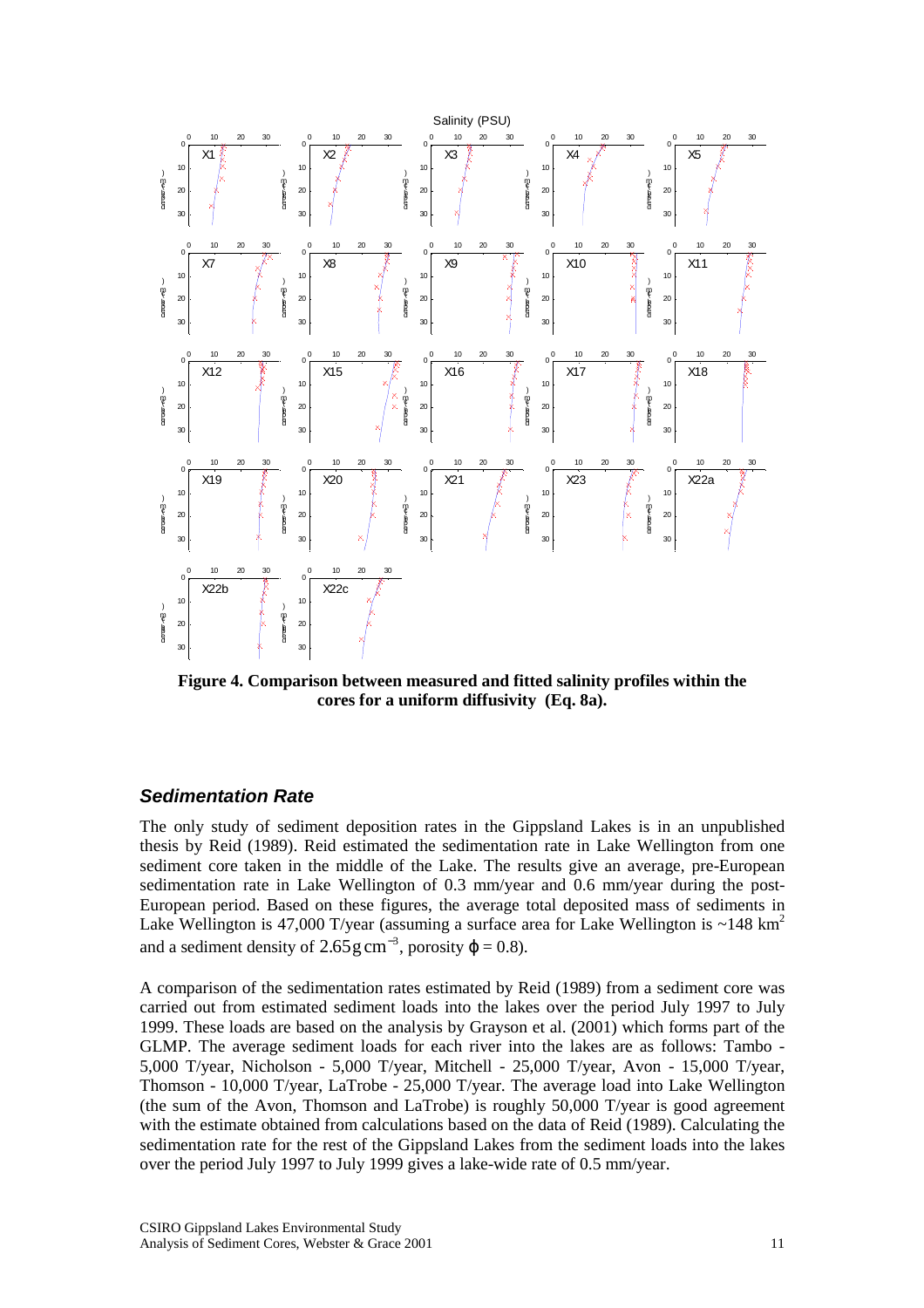<span id="page-11-0"></span>The period July 1997 to July 1999 is considered to be a "drier than average" period and as a result could be considered to underestimate the flow and thus sediment delivery into the Gippsland Lakes. Further, there was only one appreciable flood event over the period July 1997 to July 1999 during which most of the sediment is delivered into the Gippsland Lakes. A review of sediment loads into the Gippsland Lakes from sporadic EPA intensive sampling periods is presented below in Table 3 (Robinson, 1995).

|           | 77/78   | 78/79  | 80/81  | 84/85  | 88/89  | 89/90   | Average |
|-----------|---------|--------|--------|--------|--------|---------|---------|
| Tambo     | 21.172  | 1.737  | 49     | 874    | 5.074  | 4.359   | 5.544   |
| Nicholson | 6.881   | 509    |        | 119    | n/a    | n/a     | 1.879   |
| Mitchell  | 48,960  | 18.829 | .266   | 16,466 | 15,363 | 109.217 | 35,017  |
| Avon      | 56.257  | 1.966  | 235    | 1.147  | 10.358 | 261,035 | 55.166  |
| Thomson   | 96.935  | 16.286 | 3.113  | 7.732  | 5.567  | 113.916 | 40.591  |
| Latrobe   | 221.226 | 60,985 | 38.517 | 47,014 | 52,290 | 64,853  | 80,814  |

**Table 3. Estimates of sediment loads from EPA intensive sampling periods (Tonnes).** 

The data show the large variability in sediment delivery into the Gippsland Lakes. The average sediment loads calculated from the EPA data are roughly a factor of two greater than the sediment loads calculated from the period July 1997 to July 1999. Calculating the sedimentation rate from the average loads from the EPA data gives 2.3 mm/year for Lake Wellington and 1.3 mm/year for the entire Gippsland Lakes. These sedimentation rates could be considered to be an over-estimation because during extreme flood events, a large amount of sediment could potentially be flushed from the Lakes, deposition is not even over the Lakes and a large amount of sediment will be deposited on river deltas and on flood plains.

In summary, a sedimentation rate of 0.6 mm/year calculated on the basis of a sediment core in Lake Wellington can be supported by calculations based on sediment loads. However, 0.6 mm/year should be considered to be a conservative value because of both uncertainties in extrapolating a sedimentation rate based on one sediment core in Lake Wellington to the rest of the Gippsland Lakes, and the large variability in sediment loads to the Gippsland Lakes.

#### *Long-Term Release of Phosphorus and Nitrogen from Sediments*

#### *Nutrient fluxes*

The diffusive flux of a substance having pore-water concentration C is given by:

$$
F = -\varphi D_c \frac{\partial C}{\partial z} \tag{9}
$$

where  $D<sub>a</sub>$  is the free-water diffusion coefficient for the solute corrected for tortuosity using Eq. 2. For phosphate and ammonia, we set the free-water diffusivities to be  $D_f = 8.46 \times 10^{-6} \text{cm}^2 \text{s}^{-1}$  and  $D_f = 16.8 \times 10^{-6} \text{cm}^2 \text{s}^{-1}$ , respectively (Li and Gregory, 1974). The steady-state profile of a solute such as phosphate or ammonia within the sediment can be determined by solving the following conservation equation:

$$
-\frac{\partial}{\partial z}\left(\varphi D_c \frac{\partial C}{\partial z}\right) = P \tag{10}
$$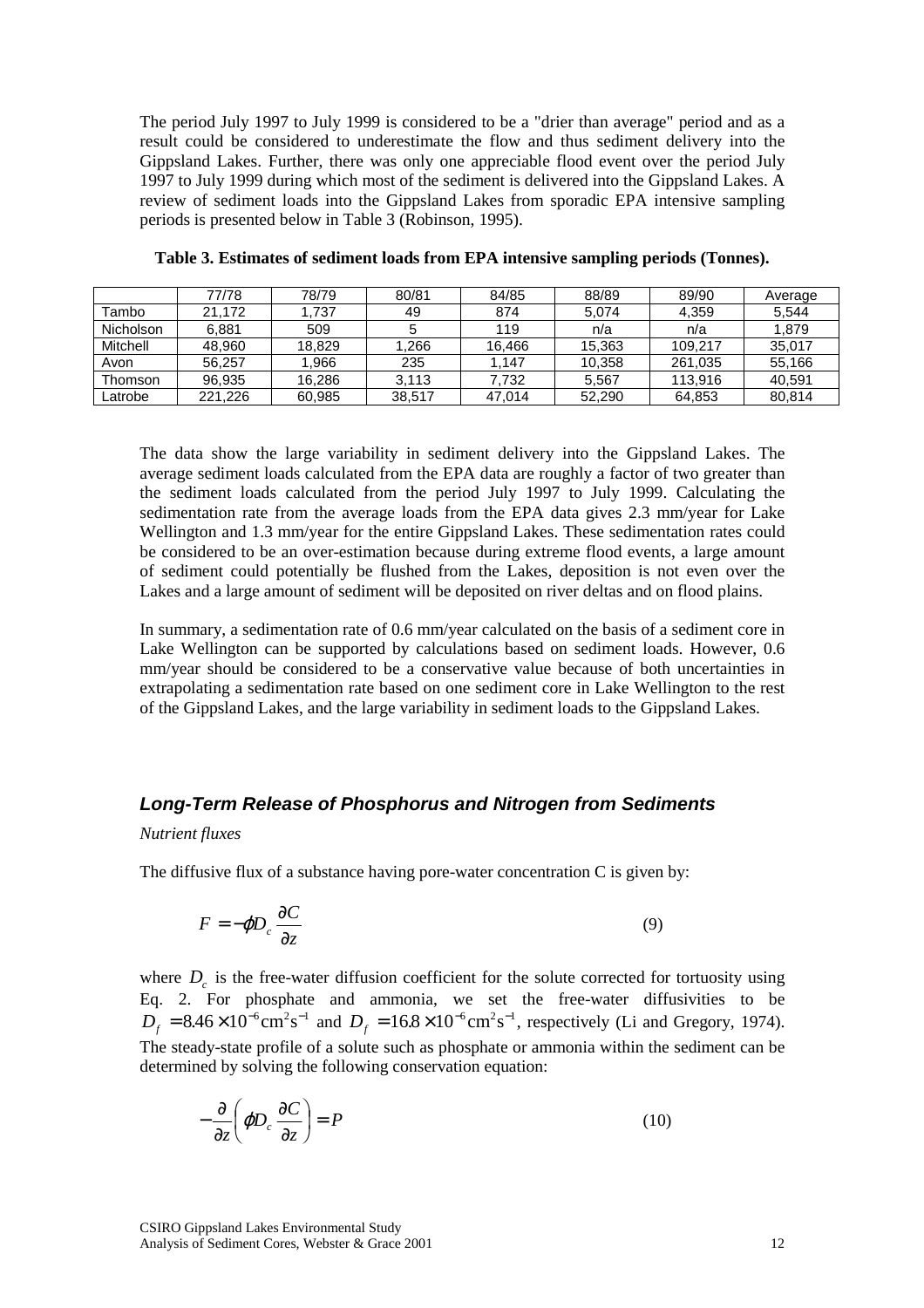This equation balances the divergence in the vertical flux of solute against the rate of local production, *P*. For phosphate and ammonia, this production term would be due to the degradation of buried organic matter. This equation applies in regions of the sediment column where precipitation and adsorption can be neglected. These areas are expected to occur at depths below the top centimetre of the sediment where the sediments would remain anoxic.

When Eq. 9 is integrated over the near-surface sediment layer between  $z = -\Delta$  and the sediment surface,  $z = 0$ , we obtain:

$$
-\varphi D_c \frac{\partial C}{\partial z}\Big|_{z=-\Delta}^{z=0} = \int_{-\Delta}^{0} P dz
$$
\n(10)

The term on the left hand side of this equation is just the difference in the flux between the sediment surface and the flux at sediment depth  $\Delta$ .

Figure 5 compares the phosphate fluxes as a function of depth for five groupings of sites. These groups are Lake Wellington, Lake Victoria, South Lake King, North Lake King, and shallow sites. The shallow sites, all of 2.2m depth or less, are located in Reeves Channel (site 14), in South Lake King (site 15) and in Jones Bay (sites 20 and 21). At most sites, the phosphate fluxes show a similar pattern: fluxes are largest at the surface and decline sharply with depth. At 10cm depth, the fluxes are generally only a fraction of those at the surface indicating that most of the production of phosphate occurs between this depth and the sediment surface. The most significant deviation from this general pattern occurred at three of the four shallow sites (sites 12, 14, and 20) where fluxes tended to increase towards the bottom of the profile. At sites 12 and 14, fluxes were negative (downwards) at the surface. Site 12 showed evidence of significant bioturbation activity as did site 11 in South Lake King which is the only other site with a negative surface flux (Table 1). A significant feature of the phosphate fluxes from Lake Wellington is that they become negative at all five sites below about 10cm depth. A possible explanation for this behaviour is that conditions deeper in the cores are conducive to precipitation of phosphate as calcite or some other mineral. In effect, this precipitation would act as a deep sink for phosphate within the sediment column.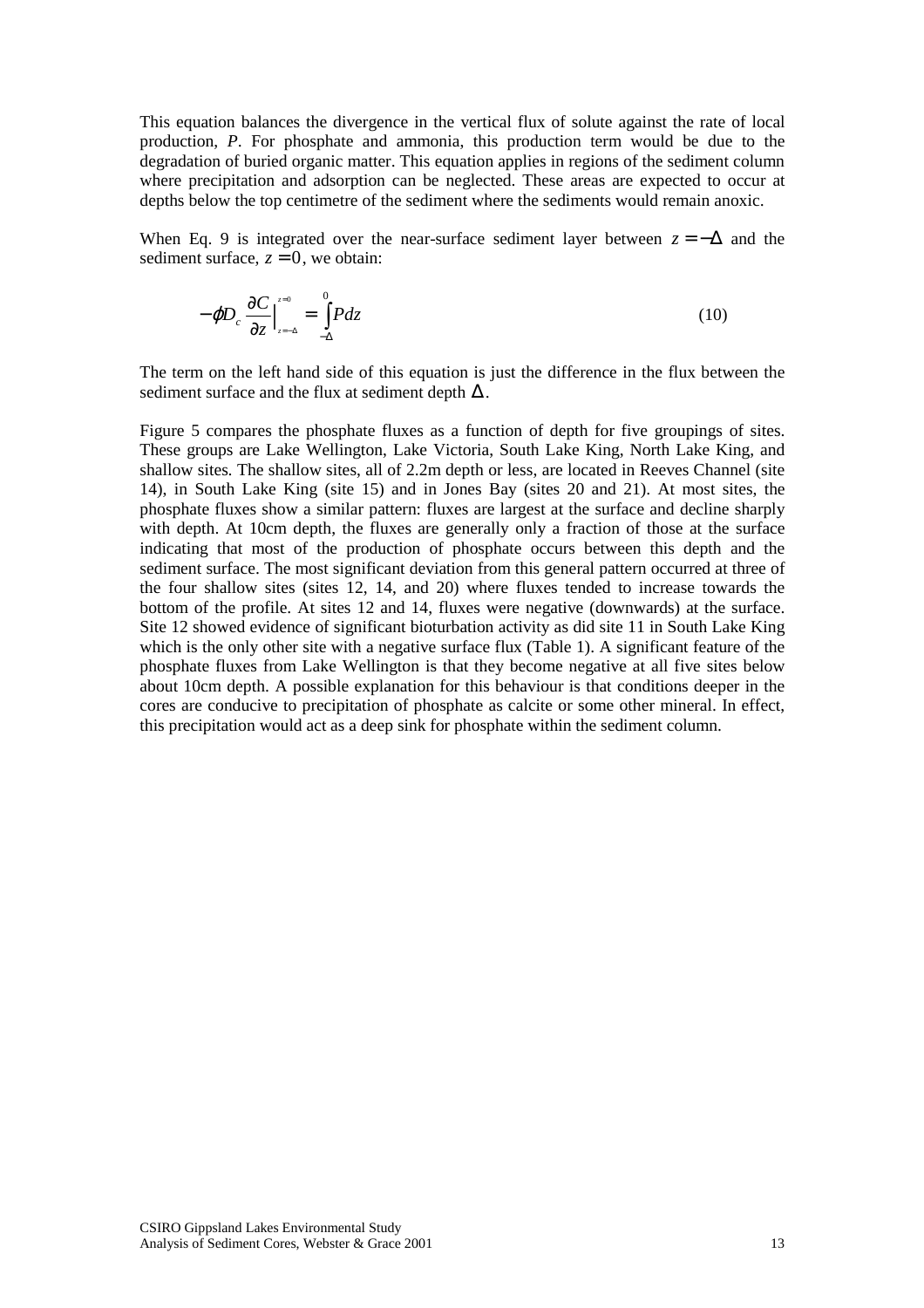

**Figure 5. Phosphate fluxes computed from core profiles using Eq. 9.** 

The ammonia fluxes are shown in Fig. 6 for the same groupings of sites. Ammonia flux profiles showed a generally similar pattern to the phosphate flux profiles. Ammonia fluxes tended to be largest at most sites either at or close to the sediment surface and declined at depth. At these sites, fluxes at  $z = -10$ cm were about half those at the surface, whereas for the corresponding phosphate profiles fluxes at this depth were mostly less than a fifth of those near the surface. At a depth of 20cm though, the ammonia flux had mostly disappeared. It seems that the ammonia flux derives from production over a depth range somewhat greater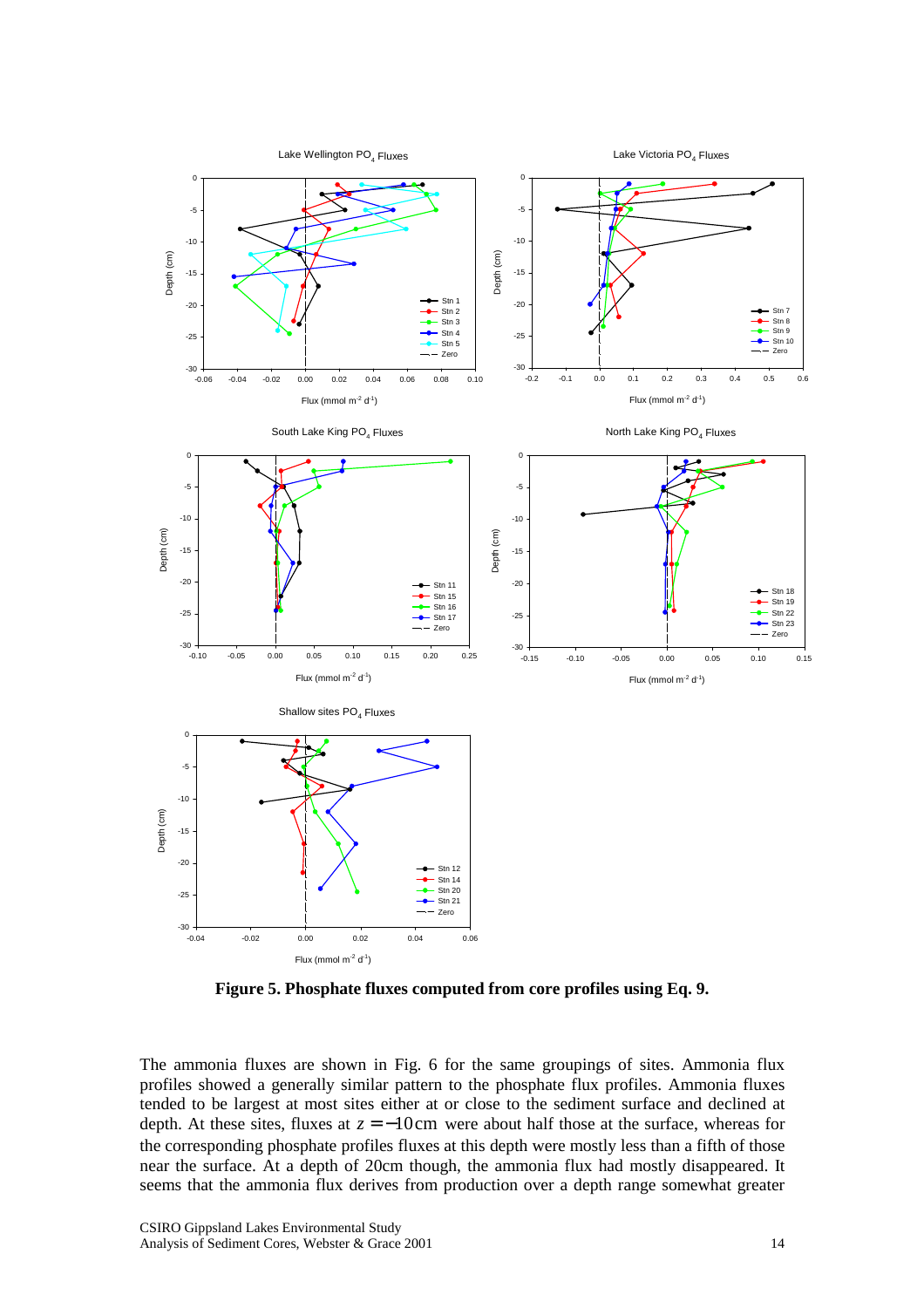than the 10cm depth range of phosphate production. As with phosphate, some of the ammonia flux profiles showed significant deviation from the pattern of decrease from a maximum at the surface to near zero at depth. Sites 1, 11, 19, 20, 21 and 22 show a relatively uniform flux down to a depth of about 10cm and a local maximum at greater depth. We suggest that such a computed flux profile is due to the presence of significant bioirrigation within the sediment column. Certainly, evidence of the presence of benthic organisms is apparent at sites 1, 11, and 19 (Table 1). Sites 20 and 21 in Jones are shallow enough  $(\sim 2m)$  that significant biotic activity within the sediments is likely.



**Figure 6. Ammonia fluxes computed from core profiles using Eq. 9.** 

The effects of bioirrigation on the pore-water profiles from which fluxes are calculated is readily seen by comparing ammonia profiles from sites 11 and 16 (Fig. 7). The profile from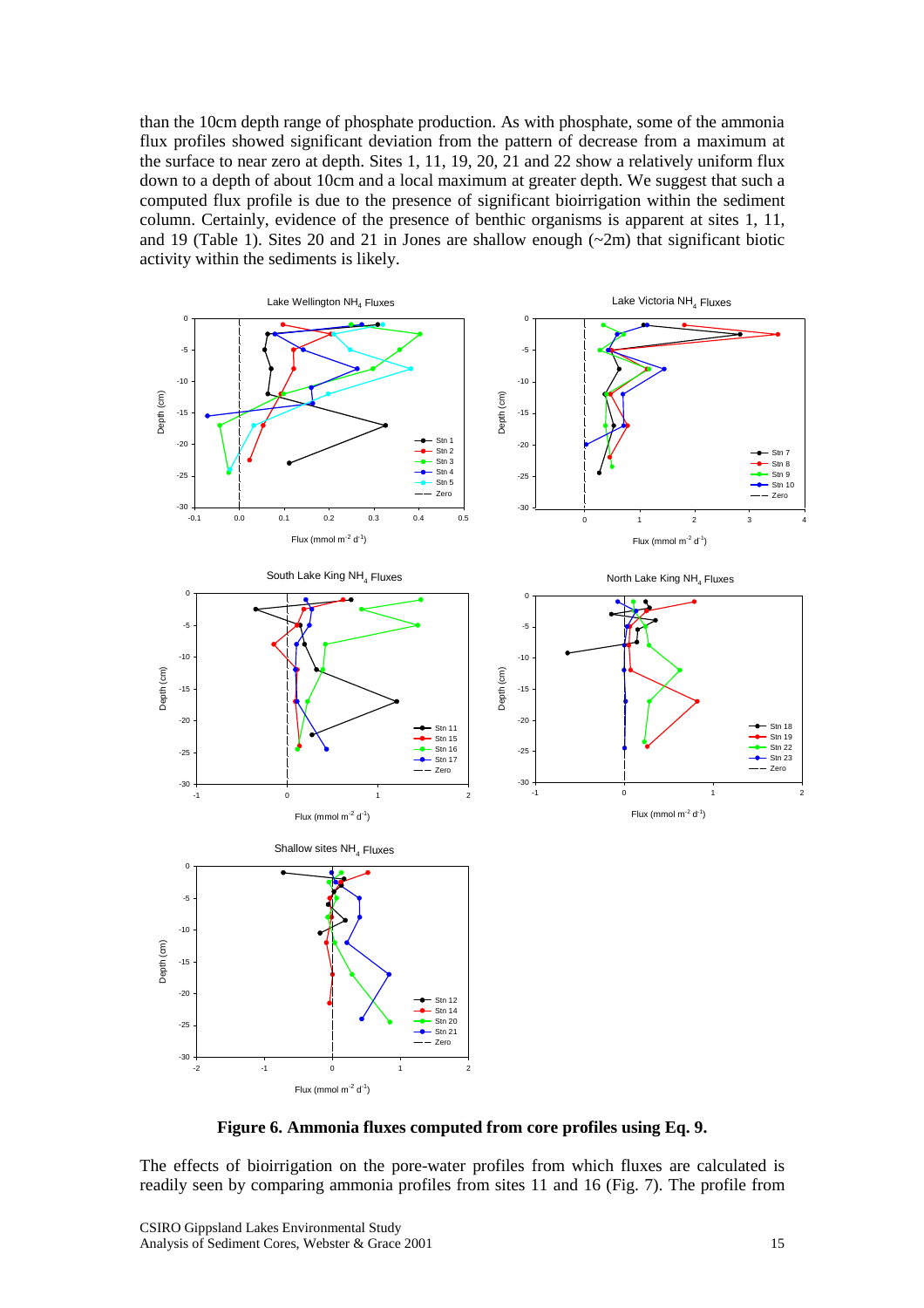site 16 is the type of profile that we would expect if transport within the sediments were due to molecular diffusion; that is, the magnitude of the vertical gradient of the profile concentrations shows a steady decrease with depth. Conversely, the profile from site 11 shows a surficial zone of approximately 15cm thickness where concentrations are reduced and their gradients are relatively small in magnitude. We suggest that concentrations are reduced within this zone due to enhanced transport caused by bioirrigation (Hancock et al. 2000). In the zone where bioirrigation is significant, Eq. 9 can not be used to calculate the vertical flux. The calculated ammonia fluxes in this zone for sites 1, 11, and 19-22 are likely to be substantially underestimated.



**Figure 7. Comparison of ammonia concentration profiles at sites 11 and 16.** 

#### *The store of labile nutrients within sediments*

Notwithstanding the likely underestimation of the fluxes within surficial sediments due to bioirrigation, it seems that most of the production of ammonia and phosphate due to organic matter breakdown within the sediments occurs within 20 cm of the sediment surface. Some of the organic matter breaks down relatively quickly (labile) over time scales of a year or less, whereas other organic matter is essentially inert (refractory) taking hundreds of years if not longer to eventually decompose. We wish to estimate the size of the labile store of organic matter since it is the breakdown of this store which would be primarily responsible for the ongoing release of nutrients from the sediments if the deposition rate of organic matter were reduced.

The maximum store of N and P contained in the labile organic matter can be calculated by integrating the concentrations of solid-phase N and P over the top 20cm of the sediment column. This estimate effectively assumes that all the organic matter is labile which is certainly not the case. Since the upward flux of phosphate and ammonia at 20cm depth is close to zero, it might be assumed that the concentrations of solid-phase N and P at this and greater depths represent the refractory component since all the labile component appears to have been exhausted. Suppose  $C_{\text{sp}}$  (in  $\mu$ mol g<sup>-1</sup>) is the measured solid-phase concentration of N or P (per unit of sediment mass) and  $C_{sp}^{20+}$  is the average solid-phase concentration between a core depth of 20cm and the greatest depth within the core. If  $C_{sp}^{20+}$  is taken to be the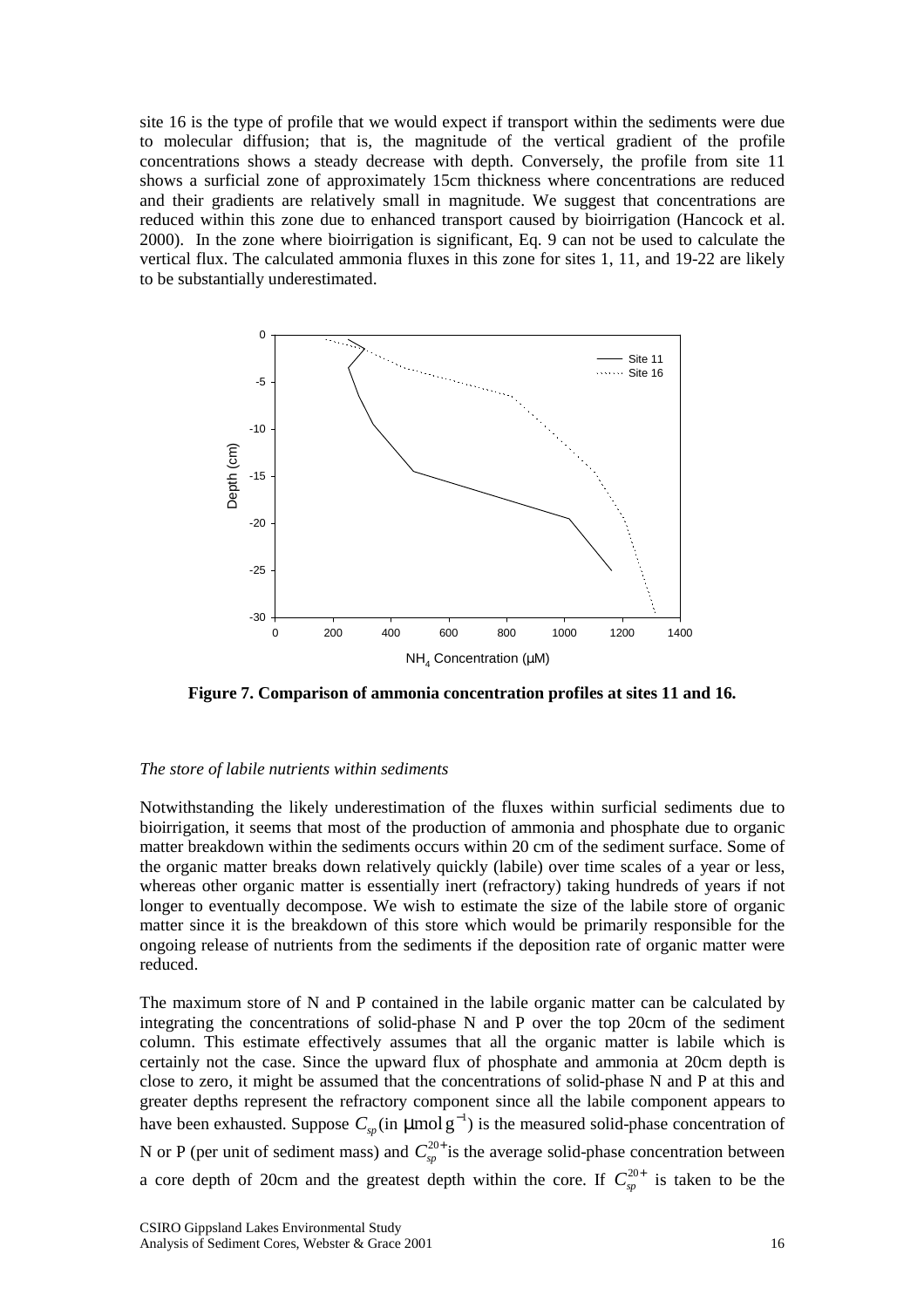concentration of refractory solid-phase nutrient throughout the core then the store of nutrient associated with the labile organic matter is estimated to be:

$$
M_{lab} = \int_{-20cm}^{0} \left( C_{sp} - C_{sp}^{20} \right) \left( 1 - \varphi \right) \sigma dz \tag{11}
$$

Figure 8 exemplifies this method of estimating the store of organic matter using the measured profile of solid-phase N from site 7. The labile matter store is related to the area between the vertical dashed line  $(C = C_{sp}^{20+})$  and the solid line  $(C = C_{sp})$ . In evaluating the integral in Eq. 11, the concentrations of N as mass per mass of sediment solid material is converted to mass per volume.



**Figure 8. The measured profile of solid-phase N from site 7 showing the estimated**  concentration of the refractory material,  $C_{\tiny sp}^{20+}$ 

#### *Calculation of time scale for long-term nutrient release*

If we assume that the rate of decomposition of the organic matter associated with each nutrient exactly balances the flux of nutrient across the sediment surface, then we can calculate a time for depletion of the nutrient store within sediments assuming that there is no resupply. This time scale is:

$$
T = \frac{M_{\text{lab}}}{F_0} \tag{12}
$$

where  $M_{lab}$  is the mass of the nutrient in the labile store and  $F_0$  is the flux of nutrient across the sediment surface evaluated using Eq. 9. Table 4 presents calculated values of *T* for the cases of N and P stores estimated using Eq. 11 ( $T<sub>N</sub>$  and  $T<sub>P</sub>$ ). Values of T are also presented for stores calculated with the assumption that all solid-phase nutrient between 0 and 20cm depth is labile

 $(T_{N-all}$  and  $T_{P-all}$ ). In effect, the latter calculations assume that  $C_{sp}^{20+} = 0$  in Eq. 11. Those measured profiles which did not extend to sufficient depth are not included in the Table. The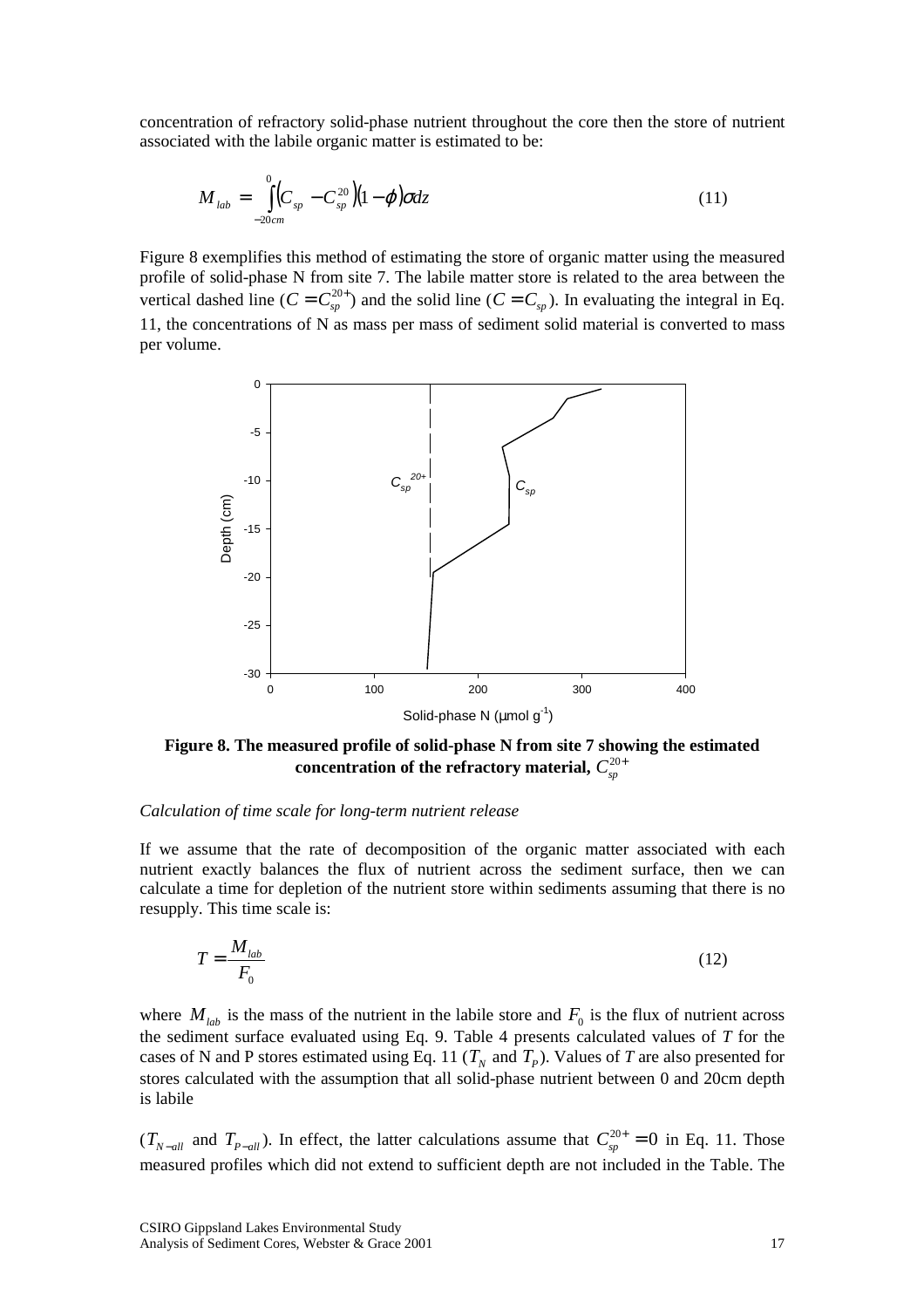missing values in the Table refer to sites for which either the calculated store was negative (profile increasing with depth) or for which the surface flux was negative.

| Site            | $T_P(y)$        | $T_N^{\phantom{\dagger}}$ (y) | $T_{\scriptscriptstyle P-all}$ (y) | $T^{\,}_{_Nall}$ (y) |
|-----------------|-----------------|-------------------------------|------------------------------------|----------------------|
| $1*$            | 3               |                               | 38                                 | 178                  |
| $\overline{c}$  | $\overline{5}$  |                               | 176                                | 320                  |
| $\overline{3}$  | 16              |                               | 50                                 | 139                  |
| $\overline{5}$  | $\overline{23}$ | 4                             | 104                                | 100                  |
| 7               | 1               | $\boldsymbol{9}$              | 5                                  | 28                   |
| 8               | 1               | $\overline{3}$                | 6                                  | 18                   |
| 9               | 1               | $\overline{17}$               | 10                                 | 87                   |
| 10              |                 | $\overline{\mathbf{4}}$       | 24                                 | 30                   |
| $11*$           | ۰               | $\overline{28}$               | $\overline{\phantom{a}}$           | 76                   |
| $\overline{14}$ | ٠               | $\overline{\phantom{a}}$      | $\overline{\phantom{a}}$           | $\overline{58}$      |
| 15              | 14              | 23                            | 63                                 | 85                   |
| 16              | $\overline{c}$  | $\,6$                         | 10                                 | 28                   |
| 17              | 1               | 4                             | 31                                 | 232                  |
| $19*$           | $\overline{7}$  | $\overline{23}$               | 29                                 | 66                   |
| $20*$           | 52              |                               | 278                                | 575                  |
| $21*$           | 17              |                               | 103                                | $\blacksquare$       |
| $22*$           | $\overline{7}$  | 61                            | 43                                 | 505                  |
| 23              | 18              |                               | 160                                |                      |

#### **Table 4. Calculated time scales for labile matter depletion within sediments. Sites at which dissolved nutrient profiles were noticeably perturbed by bioirrigation are marked with an asterisk.**

There is a high degree of variability in the calculated time scales between sites. For  $T_p$  and  $T_N$ , this is due to variability in both the store size and in the surface flux. For  $T_{P-all}$  and  $T_{N-all}$ , the store sizes were mostly within a factor of two of one another between sites, so that their variability was mainly due to the surface fluxes. In most cases, time scales for N depletion are considerably longer than those for P. The calculated surface fluxes at the sites with significant biorrigation may be underestimated substantially which would cause the calculated depletion time to be too large by an unknown amount. Site 20 showed the largest values of  $T_p$ ,  $T_{p-all}$  and  $T_{N-all}$  of any of the sites and this is a site that also shows evidence of bioirrigation activity in the solute profiles. If the sites showing bioirrigation are excluded, then the average time scales for Lakes Victoria and King are  $\overline{T}_P = 5y$ ,  $\overline{T}_N = 9y$ ,  $\overline{T}_{P-\text{all}} = 39 \text{ y}$ , and  $\overline{T}_{N-\text{all}} = 71 \text{ y}$ . When only a fraction of the solid-phase nutrient is assumed to be labile, the 'clearance' time scale for nutrients within the sediments is of the order of ten years. In the worst case scenario, which assumes all the solid-phase nutrient in the top 20cm of the sediment to be labile, the clearance time scales increase by a factor of about eight for both P and N. In Lake Wellington,  $T_N$  could be calculated for site 5 only. For all the other sites in the Lake, the concentrations of solid-phase N increased with depth. Excluding site 1 which shows significant bioirrigation, the average depletion time scales are  $\overline{T}_p = 8y$ ,  $\overline{T}_{P-\text{all}} = 110 \text{ y}$ , and  $\overline{T}_{N-\text{all}} = 186 \text{ y}$  which are significantly larger than those calculated for Lakes Victoria and King.

Depending on which assumption is made about the degradability of the solid-phase N and P, the time taken for the sediment store to deplete itself ranges from relatively short  $(-10 y)$  to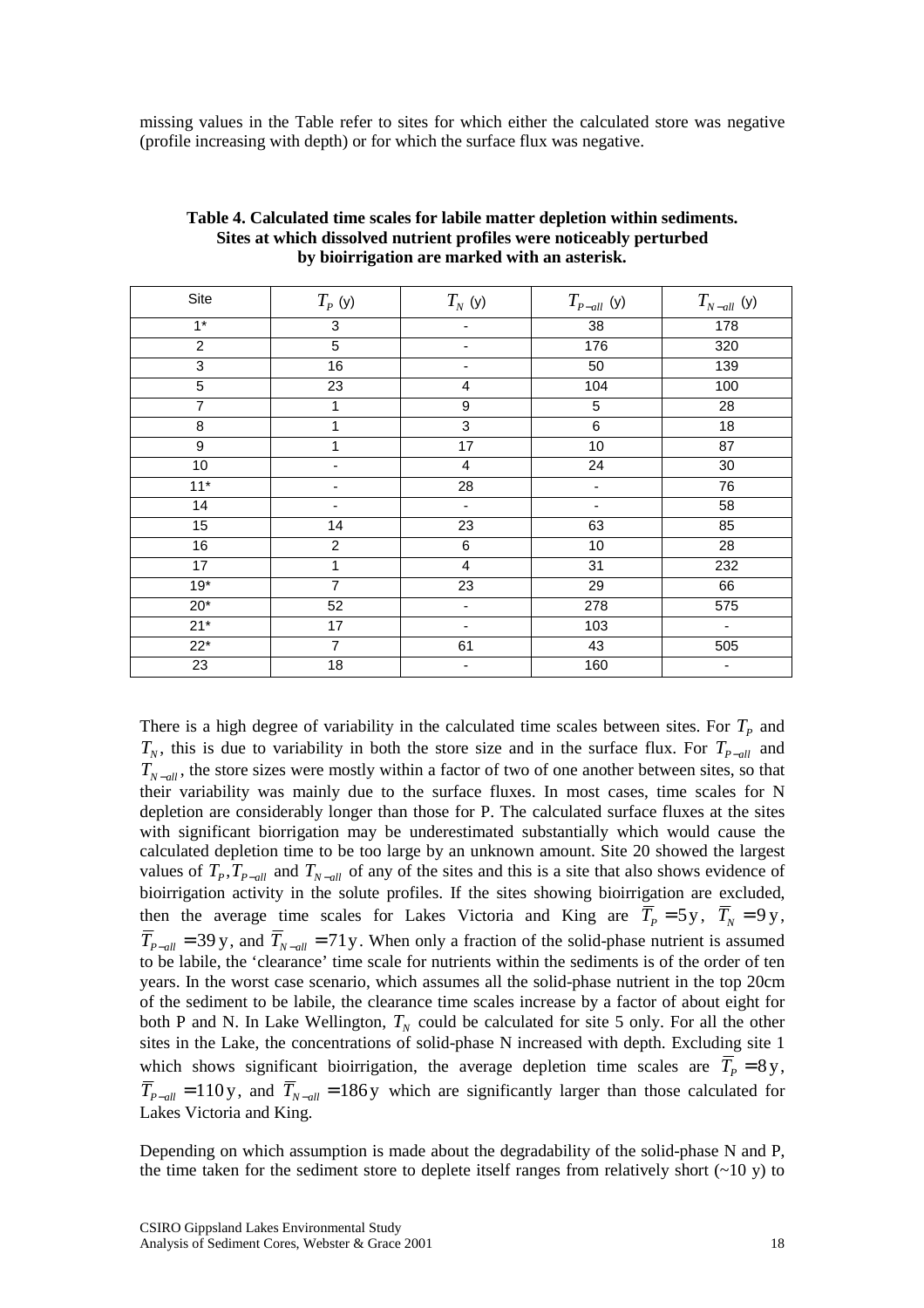quite long  $(\sim 100 \text{ y})$ . A key assumption required for the analysis leading to the shorter time scale is that the rate of accretion of solid-phase N and P within the sediment column is constant so that the decline in concentration with depth can be attributed to decomposition. It is certain that significant increases in the loads of sediment, nutrients, and organic matter have occurred over the last 100y which could lead to increases in the concentration of buried solidphase nutrients. Also, the transition of the Lakes from a freshwater system to an estuarine one which occurred with the dredging of the Entrance in 1889 would likely have changed the biochemical and ecological function of the Lakes leading to a change in the properties of the buried organic matter. With a sedimentation rate of  $\sim$ 1 mm/y, we expect that the changes in loads and in exchange through the Entrance that occurred over the last century would affect sediments to a depth of  $\sim$ 10cm. With bioturbation, the depth of influence would have extended to a greater depth. In other words, it is not certain what fraction of the decrease in the concentration of solid-phase nutrients with depth is due to changes in the organic matter being deposited and what fraction is due to the decomposition of its labile component. If the deposition rates of labile solid-phase nutrients have increased significantly over the last century, then  $T_p$  and  $T_p$  are overestimated. Similarly,  $T_p$  and  $T_p$  are underestimated if the deposition rates have decreased over this time.

#### *Comparison with fluxes measured by benthic chambers*

Benthic chambers were used to measure nutrient fluxes at three sites in eastern Lake Victoria and Lake King by Longmore (2000b). Measurements were obtained on eight occasions between August 1997 and June 1999. At each site, four benthic chambers were installed; the two chambers with transparent lids measured nutrient fluxes under illuminated conditions and the two chambers with opaque lids measured release under dark conditions. To obtain fluxes representative of averages over the diurnal cycle we have averaged the fluxes measured by the transparent and opaque chambers. Figures 9 and 10 compare these fluxes also averaged over the eight sampling times to the fluxes calculated from the sediment cores using Eq. 9.

Except for the site in Lake Victoria, the benthic chambers show phosphate fluxes that are several times larger than those calculated from the cores collected at nearby sites. In Lake Victoria one of cores (site 8) showed a phosphate flux that was only about 15% less than the nearby benthic chamber measurement. All the ammonia fluxes estimated from the cores were of the order of half or less than those obtained from the benthic chambers. The likely cause of the discrepancy is that the cores do not provide a measurement of the true flux across the sediment surface. The 'surface' flux is calculated from the difference in nutrient concentration between depths of 0.5 and 1.5cm; that is, the flux pertains to an effective depth of 1cm. This flux would not include the contribution to the flux from the decomposition of highly labile organic material decomposing on the sediment surface, whereas the benthic chambers would. At times of net growth, microphytobenthos living on the sediment surface could even reduce surface fluxes. Figure 11 shows the fluxes of phosphate and ammonia from the benthic chambers averaged over the three sites for each sampling time. The figure demonstrates that the surface fluxes vary considerably over the two-year sampling period. Longmore (2000b) relates peaks in benthic fluxes to blooms of phytoplankton in the water column. These are times when the concentrations of labile organic matter on the sediment surface would be expected to be high.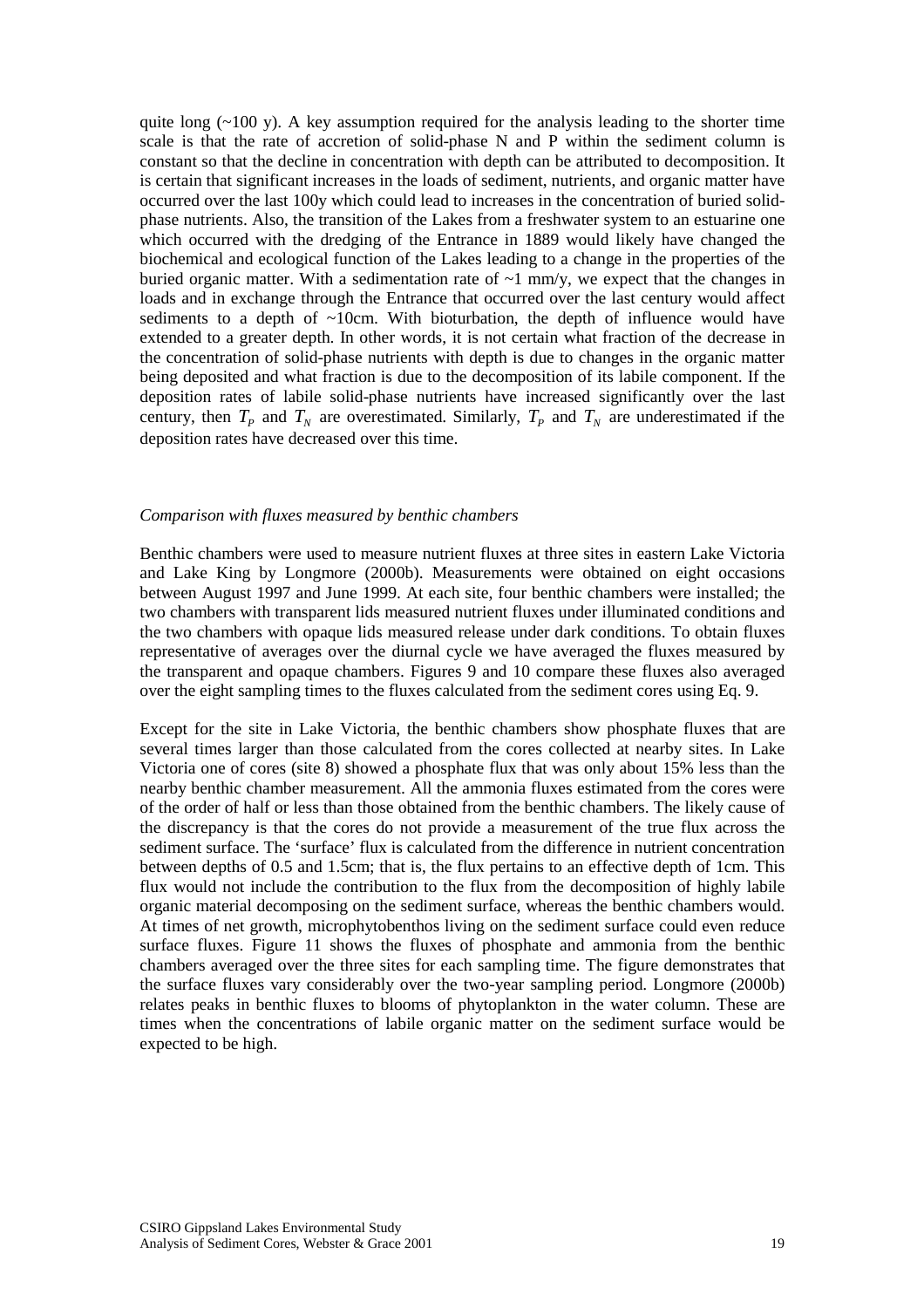

**Figure 9. Surface phosphate fluxes from core measurements (black) and from the benthic chambers (red). All units are** mmol  $m^{-2}d^{-1}$ .



**Figure 10. Surface phosphate fluxes from core measurements (black) and from the benthic chambers (red). All units are** mmol  $m^{-2}d^{-1}$ .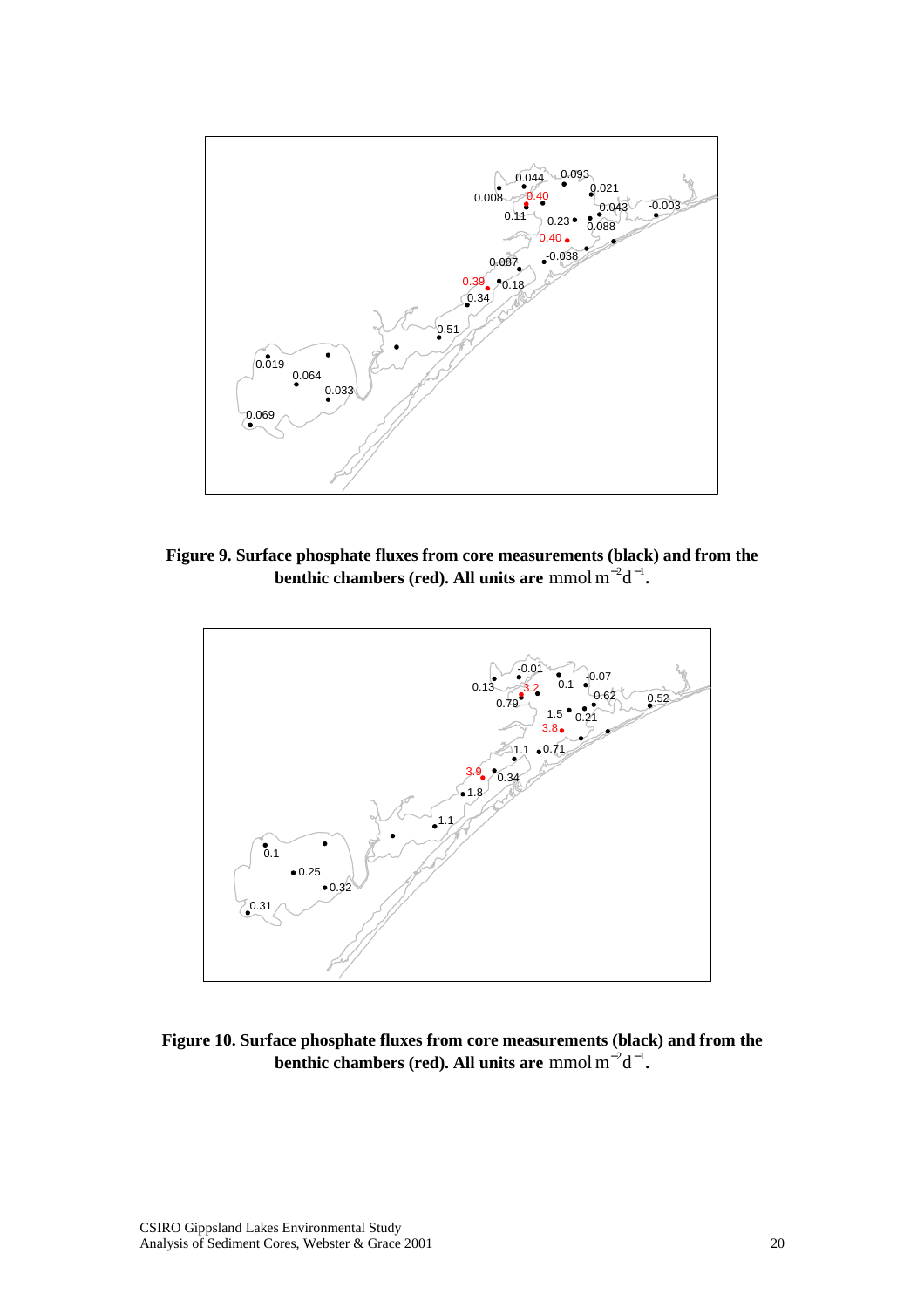<span id="page-20-0"></span>

**Figure 11. Time series of benthic chamber fluxes of phosphate and ammonia averaged over three sites.** 

The fluxes measured by the benthic chambers and those calculated from the nutrient concentrations in the cores are not inconsistent with one another. We consider that it is the fluxes calculated from the core measurements that are most pertinent to the estimation of long-term nutrient release from the sediment column. It is these fluxes which represent the removal of nutrients from the sediment store below the top few millimeters of sediment.

#### *Summary*

- 1. At most sites that were sampled throughout the Lakes transport within the sediment pores appears to be dominated by molecular diffusion. At some sites there was clear evidence of bioirrigation that would increase the exchange of pore water through surficial sediments. Significant bioirrigation is more common and should be expected in the shallower regions of the Lakes.
- 2. The sedimentation rate in Lake Wellington has been measured directly to be 0.6mm/y, but this estimate is based on a single core. On the basis of sediment loads to the Lakes and assuming 100% retention, sedimentation rates of 2.3mm/y is calculated for Lake Wellington and 1.3mm/y is calculated for the other Lakes. These numbers are certain to be overestimates – a sedimentation rate of  $\sim 1.0 \pm 0.5$  mm/y for the Lakes is a likely range.
- 3. The estimated time taken for the sediment store to deplete itself after it stops receiving organic matter from the water column ranges from relatively short  $(\sim 10 \text{ y})$ to quite long  $(-100 \text{ y})$ . This time range depends on which assumption is made about the degradability of the solid-phase N and P within the sediments. Another key assumption is that transport is dominated by molecular diffusion near the sediment surface which we know to be untrue at some sites. It is likely though that the 'long'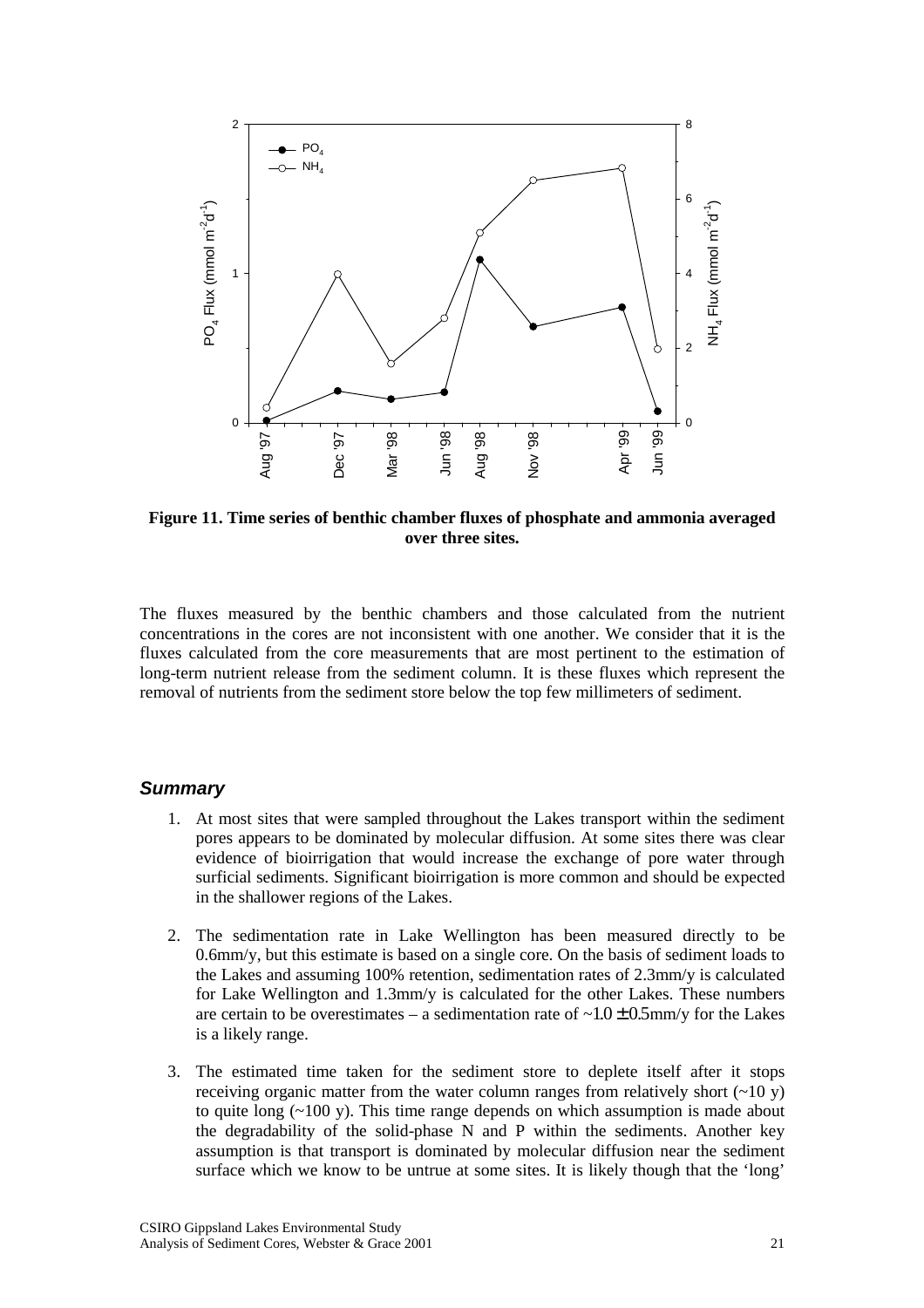<span id="page-21-0"></span>time scale is a substantial overestimate of the true depletion time. Uncertainties in the depletion time could be reduced with measurements of solute transport rates, sedimentation rates, and organic matter 'age'.

4. In this analysis, the times for the clearance of labile nutrients from 'deep' sediments do not consider possible replenishment from the water column. Also, the likely significance of deep sediment release for the overall cycling of nutrients in the Lakes needs to be considered. Both these issues involve water column and surficial sediment processes and will be addressed in conjunction with results from the integrated biochemical/ecological model that has been developed for the Lakes.

# *References*

Boudreau B. P. (1996) The diffusive tortuosity of fine-grained unlithified sediments. *Geochim. Cosmochim. Acta* **60**, 3139-3142.

Boudreau, B.P. (1998) Mean mixed depth of sediments: The wherefore and the why. *Limnol. Oceanogr.*, **43(3)**, 524-526.

Grayson, R., Tan, K.-S. and Western, A. (2001) Estimation of sediment and nutrient loads into the Gippsland Lakes. CEAH Report No 2/01.

Hancock, G.J., Webster, I.T., Ford, P.W., Moore, W.S. (2000) Using Ra isotopes to examine transport processes controlling benthic fluxes into a shallow estuarine lagoon. *Geochim. Cosmochim. Acta* **64(21)**, 3685-3699.

Li Y.-H., and Gregory S. (1974) Diffusion of ions in sea water and in deep-sea sediments. *Geochim. Cosmochim. Acta* **38,** 703 – 714

Longmore, A.R. (2000a). Gippsland Lakes sediment nutrient inventory. Marine and Freshwater Resources Institute Report No. 19. Fisheries Victoria, Victoria Australia.

Longmore, A.R. (2000b). Effects of water quality on black bream habitat in the Gippsland Lakes. Marine and Freshwater Resources Institute Report No. 42. Fisheries Victoria, Victoria Australia.

Reid, M. (1989) Paleo-ecological changes at Lake Wellington, Gippsland Lakes, Victoria during the late holocene: A study of the development of a coastal lake ecosystem. Unpubl. BSc. Honours thesis, Department of Geography and Environmental Science, Monash University.

Roache, P.J. (1982) Computational Fluid Mechanics. Hermosa, Albuquerque, N.M.

Robinson, D.P. (1995) Water quality and nutrient status of Lake Wellington. EPA Victoria Publication 460.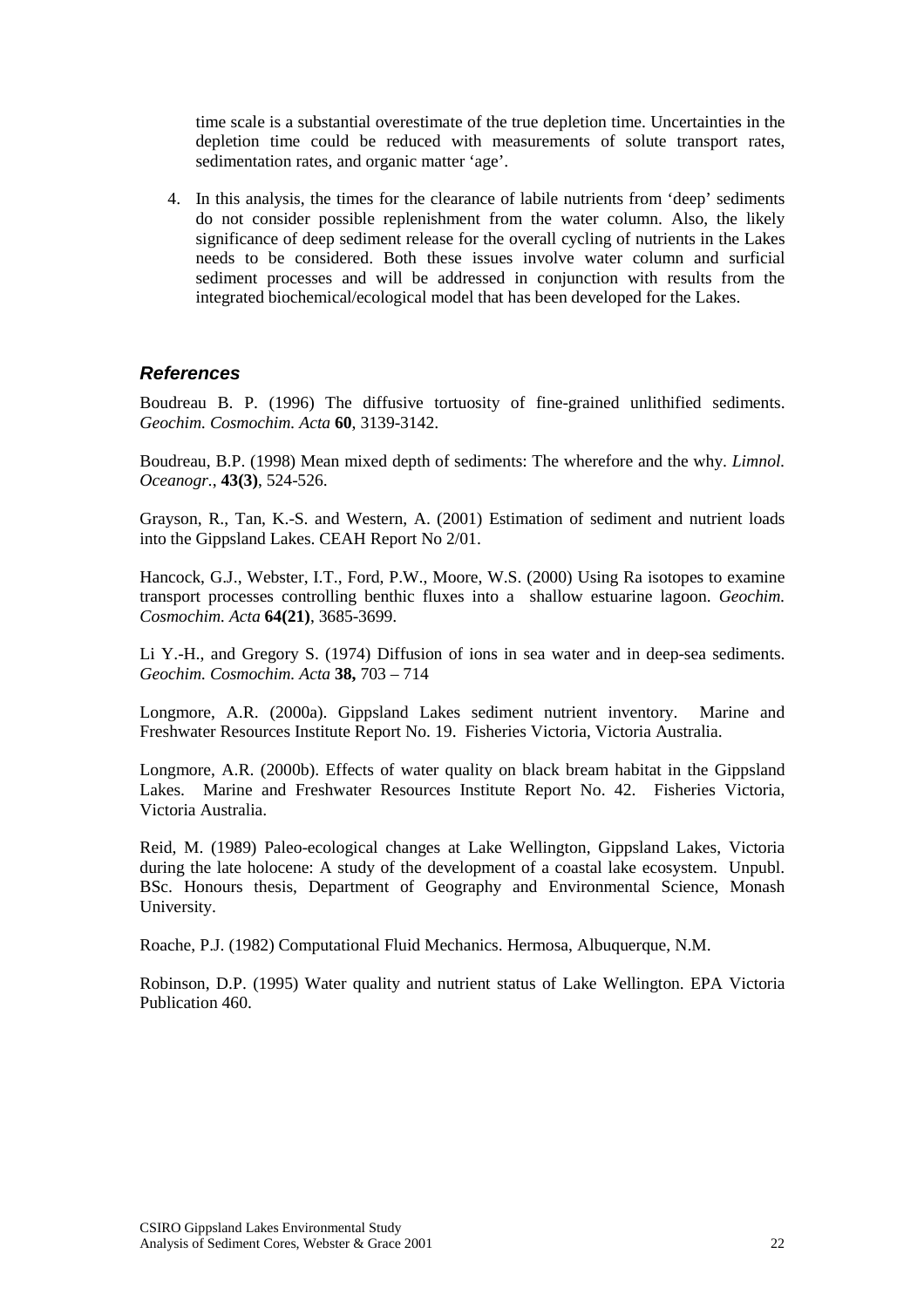# <span id="page-22-0"></span>**Isotherm Analysis of Sediment Samples and Water Column Samples Collected in the Gippsland Lakes – 2000 - 2001**

Ian T. Webster, CSIRO Land & Water Michael Grace, Water Studies Centre, Monash University

July 2001

# *Introduction*

Phosphorus is a highly particle reactive element and the inclusion of the dynamics of its interaction with both suspended and benthic sediments in the biogeochemcial model of the Gippsland Lakes was deemed to be essential. In order to obtain information on the adsorptive properties of P to the Lakes' sediments, the Gippsland Lakes Particle Sizing and P Sorption Isotherm task was commissioned from the Water Studies Centre at Monash University. Dr.Mike Grace from the Water Studies Centre led this project. The project is now complete and its results have been made available through the report 'Short Progress Report on P Sorption & Particle Sizing (March 2001)' by Drs Mike Grace and Soheyl Tadjiki and through a series of spreadsheets. The report is attached as an Appendix to this report.

This report is intended to provide a further analysis of the data provided by Drs. Grace and Tadjiki. Specifically, the analysis is intended to provide the information on P adsorption behaviour necessary for the implementation of the biogeochemcial model to the Gippsland Lakes as part of the Gippsland Lakes Environmental Study. The following report considers first the adsorption behaviour of benthic sediment samples collected throughout the Lakes. Next is an analysis of the suspended sediments collected from Lake Wellington. Finally, the Conclusions are presented.

# *Benthic Sample Analyses*

Benthic sediment samples were collected from 24 sites throughout the Gippsland Lakes on January 3 and 4, 2001. The samples were collected by P. Ford, R. Grayson and I. Webster using a van Veen grab. Figure 1 shows the locations of the sampling sites; Table 1 summarises features of these sites. The sediments were divided into groups according to their locations, depths and physical appearance. These groups are given the identifications A to H and their broad characteristics are outlined in Table 2.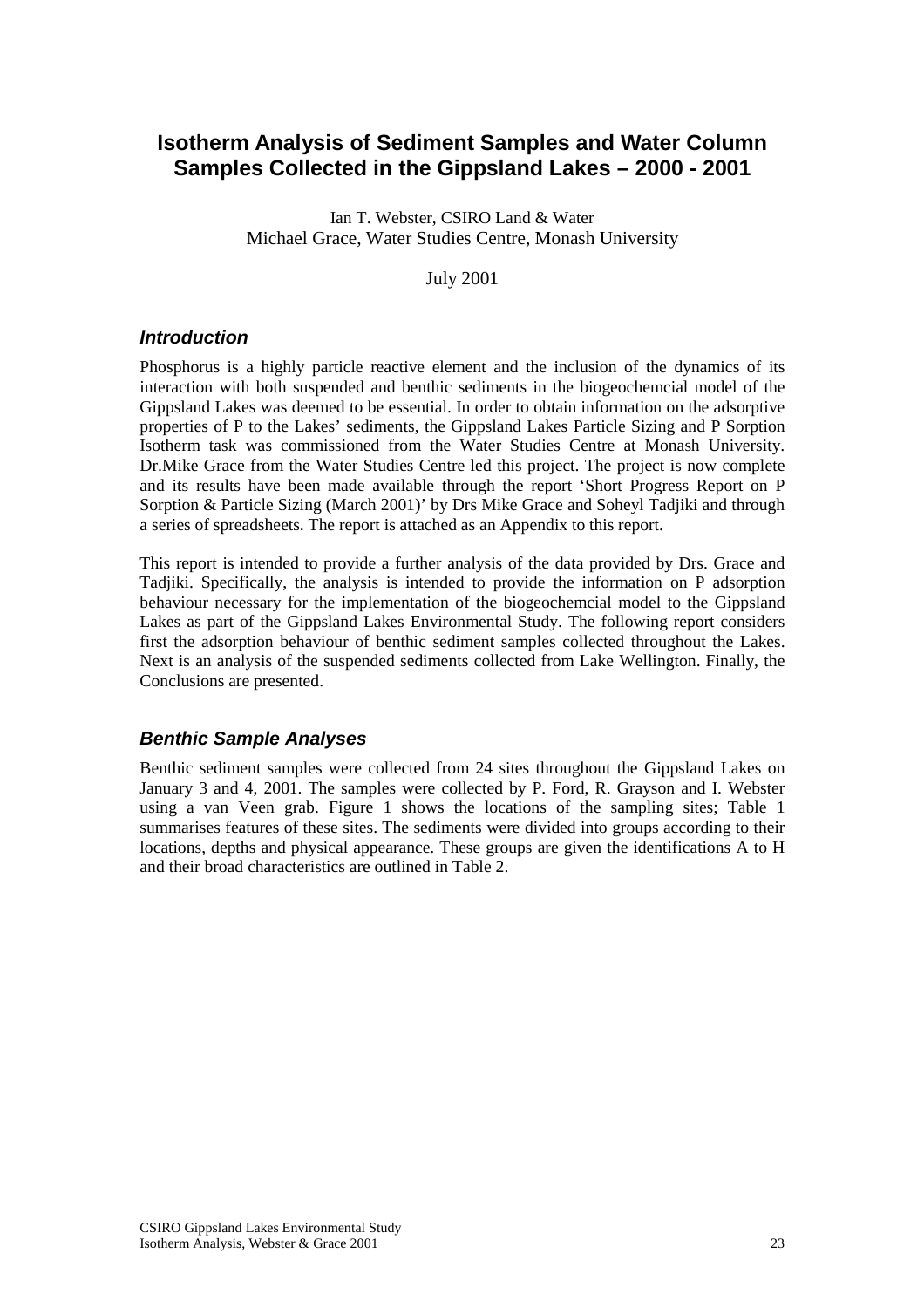

**Figure 1. Locations of sediment sampling sites January 3-4, 2001.** 

| Site           | $S(^{0}/_{00})$ | Depth (m) | Location           | Group                   |
|----------------|-----------------|-----------|--------------------|-------------------------|
| 1              | 36.98           | 6.3       | <b>N</b> Lake King | G                       |
| 2              | 35.58           | 6.3       |                    | G                       |
| 3              | 36.37           | 7.1       | $\overline{a}$     | G                       |
| $\overline{4}$ | 31.78           | 6.7       | H.                 | G                       |
| $\overline{5}$ | 29.5            | 4.1       | $\epsilon$         | G                       |
| 6              | 14.5            | 1.4       | Jones Bay          | A                       |
| $\overline{7}$ | 22.12           | 2.1       | $\epsilon$         | A                       |
| 8              | 24.97           | 2.1       | $\mathbf{f}$       | Α                       |
| 9              | 40.64           | 9.8       | S Lake King        | F                       |
| 10             | 29.13           | 2.2       |                    | E                       |
| 11             | 40.06           | 8.4       | $\mathbf{a}$       | F                       |
| 12             | 35.25           | 7.2       | $\overline{a}$     | $\frac{G}{E}$           |
| 13             | 15.31           | 6.5       | E. Lake Victoria   |                         |
| 14             | 19.03           | 5.2       |                    |                         |
| 15             | 25.37           | 5.1       | H.                 |                         |
| 16             | 6.51            | 3.0       | Lake Wellington    | D                       |
| 17             | 9.06            | 3.0       | 66                 | D                       |
| 18             | 8.43            | 2.5       | $\mathbf{f}$       | $\overline{\text{c}}$   |
| 20             | 7.5             | 2.6       | H.                 | C                       |
| 21             | 9.76            | 3.1       | $\mathbf{f}$       | D                       |
| 22             | 12.45           | 2.9       | H.                 | B                       |
| 23             | 22.51           | 1.7       | W. Lake Victoria   | $\overline{\mathsf{H}}$ |
| 24             | 25.62           | 2.3       | $\epsilon$         | Η                       |
| 25             | 27.53           | 3.1       | $\overline{a}$     | Η                       |

**Table 1. Summary of sites for sediment sample collection.** 

|  |  | Table 2. Summary for sediment samples showing groupings of sites for subsequent analysis. |
|--|--|-------------------------------------------------------------------------------------------|
|  |  |                                                                                           |

| Group | Location      | Depths (m)  | Common characteristics                            |
|-------|---------------|-------------|---------------------------------------------------|
| A     | Jones Bay     | $1.4 - 2.1$ | Thin oxic layer, benthic weed                     |
| B     | SE Lake Well. | 2.9         | Only sandy sediment in Lake Wellington            |
| C     | W. Lake Well. | $2.5 - 2.6$ | 2cm thick brown surface layer                     |
| D     | E. Lake Well. | $3.0 - 3.1$ | $\epsilon$                                        |
| E     | E. Lake Vic.  | $2.2 - 6.5$ | Thin oxic layer, viable flora and fauna at 1 site |
|       | S. Lake King  | $8.4 - 9.8$ | Deepest sites, anoxic bottom water                |
| G     | N. Lake King  | $4.1 - 7.2$ | Very thin oxic layers on sediments                |
| Н     | W. Lake Vic.  | $1.7 - 3.1$ | 5mm oxic layer, evidence of benthic fauna         |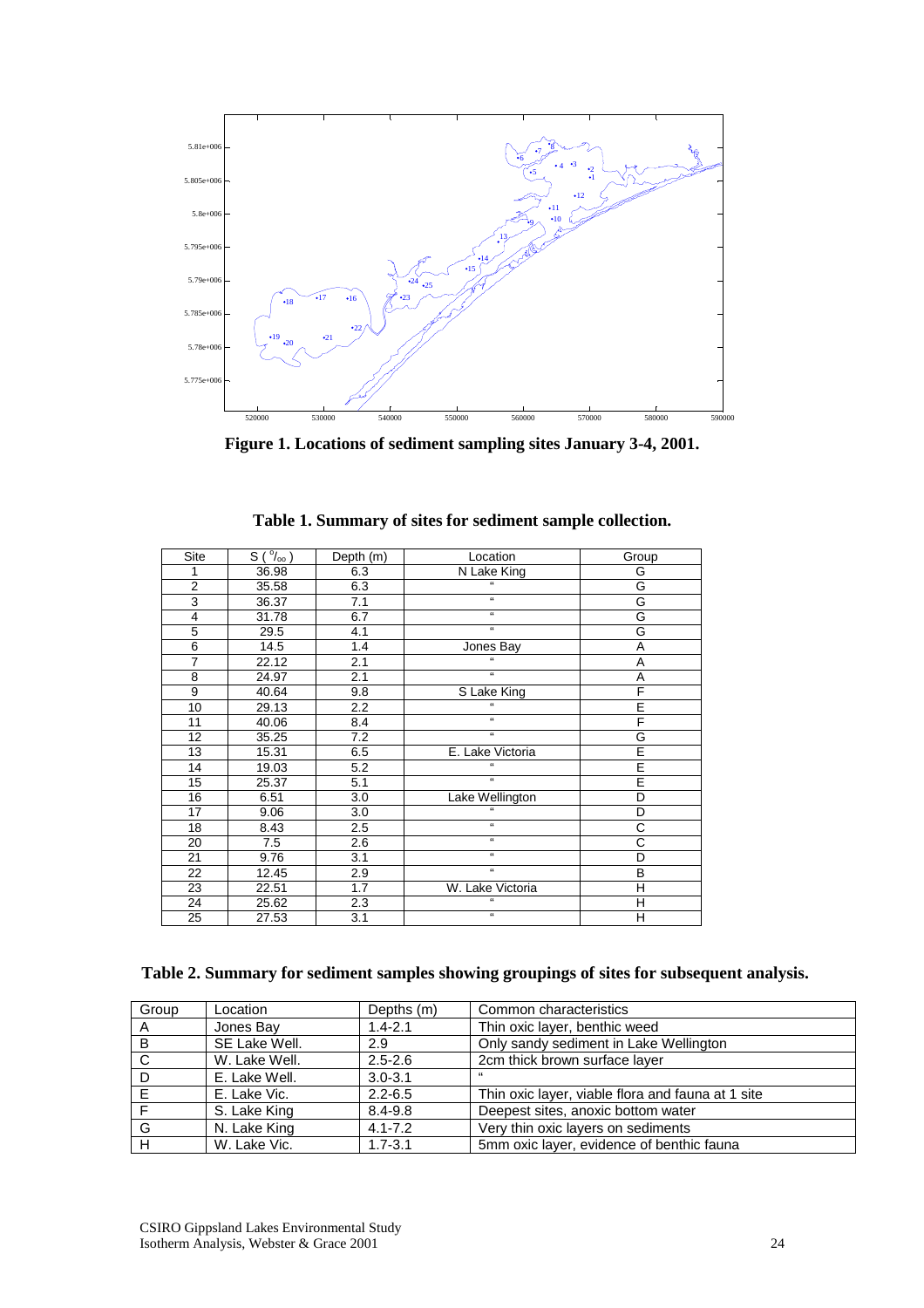#### <span id="page-24-0"></span>*Isotherm analysis on benthic samples*

Benthic sediments from the 24 sites were combined into the eight groups identified in Tables 1 and 2 for analysis. The adsorption properties of the sediments were measured by the Water Studies Centre at Monash University. The analysis method involves adding increasing amounts of phosphate to diluted suspensions of the sediment samples. As the P concentration in the liquid phase increases, so does the amount of P adsorbed to the particles. The partition between the dissolved and adsorbed P phases is inferred by using the radioactive tracer  $^{33}P$ , a small amount (picomolar quantity) of which is added to the samples. The measurement of the numbers of beta particles emitted from <sup>33</sup>P on the total sample and in the supernatant allows a direct estimation of the relative concentrations of exchangeable P associated with the solid and liquid phases in each sample. With the relative amounts of P adsorbed and dissolved determined using the <sup>33</sup>P analysis and the dissolved P concentration determined using FIA analysis on the supernatant, the absolute concentration of P adsorbed to the particles was calculated. Throughout this work, filtration through a  $0.2 \mu m$  polycarbonate membrane filter was used as the arbiter between 'dissolved' and solid phases.

In all of the analyses, pH was not controlled except for sample C which was subdivided into two subsamples. The adsorption behaviour was determined on these two subsamples separately in order to investigate the effects of pH variation. For one subsample (C7), the adsorption behaviour was determined at a pH of 7.1 and for the other (C8) the pH was 8. The pH was adjusted to the desired pH at the commencement of the experiment. The natural *in situ* buffering of the bicarbonate/carbonate system was used to maintain this pH. All the sediment adsorption experiments were performed after 'incubation' periods of 2 and 48 hours. It might be expected that adsorption to surface adsorption sites on the sediment particles to be complete after 2 hours ('fast adsorption'), but adsorption is expected to be a process that can take days or possibly much longer to approach equilibrium. The slow adsorption is thought to most probably involve the diffusion of adsorbed ions from the particle surfaces to the interiors of the adsorbing layers coating the particles. The adsorption behaviour of the sediment samples was determined over a range of dissolved P concentrations from close to zero up to about 10000  $\mu$ gL<sup>-1</sup>. Further analysis is restricted to the concentration range 0-1000  $\mu$ gL<sup>-1</sup> since this is the range that is most likely to be encountered in the water column and in the surficial sediments throughout the Gippsland Lakes (Longmore, 2000).

# *Isotherm Fitting Procedure*

Figure 2 shows the measured concentrations of adsorbed P expressed as mass of adsorbed P per mass of sediment as a function of the concentration of dissolved P for both the 2 h and for the 48 h incubations. Also shown are the fitted Freundlich isotherms, which have the functional form:

$$
P_s = AP_d^B. \tag{1}
$$

*A* and *B* were estimated from the data using a two-stage fitting procedure. All calculated coefficients assume that the units of  $P_s$  are  $\mu$ gg<sup>-1</sup> and of  $P_d$  are  $\mu$ g L<sup>-1</sup>. The log-transform of Eq. 1 is:

$$
log(Ps) = log(A) + B log(Pd)
$$
\n(2)

In the first step of the fitting procedure, the data were log transformed and fitted to Eq. 2 as a least squares linear regression to determine optimal values of *A* and *B* for each sediment sample. The exponents *B* for the 2-h incubations ranged between 0.35-0.54 and had an average  $\overline{B}$  = 0.45. For the 48-h incubation, the exponents were significantly smaller ranging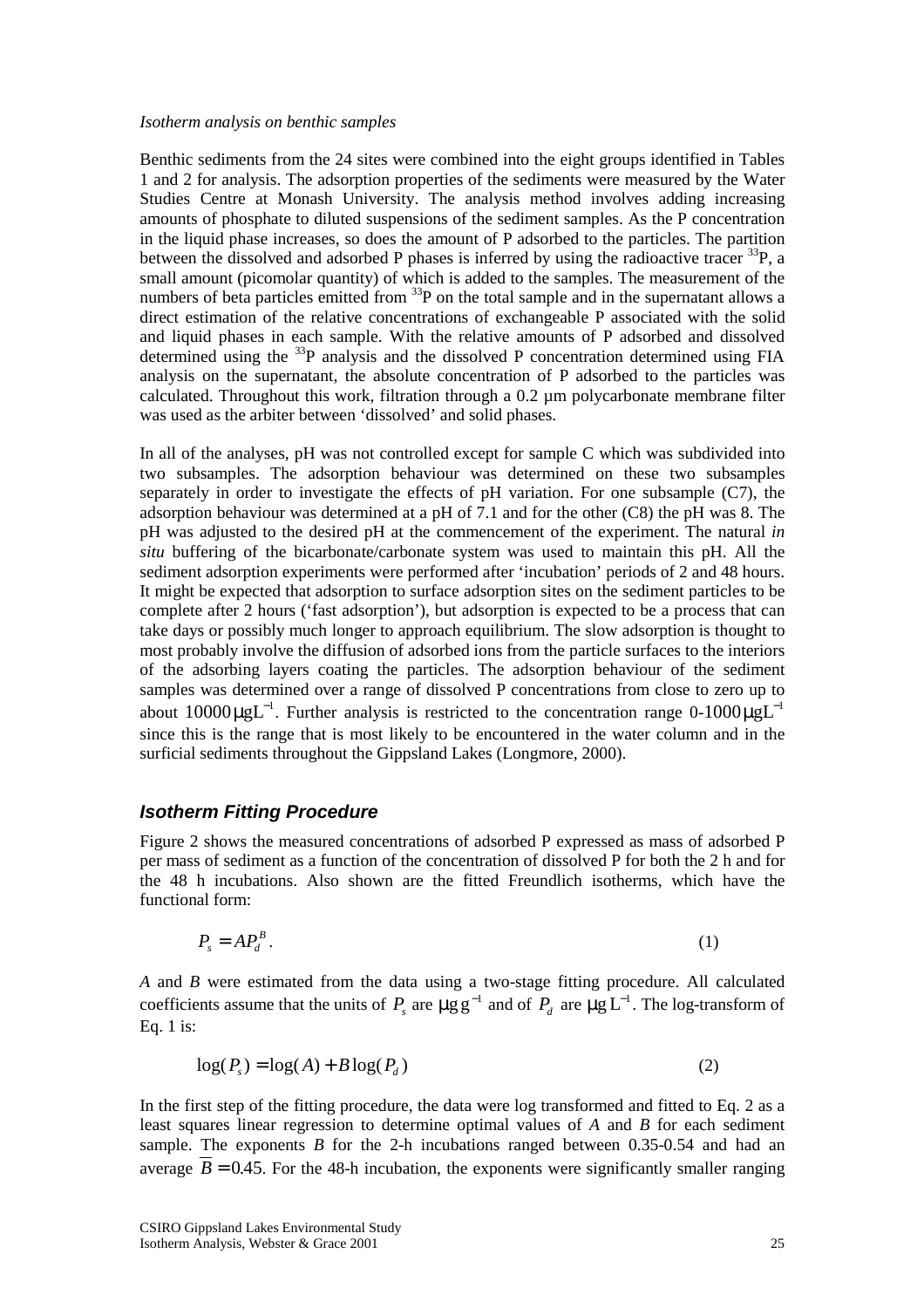between 0.28-0.45 with an average of  $\overline{B} = 0.34$ . Golterman (1995) has shown that the Freundlich isotherm provided a very good description of his adsorption data with  $B = 0.333$ particularly for  $pH \ge 8$ . His incubations were 3-5 d.

In the second step of the fitting procedure, the exponent *B* was specified as the average determined in the first step (for each incubation period) and *A* was then estimated for each adsorption experiment using a second least squares fitting procedure also using logtransformed data. The advantage of using log-transforms in the least squares fitting is that neither the low or high concentration ends of the measurements are given undue weight in the calculations. For all the fits,  $r^2 > 0.94$  and most had  $r^2 > 0.98$ . The Freundlich isotherms are a good representation of the data for both incubations even though for each set of incubations the exponent has a single prescribed value.

A more common representation of the adsorption behaviour is the Langmuir isotherm, which is expressed as:

$$
P_s = \frac{P_{\text{max}} k P_d}{1 + k P_d} \tag{3}
$$

where  $P_{\text{max}}$  is the maximum concentration that can be adsorbed and *k* is the 'Langmuir' constant - a measure of the binding affinity of the substrate. Figure 3 compares the fitted Langmuir isotherms to the Freundlich isotherms for the 48-h incubations. The Langmuir representation is inferior to the Freundlich representation in every case, the average value of  $r^2$  being 0.90 for the former versus 0.99 for the latter.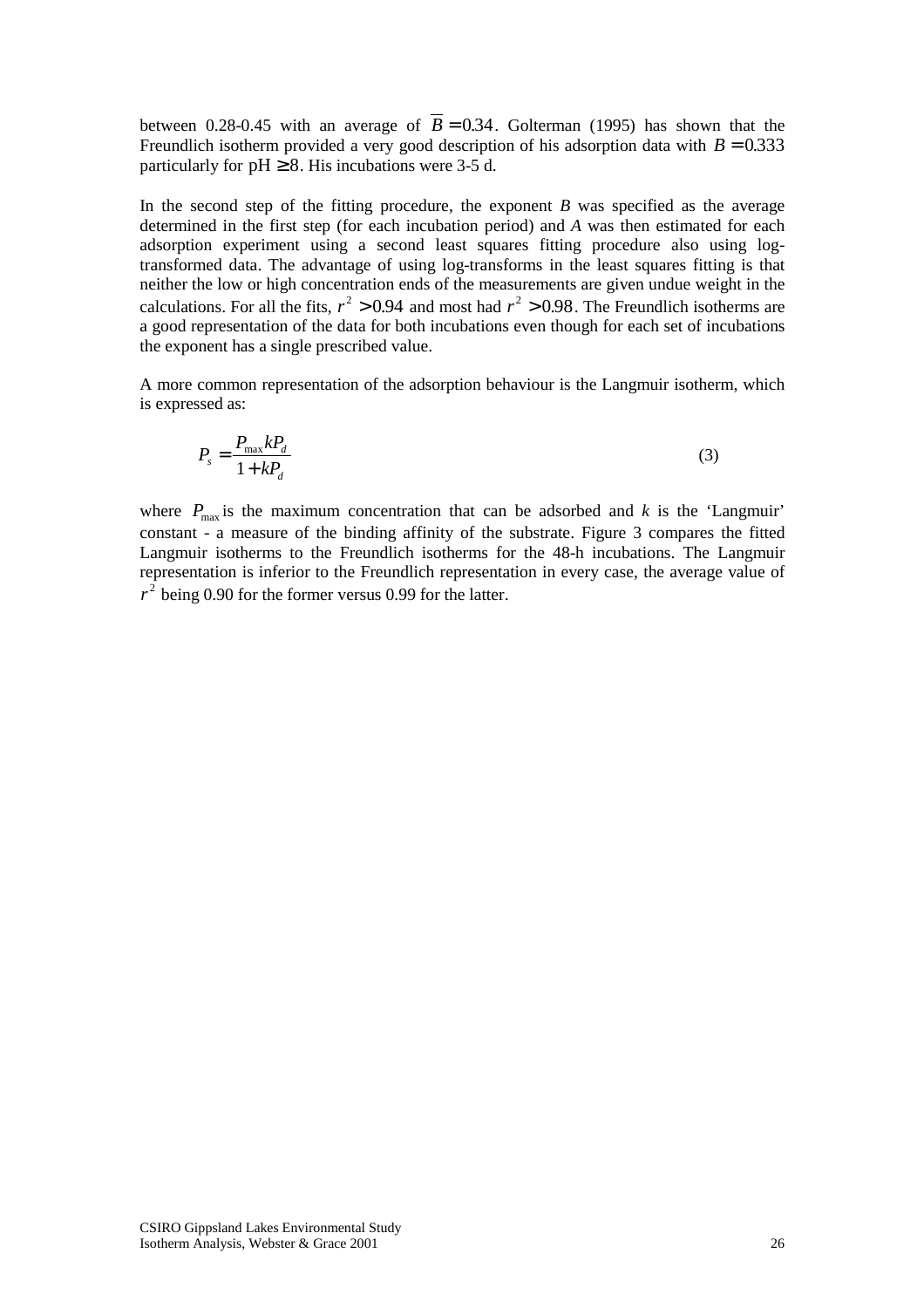

**Figure 2. Measurements and fitted Freundlich isotherms for 2-h and 48-h incubations on benthic sediments.**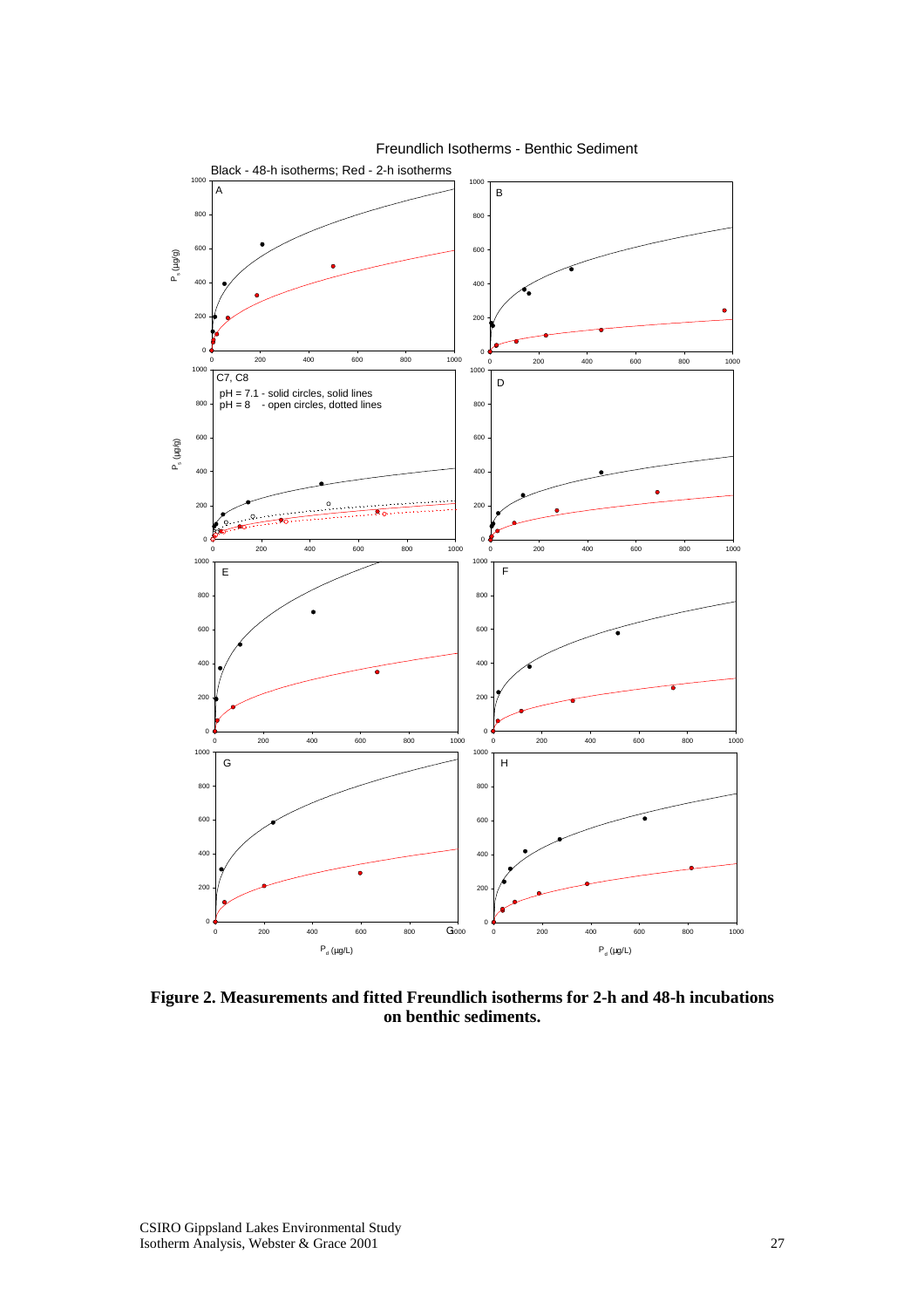

Comparison Freundlich and Langmuir Isotherms - 48 h

**Figure 3. Comparison of Freundlich and Langmuir isotherms for 48-h incubation.** 

Figure 2 shows that at all dissolved P concentration, adsorption after the 48-h incubation is substantially higher than for the corresponding 2-h incubation. About twice as much P is adsorbed after 48 h as after 2 h at  $P_d = 500 \mu g L^{-1}$ . The increased adsorption after 48-h could be due to bacterial uptake during the extra period of incubation or be due to the migration of surface bound phosphate ions into the interiors of the oxide coatings on the particles. The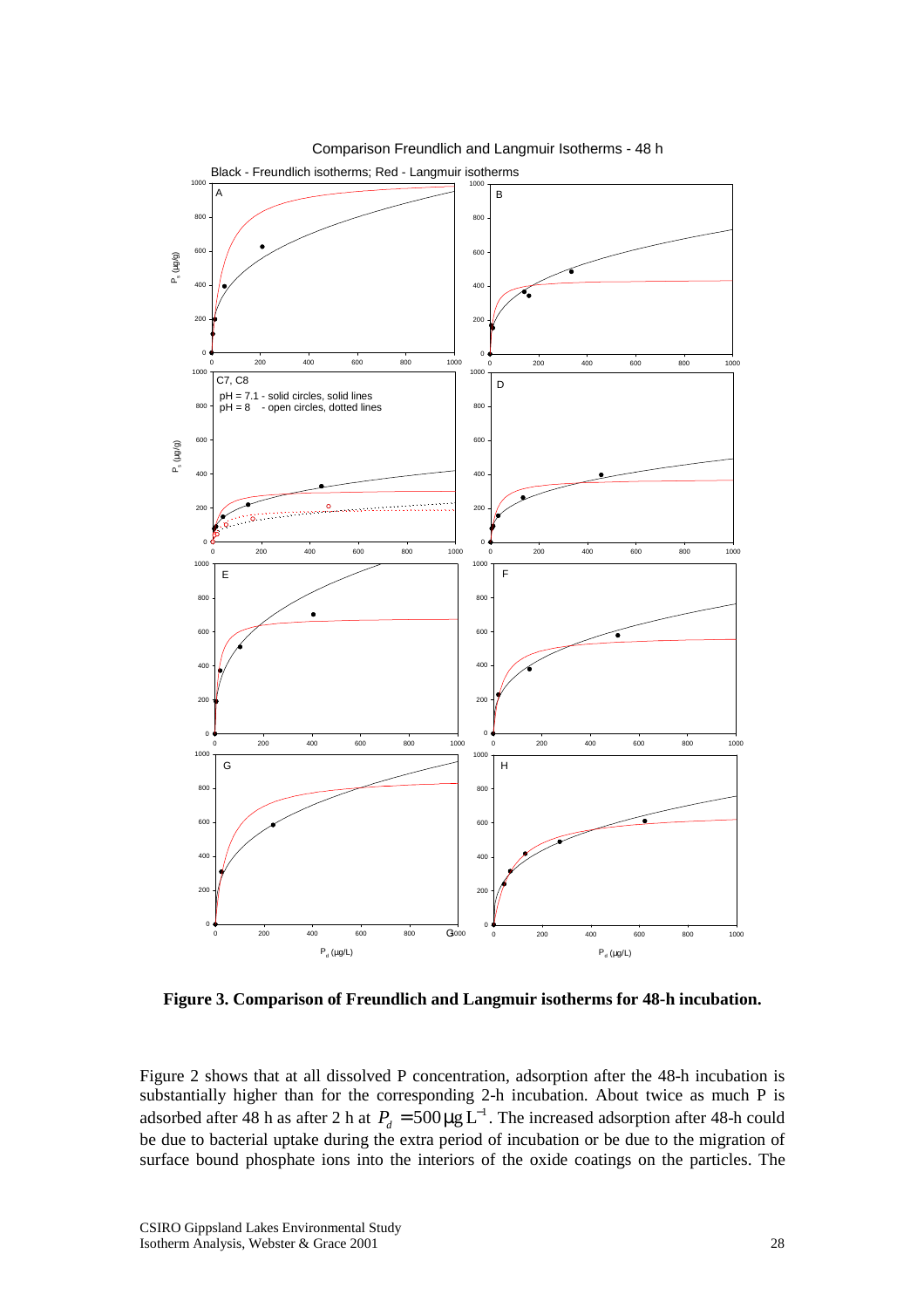latter explanation seems to be the more likely due to the regularity in the development of all the isotherms during the longer period of incubation.

Portielje and Lijklema (1993) have undertaken modelling of the adsorption kinetics for particles coated with aluminum oxyhydroxides primarily. They consider a two-day incubation to be 'short-term' and show through models and experiment that adsorption continues to beyond 100 days. The maximum adsorption capacity is shown to be about three times higher than that suggested for a Langmuir isotherm determined after a 2-day incubation. However, this maximum adsorption capacity was estimated in an experiment involving the coprecipitation of Al and Fe oxyhydroxides. Portielje and Lijklema suggested that the timescale for intra-particle equilibration of P depends on the thickness of the oxide coatings.

Experiments by House et al. (1995) show that in suspended sediments P was adsorbed rapidly in the first hour or so and slowed thereafter. At a time of 2 h, the adsorbed concentration was about 5.1  $\mu$ gg<sup>-1</sup>, at 24 h it was 7.1  $\mu$ gg<sup>-1</sup>, and at 48 h at the experiment's end, the adsorbed concentration had increased to about 7.7  $\mu$ gg<sup>-1</sup>. Unfortunately, it is not known how much adsorption would have increased after 48 h.

Also, House et al. suggest that P uptake by bacteria could become significant relative to adsorption after 12 h, but their calculation was not based on any data from their experiment.

Table 3 presents the values of *A* calculated from the fitting procedure for the 48-h incubation. The adsorptive capacities of the sediments vary by less than a factor of 3 if C8 is excluded. Sample C8 was analysed at a pH significantly higher than its natural pH. The relatively modest variation in adsorptive capacity seems at first glance to be surprising considering that some samples were collected in well oxidised sediments (e.g. Lake Wellington samples C and D) whereas some come from areas often overlain by anoxic bottom waters (e.g. Lake Victoria sample F). However, it is apparent that the concentrations of Easily Extractable Iron are all fairly uniform in the Lakes' sediments (Table 3). The Easily Extractable Iron is determined using a relatively mild extraction method (hydroxylamine and acetic acid) to just extract the amorphous Fe oxyhydroxide surface coatings on the particles. Harsher extractions result in higher Fe contents and would dissolve some of the more crystalline phases that are probably far less important in binding P.

Since the adsorption experiments were performed under oxic conditions, one might assume that the Easily Extractable Iron was present as iron oxyhydroxide coatings on the particles primarily responsible for adsorption. In other words, the isotherms are as uniform as they are because of the uniformity of the concentrations of iron oxyhydroxide. Why should the Fe concentration be so uniform in the sediments? An explanation is that Fe is transported through the water column and from Lake to Lake on suspended particles. When the particles settle to the bottom under oxic conditions, the iron oxyhydroxides on their surface are insoluble and so immobile. Under anoxic conditions the Fe is immobilised as insoluble iron sulfide. Thus, as long as particles sedimenting to the bottom of the Lakes have an approximately uniform Fe concentration, so will the benthic sediments.

Although for both incubation periods the isotherms obtained on sample C showed that pH reduces the adsorptive capacity (Fig. 2), the degree of reduction differs markedly. For the 2 h isotherm, the fitted value of *A* for a pH of 7.1 (C7) is 1.2 times higher than for a pH of 8 (C8); for the 48-h isotherm, the ratio is 1.8. For a given sediment, it would be expected that the sorption would decrease with increasing pH. Electrostatic repulsion between the negative phosphate ions  $(HPO<sub>4</sub><sup>2</sup>$ ,  $H<sub>2</sub>PO<sub>4</sub>$ ) and the surface of the particle increases as the organic functional groups on the particle surface become progressively more deprotonated (and hence negatively charged). However, examination of Table 3 suggests that the variation in adsorptive capacity of the sediments is not linked to variation in pH in an obvious way.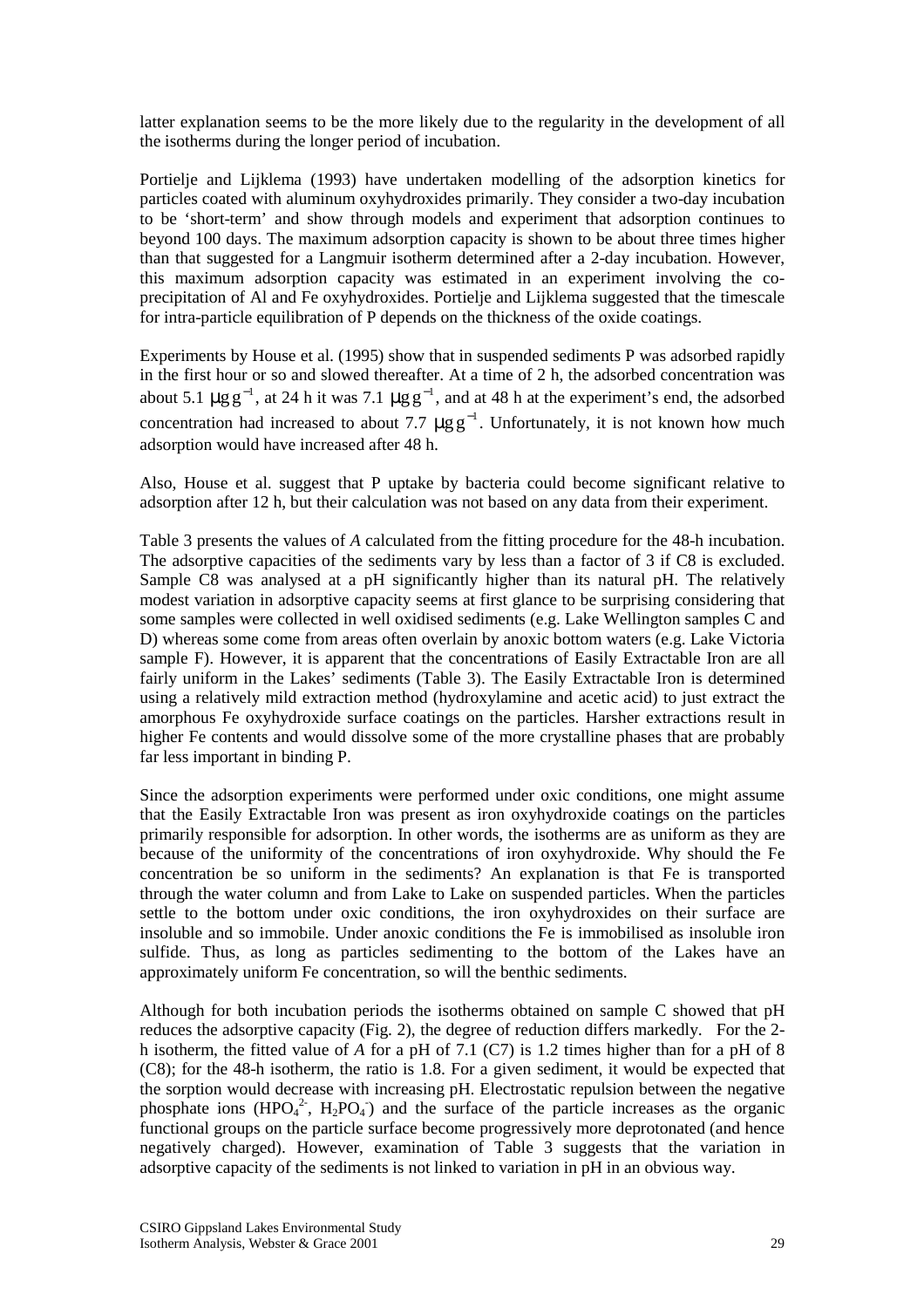| Sample | A (48-h) | E. Extr. Fe $mgg^{-1}$ | pH   |
|--------|----------|------------------------|------|
| Α      | 91       | 16.4                   | 7.5  |
| B      | 70       | 13.0                   | 7.8  |
| C7     | 40       | 13.9                   | 7.1  |
| C8     | 22       | 12.4                   |      |
|        | 47       | 12.9                   | 7.65 |
| F      | 109      | 15.0                   | 7.85 |
| ⊏      | 73       | 14.5                   | 7.9  |
| G      | 91       | 13.8                   | 7.8  |
| Н      | 72       | 18.5                   | 7.9  |

<span id="page-29-0"></span>**Table 3. Values of the fitted constant** *A* **for the Freundlich 48-h isotherms, the concentrations of Easily Extractable Iron, and pH at the time of measurement.** 

It has been hypothesised that the crystalline structure of the Fe (oxides) responsible for P adsorption affect the rate of the slow adsorption (Slomp et al. 1998). Sediments throughout the Lakes do have differing exposures to reducing conditions. Therefore, it seems likely that they would also have different crystal structures in their Fe oxide coatings, and so variations in their propensity to adsorb P.

# *Suspended Sediment Analyses*

Water samples were collected at four sites on three occasions by N. Biggins and A. Stevens of the Victorian EPA for the analysis of the adsorptive properties of suspended sediments. These sites, designated 1-4 in Table 4, were sampled on June 5, August 2, and November 26, 2000. The three sites in Lake Wellington were spaced approximately equidistantly across the width of the Lake. In addition, two water column samples for the adsorption analysis of suspended sediments were collected in Lake Wellington at sites 19 and 22 by Ford, Grayson and Webster on January 4, 2001 during their sampling of benthic sediments. Site 19 was located near where the Latrobe River enters the Lake and site 22 was located near the entrance to McLennans Strait (Fig. 1). Note that EPA sites 1-4 do not correspond to the sampling sites shown in Fig. 1. Also presented in Table 4 are the salinities of the water samples collected. The gradual increase of salinity between sites 3 and 1 reflects increasing distance of the sampling sites away from the discharge from the Latrobe River.

| <b>Site</b> | Location      | Salinity (‰)<br>June 5, 2000 | Salinity (‰)<br>Aug. 2, 2000 | Salinity (‰)<br>Nov. 26, 2000 | Salinity (‰)<br>Jan. 4, 2001 |
|-------------|---------------|------------------------------|------------------------------|-------------------------------|------------------------------|
|             | Lake Well.    | 15.5                         | 14.2                         | 6.9                           |                              |
|             |               |                              |                              |                               |                              |
|             | $^{16}$       | 15.2                         | 13.4                         | 6.2                           |                              |
| ≏           | $\epsilon$    | 15.0                         | 13.0                         | 3.8                           |                              |
|             | Latrobe River | 4.3                          | 11.4                         | 1.8                           |                              |
| 19          | W. Lake Well. |                              |                              |                               | 7.5                          |
| 22          | E. Lake Well. |                              |                              |                               | 12.5                         |

**Table 4. Summary of sites for water sample collection.** 

# *Isotherm Analysis on Suspended Sediment Samples*

The adsorptive properties of the suspended sediments in the water samples were measured in the same way as for the benthic samples. However, the extended incubation for the August samples was 24 h rather than 48 h used on all the other samples. For the experimental determination of adsorption, the amount of adsorbing material in the water samples (the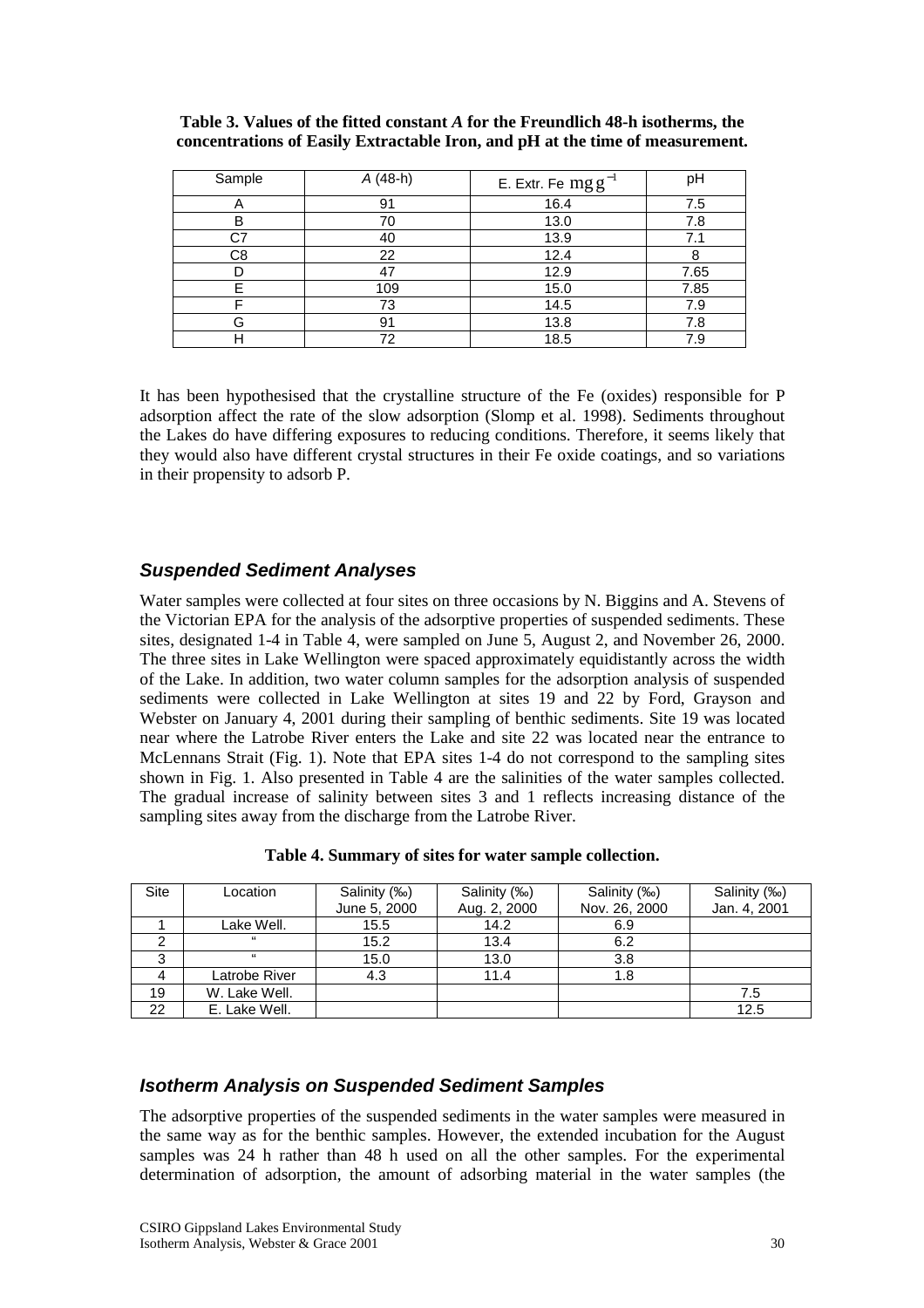suspended sediments) was much less than for the benthic sediment samples. Consequently, for the suspended sediment samples, the amounts adsorbed and the changes in the concentration in the dissolved phase because of adsorption were small and the determination of reliable isotherms was sometimes not possible.

The adsorption measurements for almost all the samples were more scattered and less regular than those obtained for the benthic samples. So, instead of determining a best-fit exponent for Eq. 1 as was done for the benthic samples, it was assumed that the same exponent obtained for the benthic samples sites applied to the suspended sediment samples. In other words, only the second stage in the isotherm fitting was applied to the suspended sediment samples for both the short and long-term incubations. Samples from site 19 collected on January 4, 2001 were analysed at a pH of both 7.1 and 8. The analysis at the higher pH did not produce reliable isotherms. Further reference to the sample from this site pertains to the analysis at pH 7.1. This pH is similar to that measured in Lake Wellington at the time (pH 7.0-7.2). There was negligible sorption for the Site 19 water at pH 8 - even at ambient P concentrations (i.e. no added P), > 99% of the P was in the dissolved phase. This made it impossible to define the isotherm however it does dramatically show the impact of pH.

Figure 4 shows the results of the adsorption experiments and the fitted Freundlich isotherms for the eight samples for which further analysis was undertaken. The label in the top left hand corner of each graph frame refer to the month in which the sample was collected followed by the site number. Note that in Fig. 4, only the isotherms for June are plotted with the same  $P<sub>s</sub>$ scale as the benthic isotherms shown in Figs. 2 and 3. The January 19 isotherms are plotted with double the scale. All the other isotherms are plotted with much larger scales. Unfortunately, it was not possible to determine reliable isotherms for the samples from the Latrobe River.

Table 5 presents the results of the values of *A* from fitting procedure on the longer- term incubations (24-h or 48-h). Of these samples, only June 03, June 04, and January 19 have approximately similar values of *A* to those measured for the benthic sediments presented in Table 3 (up to  $A = 109$ ). The three sediment samples from Lake Wellington (B, C7, and D) have an average *A* of 52, whereas samples June 03, June 04, and January 19 have an average *A* of 107. However, the average concentration of Easily Extractable Fe in these three suspended sediment samples is 24 mgg<sup>-1</sup> versus 13 mgg<sup>-1</sup> for the benthic sediments. It seems that the higher adsorptive capacity of the three suspended sediment samples can be explained as being due to a proportionally higher concentration of Fe.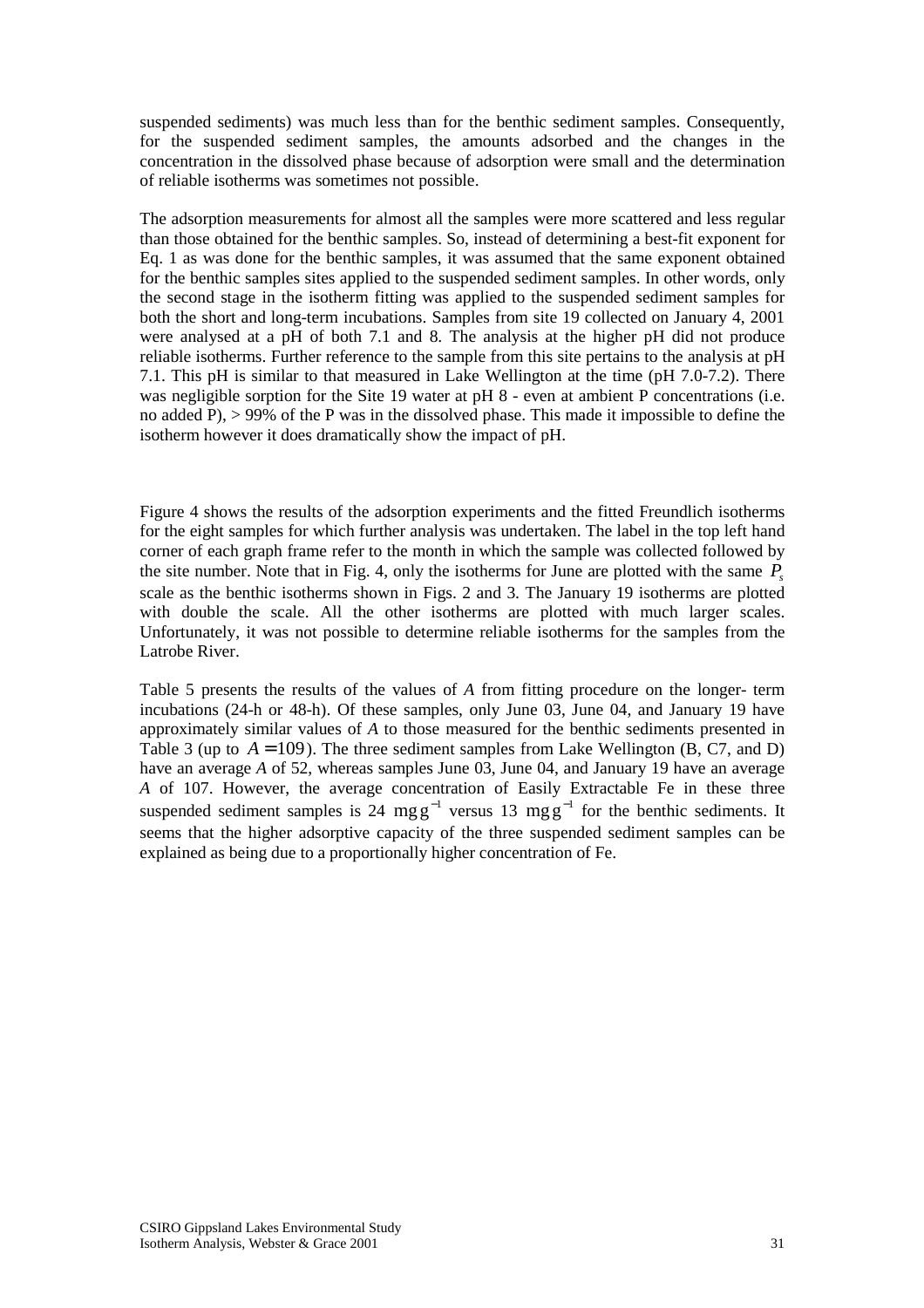

Freundlich Isotherms - Suspended Sediments

**Figure 4. Measurements and fitted Freundlich isotherms for 2-h and 48-h incubations on suspended sediments.**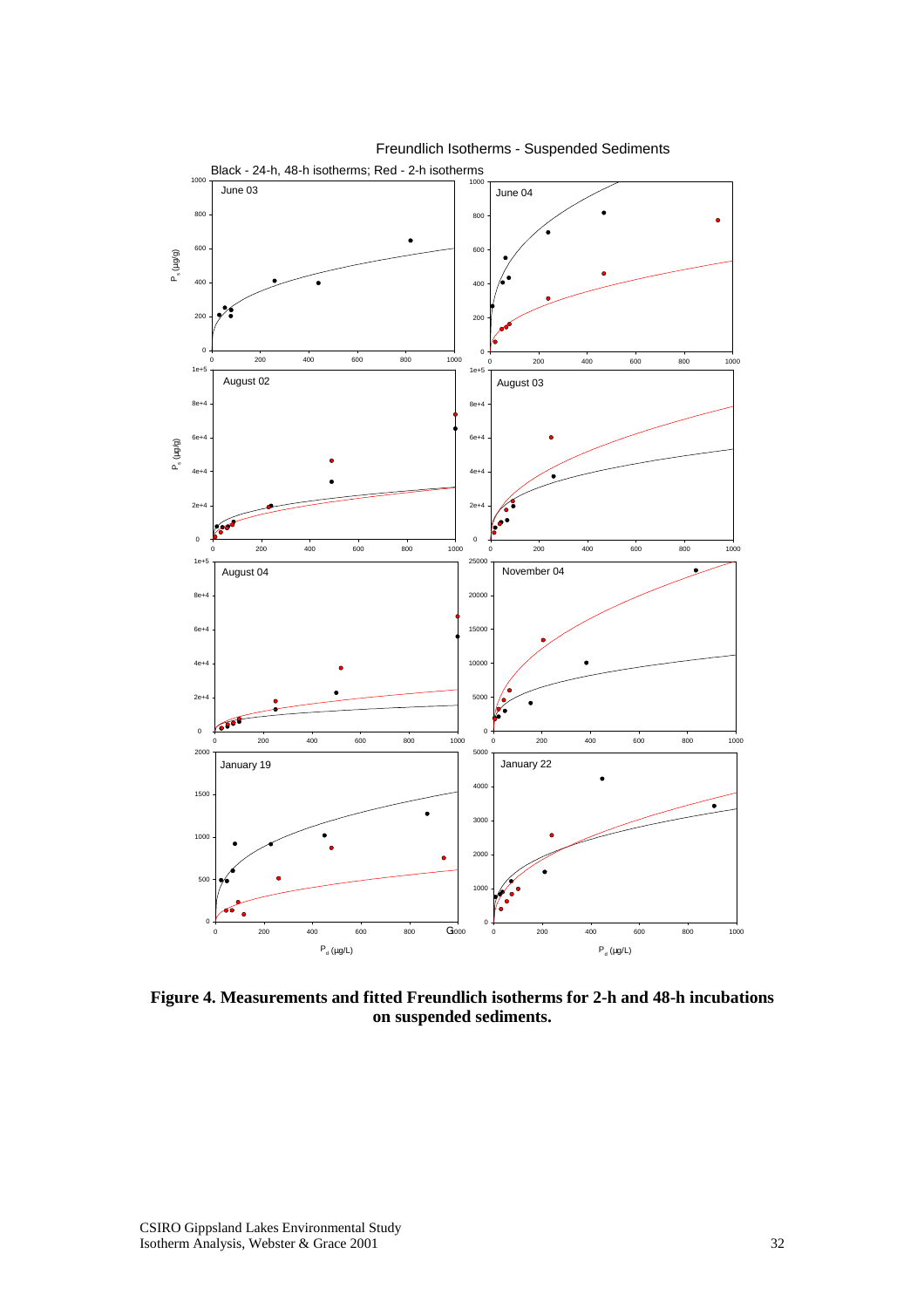#### <span id="page-32-0"></span>**Table 5. Values of the fitted constant** *A* **for the Freundlich 48-h isotherms determined for the suspended sediments, the concentrations of Easily Extractable Iron, and the ratio of** *A* **to the concentration of Easily Extractable Iron.**

| Sample      | A (24-h, 48-h) | E. Extr. Fe $mg g^{-1}$ | Ratio<br>A: E.E. Fe |
|-------------|----------------|-------------------------|---------------------|
| June 03     | 58             | 20                      |                     |
| June 04     | 118            | 31                      |                     |
| August 02   | 2947           | 23                      | 130                 |
| August 03   | 5101           | 41                      | 125                 |
| August 04   | 1473           | 39                      | 38                  |
| November 04 | 1071           | 14                      | 75                  |
| January 19  | 146            | 20                      |                     |
| January 22  | 319            | 14                      | 23                  |

Also, only the samples from June 04 and from January 19 show a similar relationship between the 2-h and 48-h incubations to that of the benthic samples. For these two samples the 48-h isotherm is of the order of double the level of the 2-h isotherm. We do not have a 2-h isotherm for June 03. It seems that samples June 03, June 04, and January 19, exhibit adsorption behaviour which is similar to that of the benthic sediments in Lake Wellington if account is taken of these suspended sediment samples having approximately double the Fe content of the benthic samples from the Lake.

The other suspended sediment samples shown in Table 5 all have much higher adsorption coefficients, *A*, than do samples June 03, June 04, January 19 and all the benthic samples. The samples collected during the August and November field trips show values of *A* over 1000. None of these samples show particularly high Fe concentrations, which would allow an explanation of their very large adsorptive capacities. For samples August 03, August 04, and November 04, the fitted isotherms for the 2-h incubations were higher than that those for the longer incubation in each case. This is behaviour that is very different from what was measured in the benthic samples. It is speculated that the very high sorption found for a lot of the Lake Wellington water samples may be due to the particulate matter being algae as well as abiotic matter - the only discriminant was the 0.2 micron filter. The much lower Fe:dry weight ratio and much higher TP:dry weight ratio for these 'aberrant' samples supports this contention of a relatively high proportion of algal material in the sample. Such algae would readily take up added P.

# *Conclusions*

P adsorption to sediments is a process that occurs over a continuum of time scales. Ideally, for applications to the model it would be desirable to have isotherms determined for timescales that match the timescales of variation in P concentration in the model. These timescales are likely to be weeks or longer so that of the two isotherms we have measurements for, the 48-h isotherms are the better choice. These isotherms are unlikely to represent adsorptive equilibrium, but unfortunately we can't yet estimate to what extent the 48-h isotherm deviates from one determined after a month- long incubation, say. Froelich (1988) has suggested that 50-90% of desorbable P is available in the 'fast- reaction' component which adsorbs/desorbs on the timescale of minutes to hours. His 'slow-reaction' component takes days, months or perhaps years to adsorb/desorb. On this basis, the 48-h isotherm should account for all the fast-reaction component and some of the slow-reaction component as well. It could be expected that the 48-h isotherms would be 50% in error (for representing long-term equilibrium) at worst, but would probably have an error much less than this.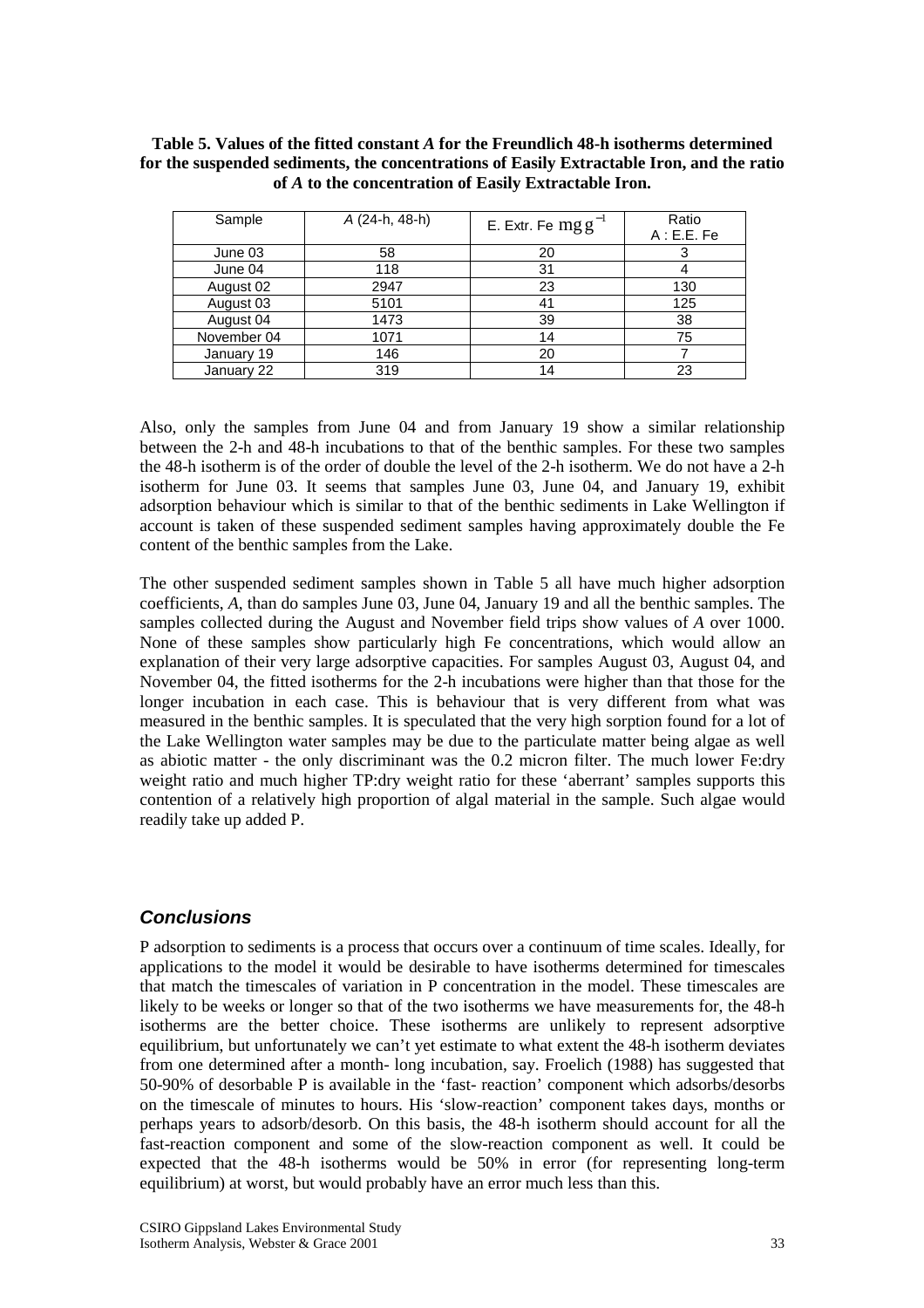<span id="page-33-0"></span>It is suggested that the Freundlich isotherm be used in the model application for both suspended and benthic sediments. The same exponent for all isotherms should be used  $(B = 0.34)$ . Although the variation in the value of the adsorption coefficent (*A*) fitted to the adsorption measurements on benthic sediments is about a factor of 3, it is suggested that for the sake of simplicity, that  $A = 74$  for the benthic sediments in the model. This is the average of the measured coefficients. None of the measured benthic coefficients differ from this value by more than a factor of two. The suspended sediments in Lake Wellington have significantly more iron in them than the bottom sediments and this appears to cause higher adsorption coefficients. The average value of *A* for the three suspended sediment samples in Lake Wellington having isotherms consistent with adsorption processes is  $A = 107$ . It is suggested that this value for *A* be used both for suspended sediments within the Gippsland Lakes and for the suspended sediments in the inflowing rivers.

# *References*

Froelich, P.N. 1988. Kinetic control of dissolved phosphorus in natural rivers: a primer on the phosphate buffer mechanism. *Limnol. Oceanogr.* **33**, 649-668.

Golterman, H.L. 1995. Theoretical aspects of the adsorption of ortho-phosphate onto ironhydroxide. *Hydrobiologia*, **315**, 59-68.

House, W.A., Denison, F.H., and P.D. Armitage. 1995. Comparison of the uptake of inorganic phosphorus to suspended and stream bed-sediment. *Wat. Res.* **29(3)**, 767-779.

Longmore, A.R. 2000. Gippsland Lakes Sediment Nutrient Survey. Marine and Freshwater Resources Institute Report No. 19. Fisheries Victoria, Victoria Australia..

Portielje, R. and L. Lijklema. 1993. Sorption of phosphate as a result of enhanced external loading. *Hydrobiologia* **253**, 249-261.

Slomp, C.P., Malschaert, J.F.P., and W. Van Raaphorst. 1998. The role of adsorption in sediment-water exchange of phosphate in North Sea continental margin sediments. *Limnol Oceanogr*. **43(5)**, 832-846.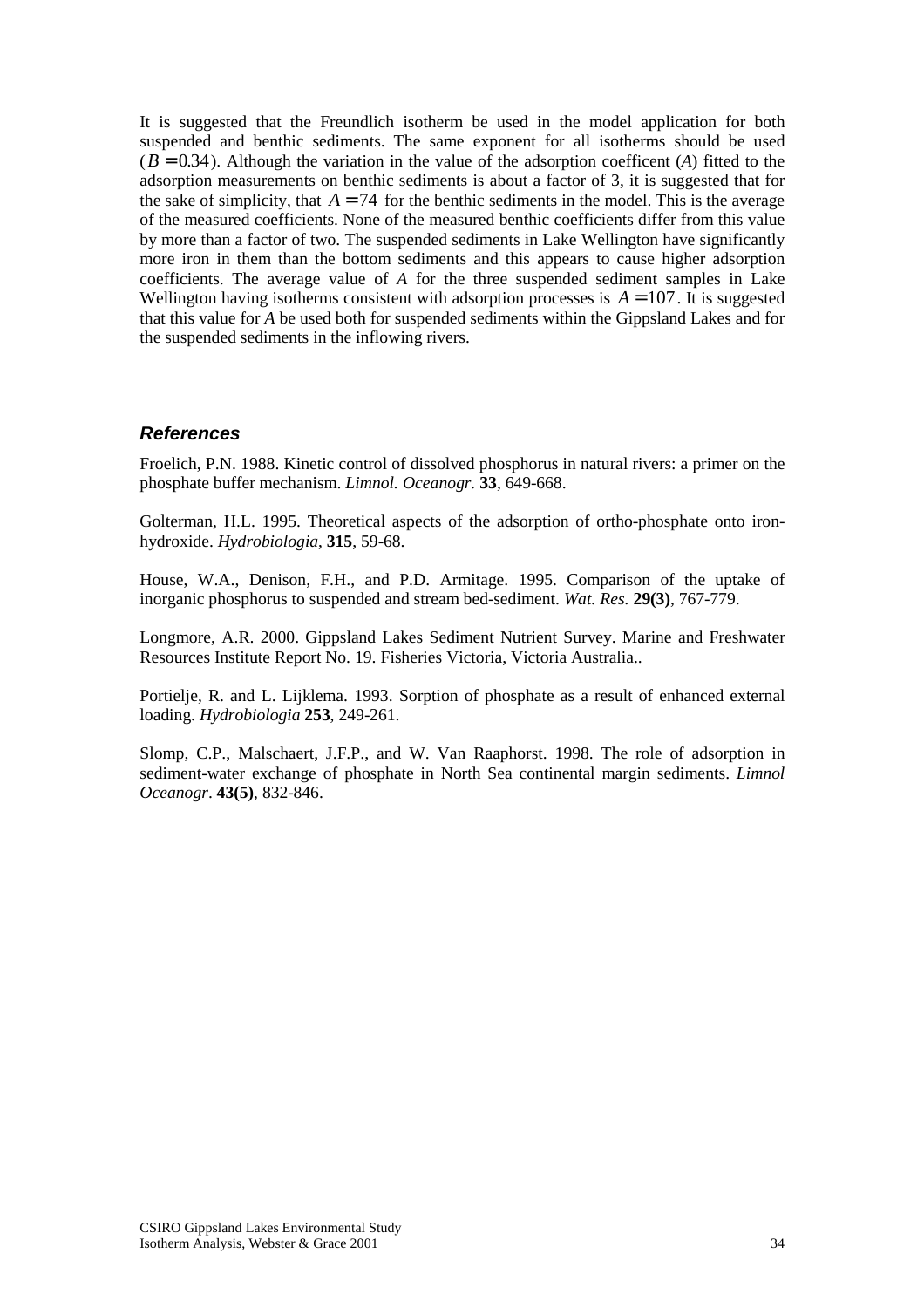# <span id="page-34-0"></span>*Appendix - Short Progress Report on P Sorption & Particle Sizing*

(slightly updated – March 2001)

Prepared by Drs Mike Grace & Soheyl Tadjiki, Water Studies Centre, Monash University

### **Sampling**

At the time of this report (5/9/00), 2 sets of samples have been collected from the Gippsland Lakes for laboratory-based analysis of phosphorus sorption/desorption and particle sizing. Each set of samples is comprised of 4 sites - one just upstream from the mouth of the Latrobe River and 3 at approximately equal distances across Lake Wellington. Some general characteristics of these sites are given in Table 1.

|   | <b>Site</b>        | Location                      |   | June 5                      |                 | August 2                    |                 |                    |
|---|--------------------|-------------------------------|---|-----------------------------|-----------------|-----------------------------|-----------------|--------------------|
|   |                    |                               |   | <b>FRP</b><br>$(\mu g P/L)$ | Salinity<br>(‰) | <b>FRP</b><br>$(\mu g P/L)$ | Salinity<br>(‰) | Turbidity<br>(NTU) |
| 4 | Latrobe River      | S 38° 07.124'<br>147° 14.419' | E | 10                          | 4.3             |                             | 11.4            | 8.1                |
| 3 | Lake<br>Wellington | S 38° 06.771'<br>147° 15.916' | E | 10                          | 15.0            |                             | 13.0            | 4.1                |
| 2 | Lake<br>Wellington | S 38° 06.064'<br>147° 18.669' | Е | 9                           | 15.2            | 2                           | 13.4            | 2.0                |
|   | Lake<br>Wellington | S 38° 05.341'<br>147° 23.929' | E | 19                          | 15.5            |                             | 14.2            | 0.8                |

#### **Table 1. Water Quality Characteristics of the 4 Sites in the Gippsland Lakes Study, 2000**

It is interesting to note the high variability in Lake Wellington FRP concentration. The weather during the June sampling was extremely rough (2 m waves) hence resuspension was highly probable. The August sampling conditions were relatively calm.

#### **P Sorption**

P sorption isotherms have been completed for all 4 sites for each trip. However, we are waiting upon dry weight measurements - should be available within the next week - which preclude description of sorption on a particle dry weight basis. P partitioning measurements were performed after 2 hours incubation with the added phosphate and again after 24 or 48 hours. The dual time range allows determination of both rapid sorption processes and slower uptake.

The results clearly demonstrate a marked difference between riverine and lacustrine samples. It appears that there is considerably more uptake onto the riverine samples but this may simply be a function of much higher suspended solids load (e.g. see the turbidity results for August). For the lake samples, almost all the added P remained in solution (i.e. in the  $< 0.2$ ) µm filtrate) during both trips.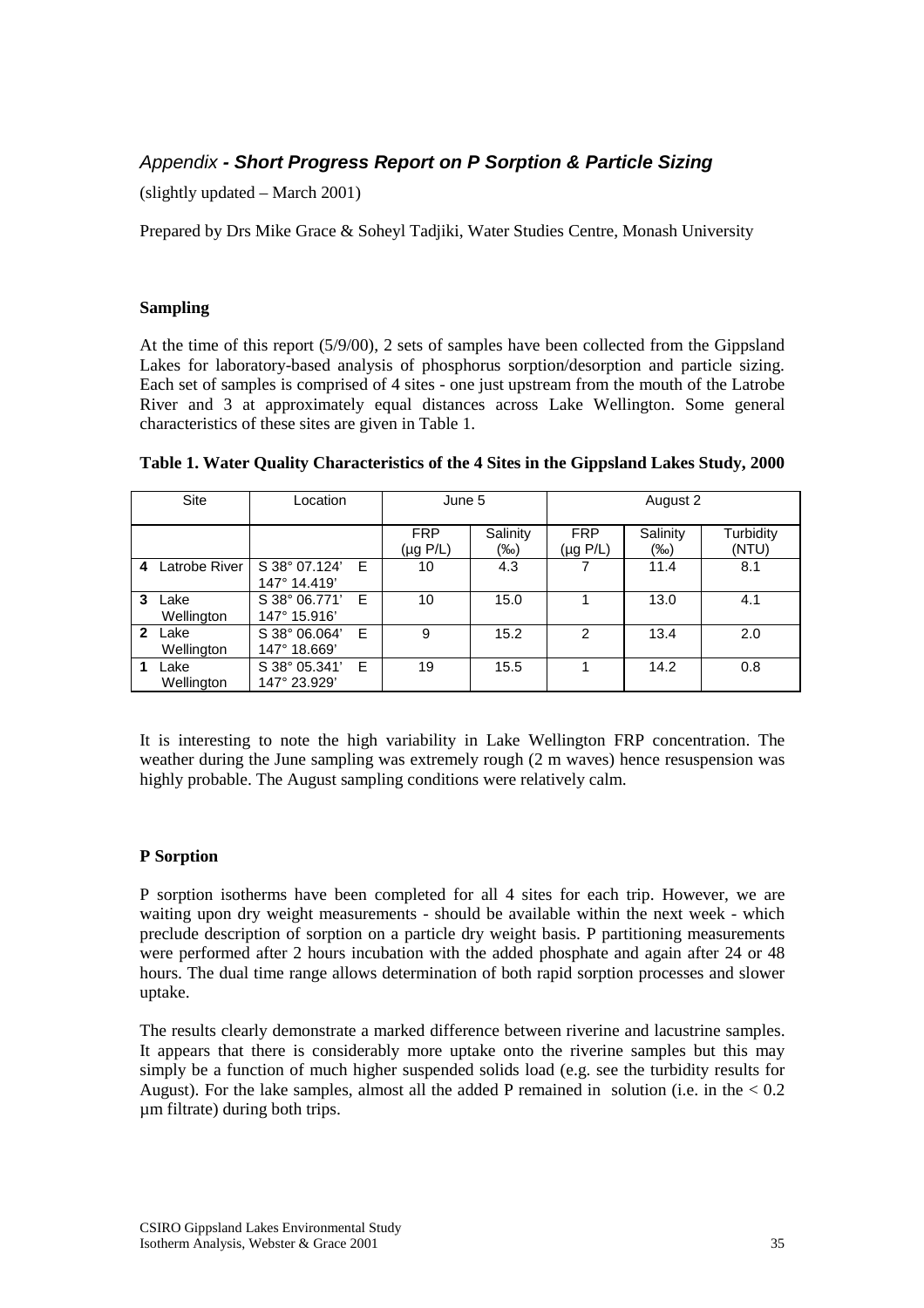Results on particle characterization (total & extractable iron, total phosphorus and total organic carbon concentrations) will be available within the next few days and may help to explain sorption behaviour if the dry weight-corrected data show significant variability.

During January 2001, the Total Fe content in the solid material (TSS) was typically approx. 5% by weight. During August 2000, the Fe content in the 3 Lake Wellington samples (1-3) was dramatically less, providing further evidence to the contention that most of the TSS was in fact biotic material (algae). Having a high biotic content may explain the very high sorption maximum for these (august) samples. The Total P content in the 3 August samples was much higher (0.50-0.55% by dry weight) than found for all the other samples (0.07-0.27%).

# **Particle Sizing**

Particle sizing measurements have been completed on all 8 samples as well. The video capture technique is limited to quantitatively observing particles greater than 4  $\mu$ m in size. Particle size distributions were measured at 3 times after the samples were initially shaken vigorously to ensure complete mixing and resuspension of material that might have settled during transport and storage: immediately after shaking, 1 hour after shaking and again after 24 hours. Between measurements, samples were stirred at a rate just sufficient to prevent settling.

The experiments on the June samples have demonstrated that the particle size distribution behaves differently at each site. The zero time distributions of all samples were effectively the same. The riverine and the 2 lake samples furthest from the river showed little variation in distribution with time. However, the lake sample closest to the river showed a broadening of the distribution and an increase in the peak particle size to ca. 8 µm diameter. There is also a suggestion of a broadening distribution after 24 hours in the mid-lake sample.

Work is continuing on the interpretation of these distributions.

#### **Future Work**

Two further sample sets will be collected for us (by the Victorian EPA during their regular trips to the Lakes) for P sorption and particle sizing studies. Sediment samples from Lakes King, Victoria and Wellington will also be analysed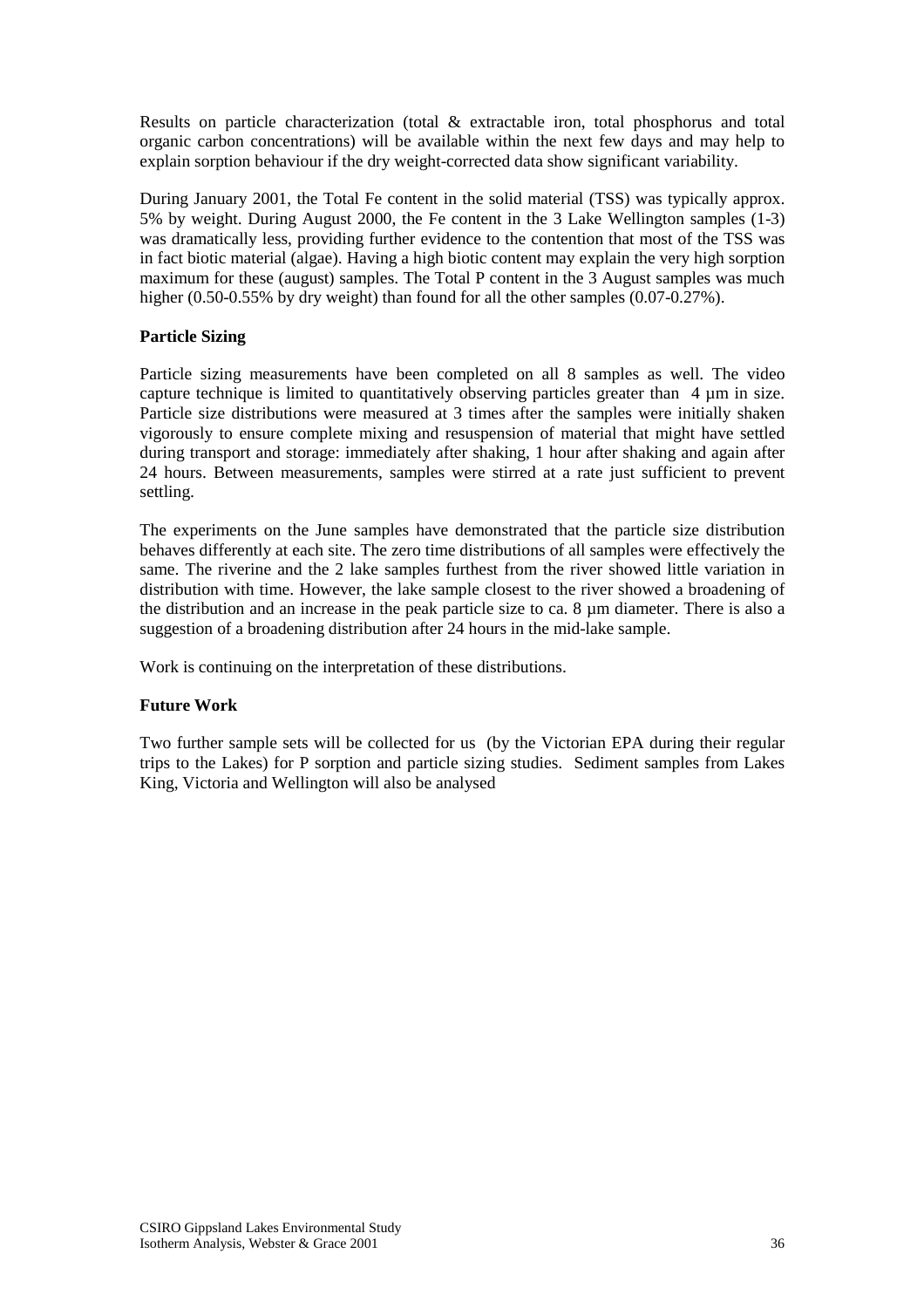# <span id="page-36-0"></span>**Examination of Water Balance Scenarios for Locks Across Lakes Entrance and McLennans Strait**

Ian T. Webster CSIRO Land & Water

September 2001

It has been suggested that the environmental condition of the Gippsland Lakes would be improved if they could be returned to freshwater systems. This objective could be accomplished by constructing locks across the two narrowest sections of the Lakes namely McLennans Strait and Lakes Entrance. A lock across McLennans Strait that allowed passage of freshwater flows but not return saline flows from Lake Victoria would turn Lake Wellington fresh. Similarly, a lock constructed across Lakes Entrance that prevented the ingress of seawater from Bass Strait would cause the entire Lakes' system to turn fresh.

Such locks that prevent seawater from entering the Lakes have implications for water levels within the Lakes. The water level within a freshwater lake is maintained by a balance between the river discharge into the lake, evaporation from the lake's surface, precipitation, and the outflow to a neighbouring lake or the sea. If the net amount of water entering the lake is positive then the water level will rise, and conversely negative net input will cause the water level to drop. Here, we examine the implications for water levels within the Lakes for locks constructed across McLennans Strait and across Lakes Entrance.

# *Water Balance Equation*

The water balance within a lake can be expressed as:

$$
A\frac{\mathrm{d}H}{\mathrm{d}t}=Q_{in}-AE+AP-Q_{out}
$$

In this equation, *A* is the area of the lake, *H* is the water level, *t* is time,  $Q_{in}$  is freshwater inflow, *E* is the evaporation rate, *P* is precipitation rate, and  $Q_{out}$  is the outflow. The left hand side of this equation represents the rate of change in the volume of the lake associated with the water level change and the right hand side equals the net amount of water entering the lake. This equation can be integrated forward in time to obtain water levels using prescribed freshwater discharges, precipitation and rainfall. When the lake is full, we assume that  $H = 0$ as a reference height. This is assumed to be its maximum level; the outflow is sufficient to maintain the height at this level. Further if  $H < 0$ , then we assume that the outflow is zero; that is, the lake is allowed to fill. With these conditions the specification of the outflow is not required.

# *McLennans Strait Lock*

For the case of a lock across McLennans Strait, the lake considered is Lake Wellington, which has an area of 148 km<sup>2</sup>. The inflow,  $Q_{in}$  is the sum of the measured discharges from the Latrobe, Thomson, and Avon Rivers. The evaporation and precipitation rates used in the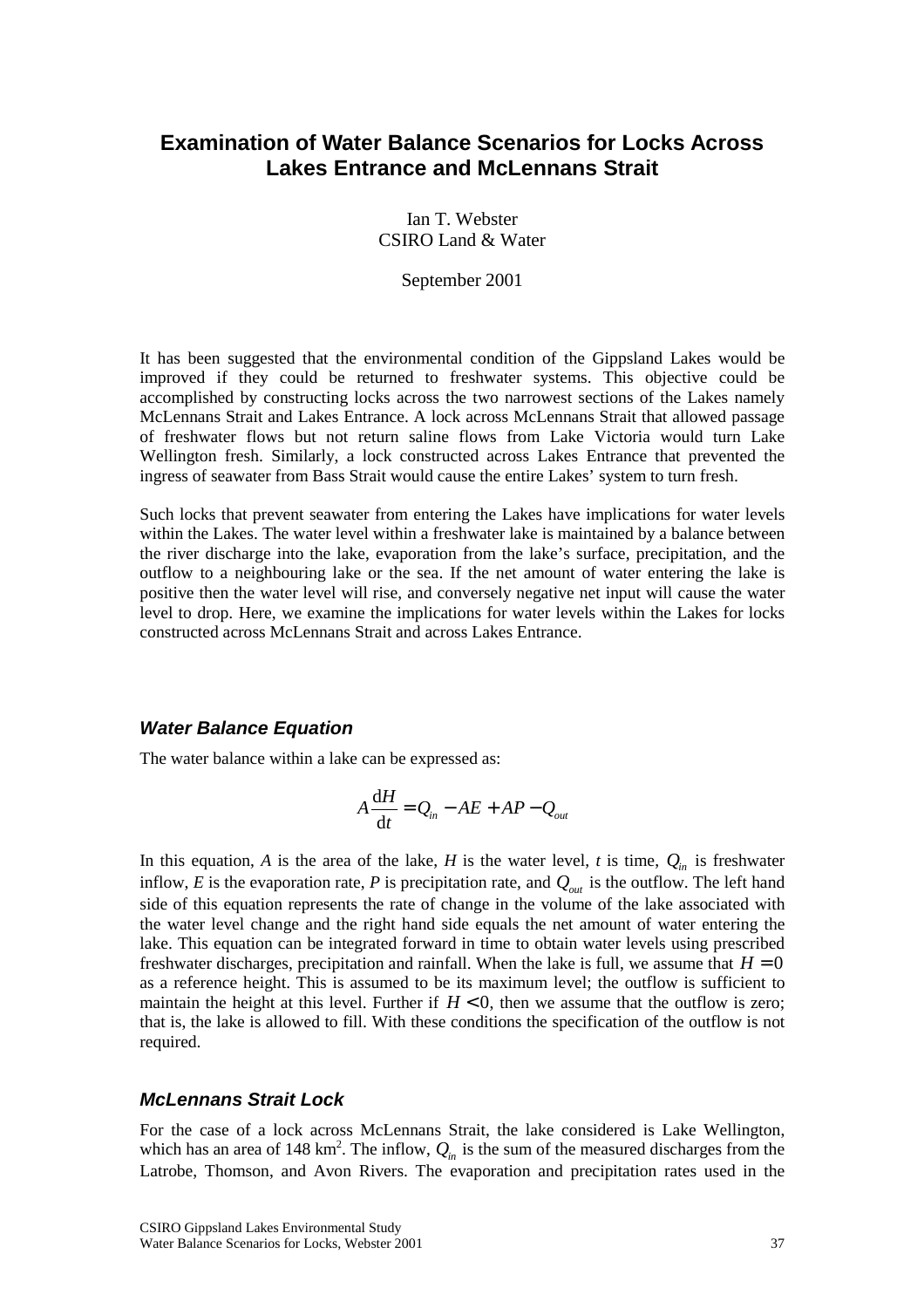<span id="page-37-0"></span>analysis are those measured at East Sale Airport. The analysis extends for 23 years between 13 November, 1976 and 12 September, 1999. Figure 1 shows the predicted water levels in Lake Wellington using measured river discharges. As part of the Gippsland Water Quality Modelling Project a number of water harvesting scenarios are being considered. One of these scenarios has the discharges of all the rivers flowing into the Gippsland Lakes reduce by 20%.

# Lake Wellington



**Figure 1. Predicted water levels in Lake Wellington for the case of a lock constructed across McLennans Strait.** 

In most summers, there would be at least a short period of time when input into Lake Wellington due to river discharge and precipitation are not enough to replace the water lost by evaporation. This shortfall causes the water level to drop below its 'full' level, but the drop would be almost always less than 0.1m. The water level would drop by more than 0.1m on only three occasions namely during the summers of 1977/78, 1982/83, and 1997/98. During the major drought of 1982/83 the drop in water level of 0.61m would be much larger than in the other years. The water harvesting scenario involving a 20% increase in abstraction results in the predicted water level drop increasing to 0.67m.

# *Lakes Entrance Lock*

For the case of a lock being constructed across Lakes Entrance, the body of water considered in the analysis is Lake Wellington, Lake Victoria, Lake King, Reeve Channel and Jones Bay taken together. The combined area of these Lakes is  $361 \text{ km}^2$ . Lake Reeve is excluded since it only has water in it during times of elevated river discharge when the Lakes are all full anyway. The rivers discharging into the system include those flowing into Lake Wellington as well as the Mitchell, Nicholson, and Tambo Rivers. Evaporation and precipitation rates are obtained from East Sale Airport as for the Lake Wellington analysis. Figure 2 shows the predicted water levels for the Lakes Entrance case.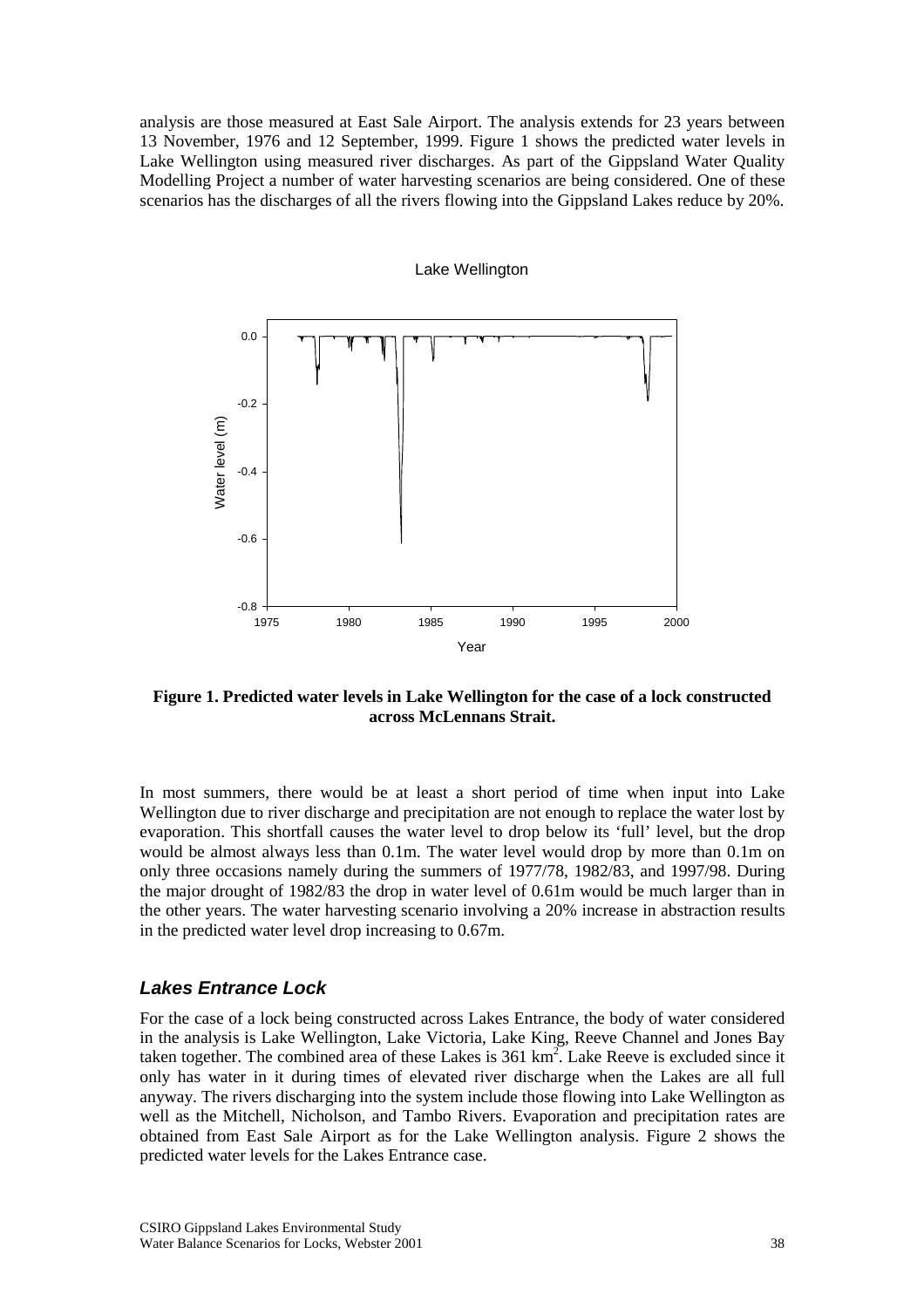



**Figure 2. Predicted water levels in the Gippsland Lakes for the case of a lock constructed across Lakes Entrance.** 

The lock at Lakes Entrance is predicted to cause more significant water level changes within the Lakes than the changes in Lake Wellington that would be caused by a lock across McLennans Strait. Although the level in the Lakes would drop by less than 0.10m in most years, during the summers of 1977/78, 1982/83, and 1997/98, the drop would exceed 0.3m. As for the McLennans Strait lock, the largest drop for the lock across Lakes Entrance (0.73m) is predicted to occur during the summer of 1982/83.

Water level changes occur throughout the Lakes in response to low-frequency sea level changes, winds, tides, and to variation in river discharge (Walker and Andrewartha, 2000; Grayson et al., 1999). The range in water level caused by these phenomena is about 0.3m so it is suggested that water level drops caused by restricting water exchange by locks should probably not be considered significant unless they are larger than 0.3m. By this criterion, the construction of a lock across McLennans Strait would cause significant water level changes in Lake Wellington in one year out of 23 (approximately 4% annual exceedence probability). The Lakes Entrance lock would cause significant water level drops in three years out of the 23 (approximately 13% annual exceedence probability).

The largest part of the natural variability in water levels within the Lakes is caused by lowfrequency water level variations in Bass Strait. With the construction of locks these fluctuations would no longer contribute to water level variability within all or part of the Lakes' system. In effect, lock construction would lead to smaller water level variation during most years, but during times of drought there would be an opportunity for variation that is larger than the natural condition.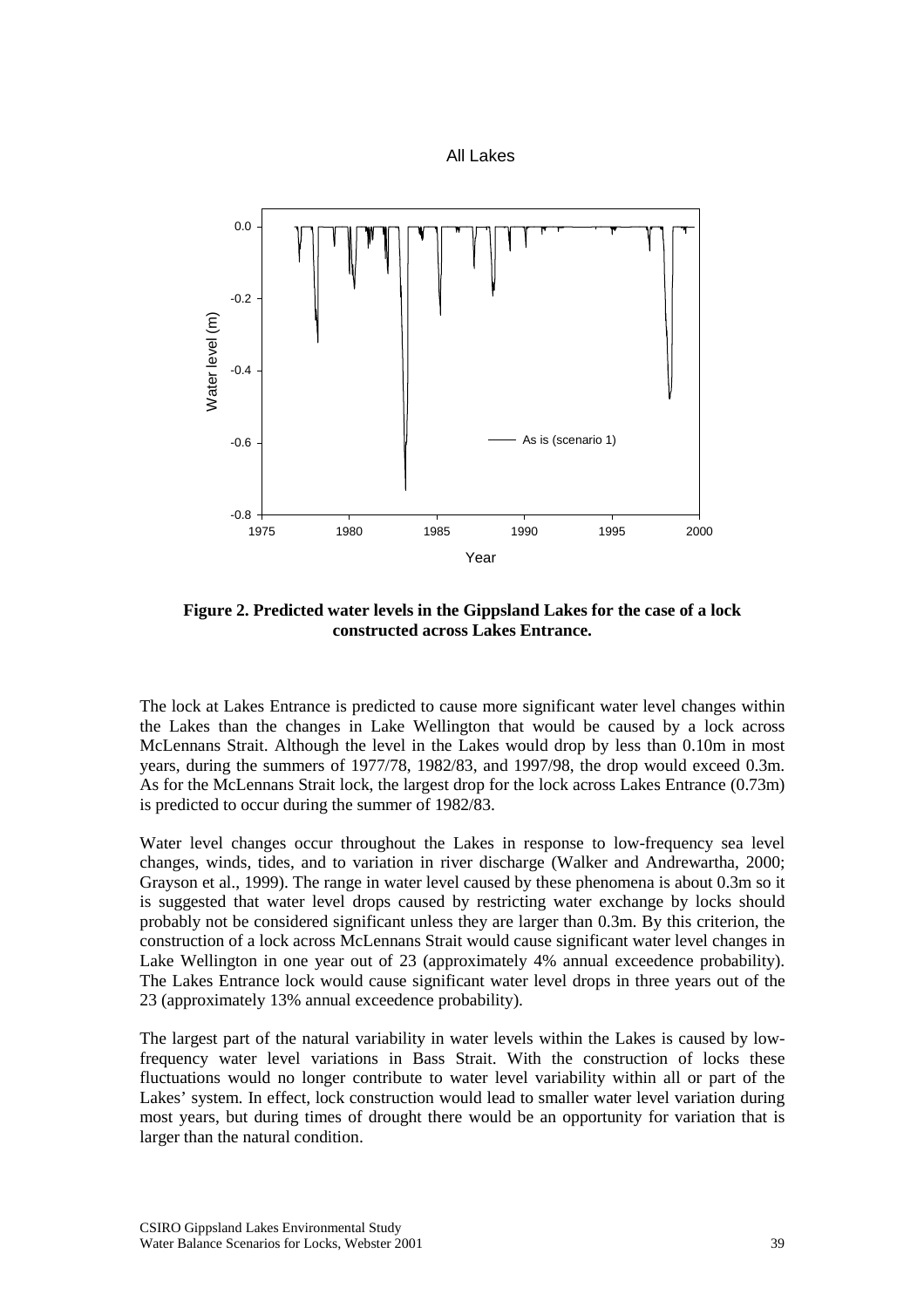# <span id="page-39-0"></span>*Discussion*

The weakest part of the analysis is probably the reliance on the evaporation measurements from East Sale Airport. These measurements were made from an evaporation pan that may not yield accurate estimates of evaporation rates from the large open water surfaces of the Lakes. However, as part of their hydrodynamic modelling of the Lakes, Walker and Andrewartha (2000) used the measured evaporation rates in order to predict water temperatures. In the first year of the simulation, measured temperatures were well predicted by the model, but in the second year predicted temperatures were too high. These comparisons suggest that measured evaporation rates were consistent with the overall heat balance of the Lakes in the first year, but in the second year measured evaporation rates were too low.

Inevitably, the construction of locks to prevent exchange with the sea would have huge impacts on the ecology of the Lakes. An obvious major impact is the replacement of the biota adapted to variable salinity by a freshwater ecology. The construction of locks would certainly reduce the flushing rate of the Lakes. However, it could be that the elimination of saline inflows through the Entrance would cause the Lakes to have the tendency to stratify in temperature only. Persistent stratification would not occur during Autumn and Winter and for the rest of the year it is possible that stratification would only occur for periods of limited duration. With the maintenance of the generally higher oxygen concentrations in bottom water that would accompany more sporadic stratification, we might expect denitrification efficiencies to be higher in Lakes King and Victoria. The reduction in flushing efficiency caused by lock construction could be more than compensated by an increased loss rate for nitrogen through denitrification. It is not known to what extent slow seepage from the ocean (or salty water from the Macalister Irrigation District groundwater area) would enable the formation of saline stratification and anoxic bottom waters. The prevention of saline exchange with the ocean is likely to impact on turbidity particularly in Lakes King and Victoria. If these two Lakes were fresh water then flocculation would be less effective at reducing their turbidity than is the present case.

The analysis has not considered the detailed effects the lock structures on the flows past them. Inevitably, the structures will impose some restriction of these flows. Any such constriction will exacerbate the problem of flooding during times of high discharge of the rivers flowing into the Lakes.

# *References*

Grayson, R.B., McMaster, M., McCowan, A., 1999. Summary of work on the Gippsland Lakes by the Centre for Environmental Applied Hydrology, 1998/99. CEAH report 1/99, University Of Melbourne.

Walker, S. and Andrewartha, J. 2000. Gippsland Lakes Environmental Study – Hydrodynamic Modelling. CSIRO.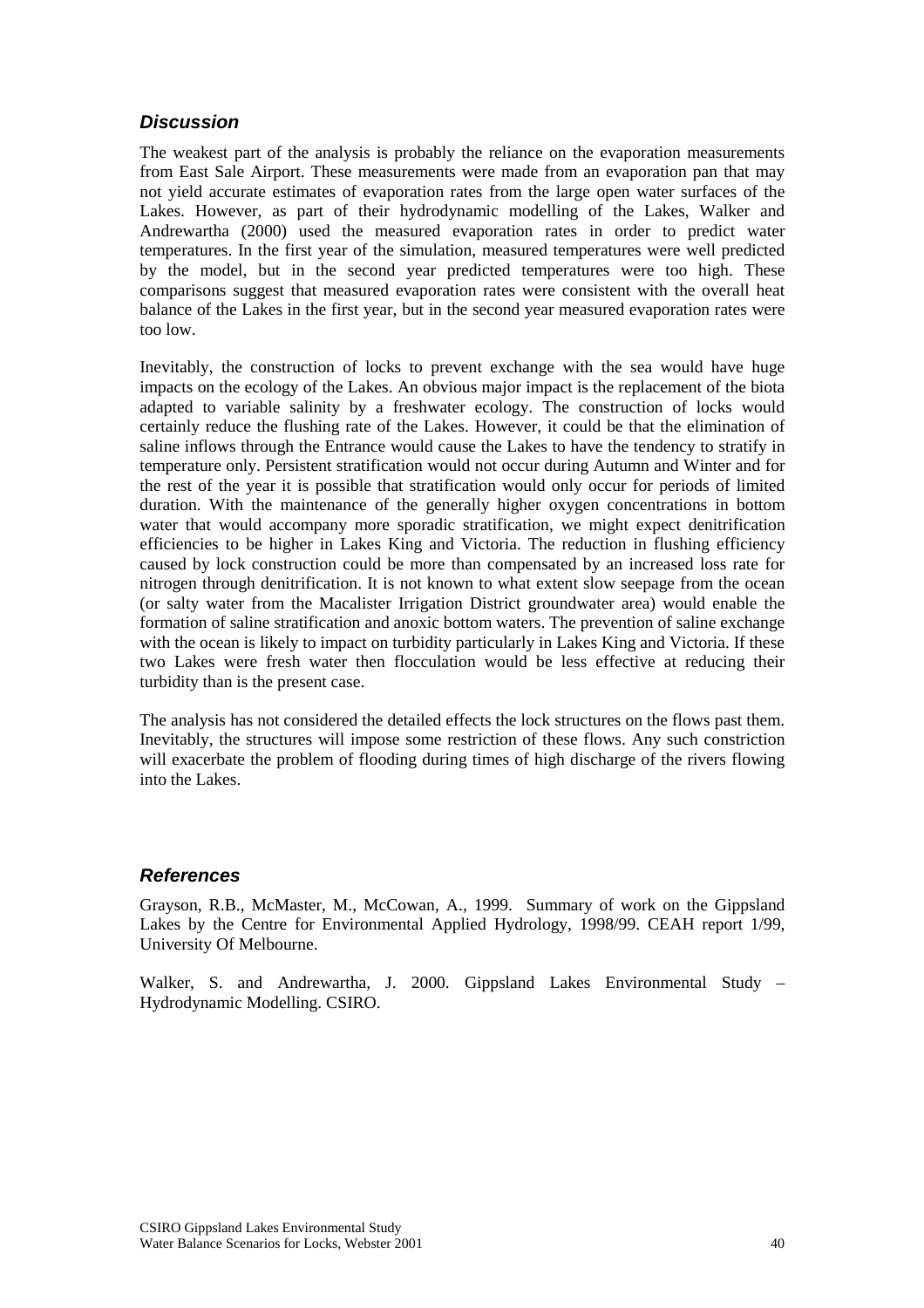# <span id="page-40-0"></span>**First-cut Estimation for Seepage across Bunga Arm Barrier**

Kim Seong Tan Centre for Environmental Applied Hydrology Department of Civil & Environmental Engineering The University of Melbourne Victoria 3010, Australia

Supervisors: A/Prof. Rodger Grayson & Dr. Andrew Western

July 2000

# *Introduction*

The Gippsland Lakes is a typical coastal lagoon located in the south-eastern part of Australia. One of the unique characteristics of a coastal lagoon is that the lagoon basin, usually shoreparallel, is separated by a narrow strip of coastal barrier/dune. In the case of the Gippsland Lakes, the barrier separating the Bunga Arm from the coastal ocean is sandy in nature and appears to be quite "narrow" and "long".

As part of the Gippsland Lakes Environmental Study modelling work, it is necessary to carry out an overall appraisal of the environmental system, so that "important" features of the system are not missed out in the model representation. As far as the possibility of seepage across the Bunga Arm barrier is concerned, we reckoned that at least a simple preliminary investigation is warranted. Consequently, the following first cut estimation has been carried out to check if seepage is "important" enough to be included in the system dynamics of the model set-up.

# **Physical Setting**

The Bunga Arm barrier is a "narrow" and "elongated" sand dune formed by coastal processes subsequent to the Holocene sea level rise, with widths ranging from 100 to 300m and a length of about 15km. As part of the system dynamics of the Gippsland Lakes, the Bunga Arm is a shallow  $(\sim 1$  to 2m), narrow  $(\sim 100$  to 400m) and elongated  $(\sim 15 \text{km})$  water body which is hydrodynamically well connected to the main water body of the larger Lake Victoria/King. All dimensions are approximated from the topographical map "*1:100,000 Series Sheet 8422- Bairnsdale, Victoria Edi. 1*" published in 1976 by NATMAP, Commonwealth of Australia.

# **Soil Profile**

Based on the "*NMP/60/122 Atlas of Australian Soils: Melbourne-Tasmania Area-Sheet 2*" published in 1961 by the Div. of Natational Mapping, Dept. of Development Canberra, the dominant soil in Bunga Arm is of "Type B3-Siliceous sand with uniform texture profile".

The "*Australia 1:250,000 Geological Series Sheet SJ55-11 Sale 1st Edi.*" published in 1972 by the Geological Survey of Victoria shows a soil profile with a transect across Sperm Whale Head, which is the soil profile nearest to Bunga Arm barrier available to us. We assume that this profile is representative to the Bunga Arm barrier.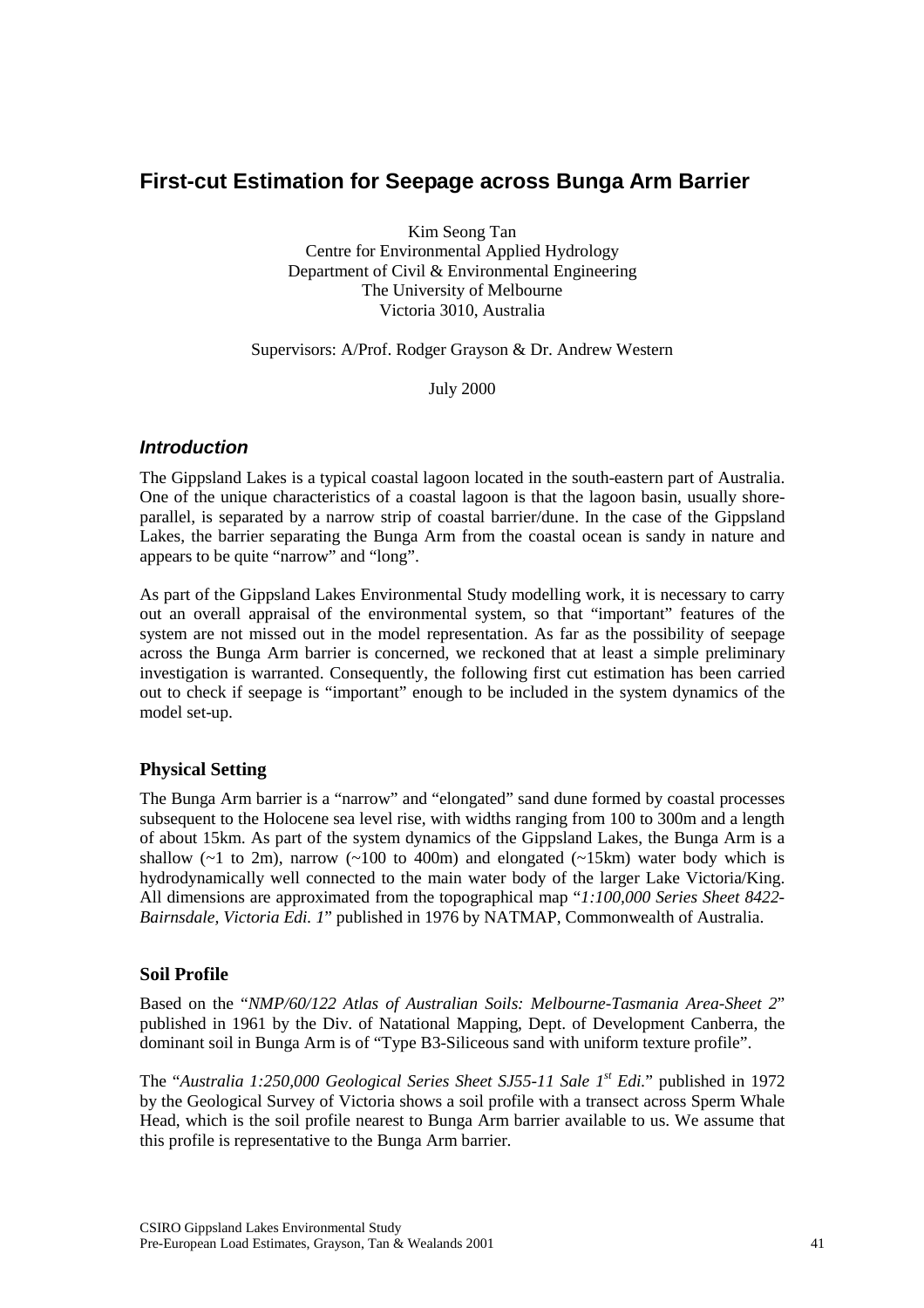| $0'$ to 30'     | $Q_{\rm rd}$ : Dunes, beach deposits, Aeolian sand sheets, raised beaches,<br>estuarine, sand, barrier deposits and ridges, shell beds. |
|-----------------|-----------------------------------------------------------------------------------------------------------------------------------------|
| $30'$ to $270'$ | Jemmy's Point Formation - $T_{pi}$ : Calcareous and siliceous sand, sand<br>sheets and ridges, dune limestone, clay, gravel.            |
| 270' to $1200'$ | Gippsland Limestone - $T_{ml}$ : Limestone and marl, ferruginous sand.                                                                  |

Based on these information, we schematized the soil profile for the purpose of this preliminary investigation as follows (Figure 1):-

Qrd  $0^{\prime}$ 30' 270' 1200'  $T_{pj}$  $T<sub>ml</sub>$ 

**Figure 1 : Schematised Soil Profile (N.T.S.)** 

Based on the soil profile above, we consider that the first  $30'$  ( $\sim$ 10m) of sand dunes/beach deposits as being "conductive" for the purpose of this preliminary seepage investigation.

#### **Coefficient of Permeability**

For clean sands and sand gravel-sand mixtures, the coefficient of permeability,  $k$  is around  $10^{-1}$ to  $10^{-4}$ m/s; whereas for very fine sands, silts and clay-silt laminate, k is around  $10^{-4}$  to  $10^{-7}$  m/s (Table 2.1 in Craig, 1997). We would use an average value of  $k = 10<sup>-4</sup>m/s$ .

Another method of estimating conductivity for sandy soil, as recommended by Hazen, is  $k =$  $10^{-2} D_{10}^2$ , where k is in m/s and  $D_{10}$  in mm. Assuming  $D_{10} = 0.1$  mm for the sand of the Bunga Arm barrier yields  $k = 10^{-4}$ m/s.

### **Difference in Total Head**

The maximum difference in total head between the ocean and the Lakes is taken as 0.5m.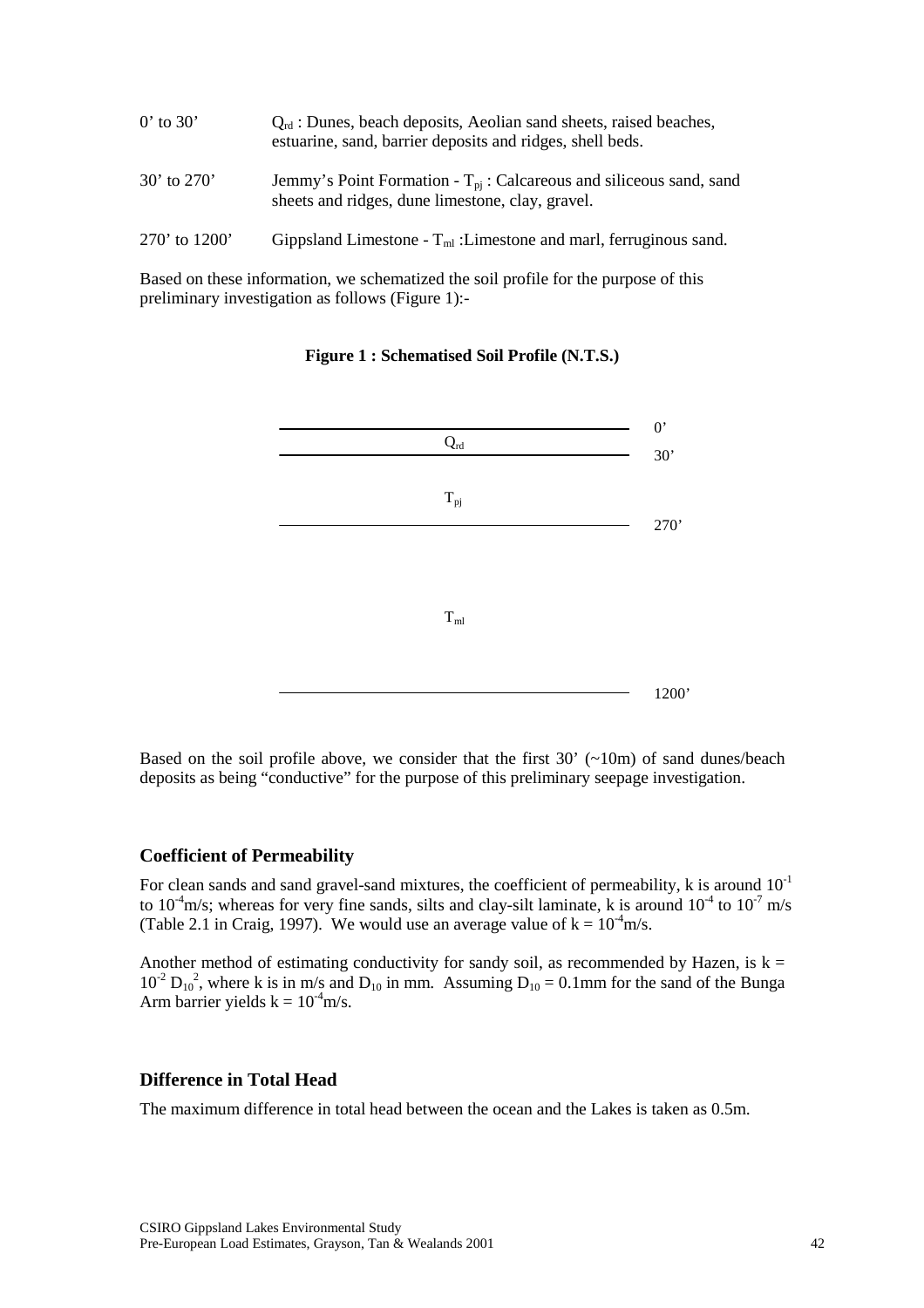# <span id="page-42-0"></span>*Seepage through the Bunga Arm Barrier*

For a preliminary seepage investigation, the Bunga Arm barrier could be schematically represented in Figure 2.





Based on the simple flow net method with curvilinear squares (Craig, 1997), seepage per unit width,

q = (Nf/Ne) k h = (10/100) 10-4 h = (10-5 h) m3 /s per m width

where  $Nf =$  number of flow channel = 10  $Ne =$  number of equipotential drops along each of the channel = 100  $k =$  coefficient of permeability, assuming isotropic condition =  $10^{-4}$  m/s  $h =$  difference in total head = 0.5m

For a dune of length,  $L = 15km$ , the seepage rate across the entire dune is thus,

 $Q_{BA} = q \times L = (10^{-5} \text{ h}) \times 15,000 = (0.15 \text{ h}) \text{m}^3/\text{s}$ 

| Head Difference, h (m) | Discharge, $Q_{BA}$ (m <sup>3</sup> /s) | Time Weighted Average Discharge,<br>$Q_{BA(ave)}$ (m <sup>3</sup> /s) |
|------------------------|-----------------------------------------|-----------------------------------------------------------------------|
|                        | 0.015                                   | 0.0150                                                                |
| 0.2                    | 0.030                                   | 0.0225                                                                |
| 0.3                    | 0.045                                   | 0.0300                                                                |
| 0.4                    | 0.060                                   | 0.0375                                                                |
| 0.5                    | 0.075                                   | 0.0450                                                                |

|  |  |  |  |  | Table 1: Seepage through the Bunga Arm Barrier |
|--|--|--|--|--|------------------------------------------------|
|--|--|--|--|--|------------------------------------------------|

For h = 0.5m, the time weighted average discharge,  $Q_{BA(ave)} = 0.045 \text{m}^3/\text{s}$ .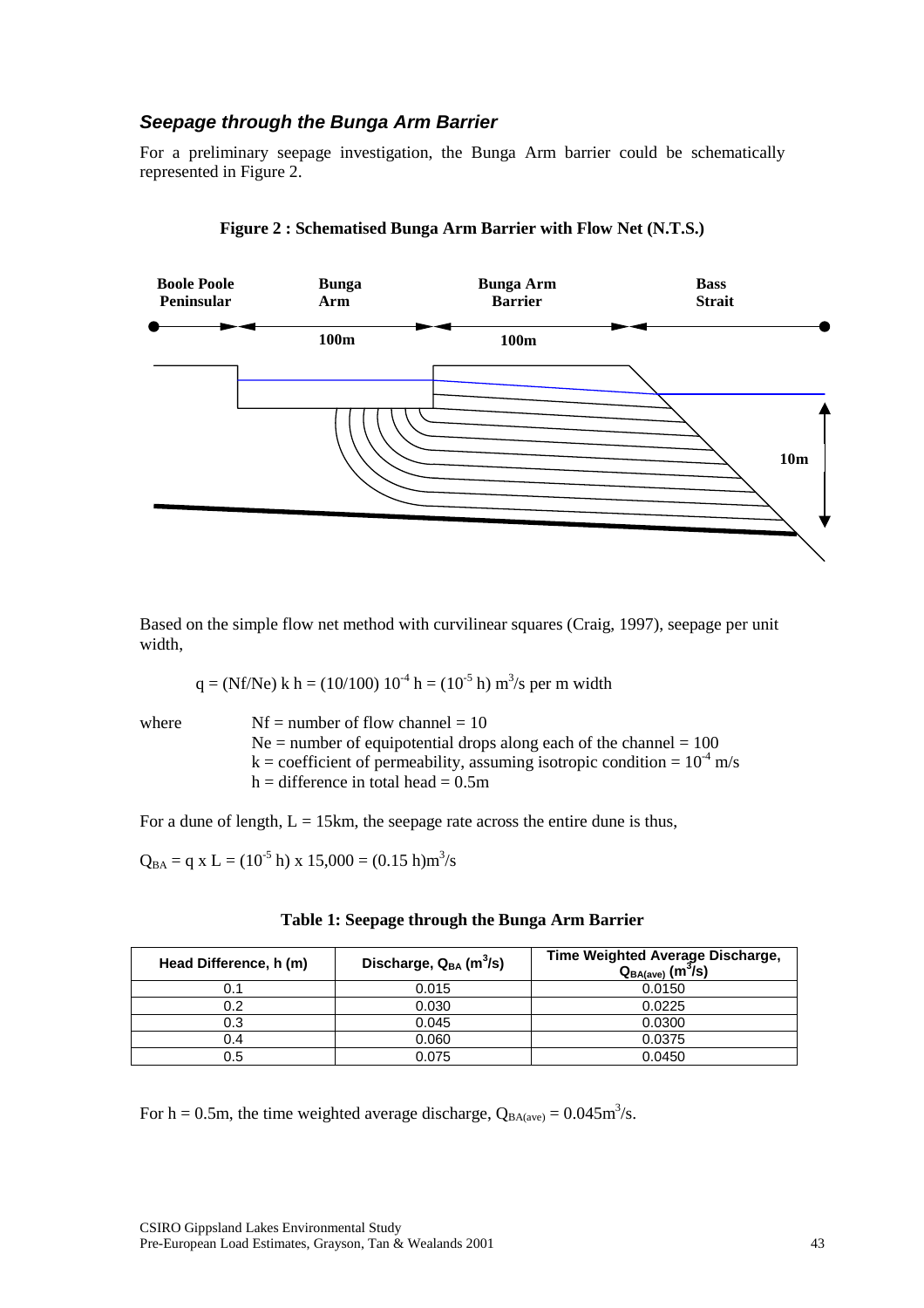<span id="page-43-0"></span>The same analysis can be performed with more extreme values for k  $(10^{-3} \text{ m/s})$ , head of 2 m, length of dune over which seepage occurs (say 50km to include lake Reeve), narrower dune and taking just the peak flow rate. This extreme case analysis results in flow rates of 10  $m^3/s$ . As will be seen below, this is still very small compared to flow rates at the entrance.

#### *Discharge through Lakes Entrance Waterway*

The Lakes Entrance has the following characteristics :-

Depth,  $D = 4.5m$ Breadth,  $B = 80$  to 120 m (use 80m) Length,  $L = 400$ m Mannings Roughness Coeff,  $n = 0.03$ 

Thus, discharge through Lakes Entrance waterway,

 $Q_{LE} = (1/n)$  A  $R^{2/3}$   $S^{1/2} = (1/0.03)(4.5x80)(4.5x80/89)^{2/3}$   $(S)^{1/2} = 30464$   $S^{1/2}$   $m^3/s$ 

Assuming the entire Lakes with a total surface area,  $A_{\text{Lakes}} = 350 \text{km}^2$  is responding with the low frequency ocean level fluctuation in a pumping mode, the total time required for the entire Lakes water level to raise/drop by 0.5m is approximately 65.3hr.

| Head<br>Difference, h<br>(m) | Water<br><b>Surface</b><br>Slope, S | Discharge, QLE<br>$(m^3/s)$ | Velocity,<br>$V_{LE}(m/s)$ | Time to<br>Discharge (hr) | <b>Cumulative</b><br>Time (hr) |
|------------------------------|-------------------------------------|-----------------------------|----------------------------|---------------------------|--------------------------------|
| 0.1                          | 0.00025                             | 482                         | 1.3                        | 20.2                      | 20.2                           |
| 0.2                          | 0.00050                             | 681                         | 1.9                        | 14.3                      | 34.5                           |
| 0.3                          | 0.00075                             | 834                         | 2.3                        | 11.7                      | 46.2                           |
| 0.4                          | 0.00100                             | 963                         | 2.7                        | 10.1                      | 56.3                           |
| 0.5                          | 0.00125                             | 1077                        | 3.0                        | 9.0                       | 65.3                           |

**Table 2 : Discharge through the Lakes Entrance Waterway** 

The approximated maximum magnitude of the low frequency ocean level fluctuation is in the order of 0.5m( $\sim$ 50mbar), lasting for between 1 to 10 days. A change of h = 0.5m in the Lakes-ocean water level that takes  $T_{0.5m} = 65.3$ hr (~2.7days), enabling a complete volume exchange to occur would be a common phenomenon.

#### *Significance of Seepage*

We chose to evaluate the significance of seepage by simply computing the percentage ratio of seepage through the Bunga Arm barrier and discharge through the Lakes Entrance waterway.

Under the assumed scenario, the volume of seepage through Bunga Arm barrier,

 $V_{BA} = Q_{BA} x T_{0.5m} = 0.045 m^3/s x 65.3 hr x 3600 s/hr ~ 10,580 m^3$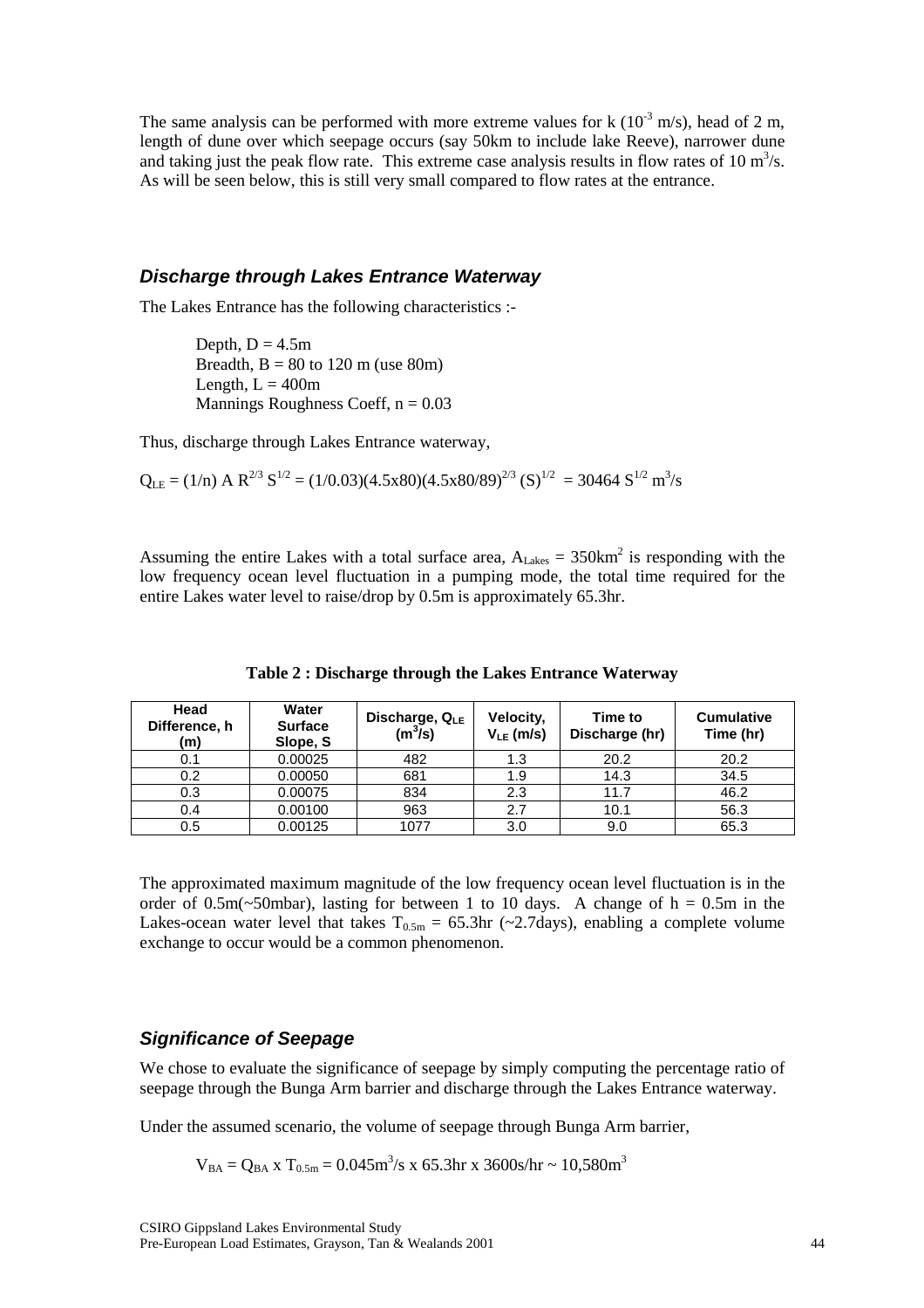<span id="page-44-0"></span>Whereas the volume of discharge through the Lakes Entrance waterway,

$$
V_{LE} = A_{Lakes} \; x \; h = 3.5x10^8 m^2 \; x \; 0.5 m = 1.75x10^8 m^3
$$

$$
V_{BA} / V_{LE} = (10{,}580m^3/1.75x10^8m^3) \times 100\% = 0.006\%
$$

Even with the extreme assumptions, this ratio is only a few percent.

# *Conclusion*

In this preliminary analysis, we generally assume the average to maximum values for the relevant parameters involved. For example the water level difference of 0.5m (as a result of low frequency forcings) is considered as a reasonable assumption; the coefficient of permeability for sand may be an average value; whereas the depth of the permeable soil could have been several times thicker than the 10m assumed.

Even if the assumed values are out by, several orders of magnitude, the resultant percentage of seepage through the Bunga Arm barrier is still less than a few percent, which is a relatively "insignificant" proportion for the Lakes system as far as the hydrodynamic and water quality modeling is concerned.

Based on the above simplified seepage analysis and the information available to us, we therefore concluded that the seepage through the Bunga Arm is not "important" enough to be included in the system dynamics of the hydrodynamic and water quality modeling set-up.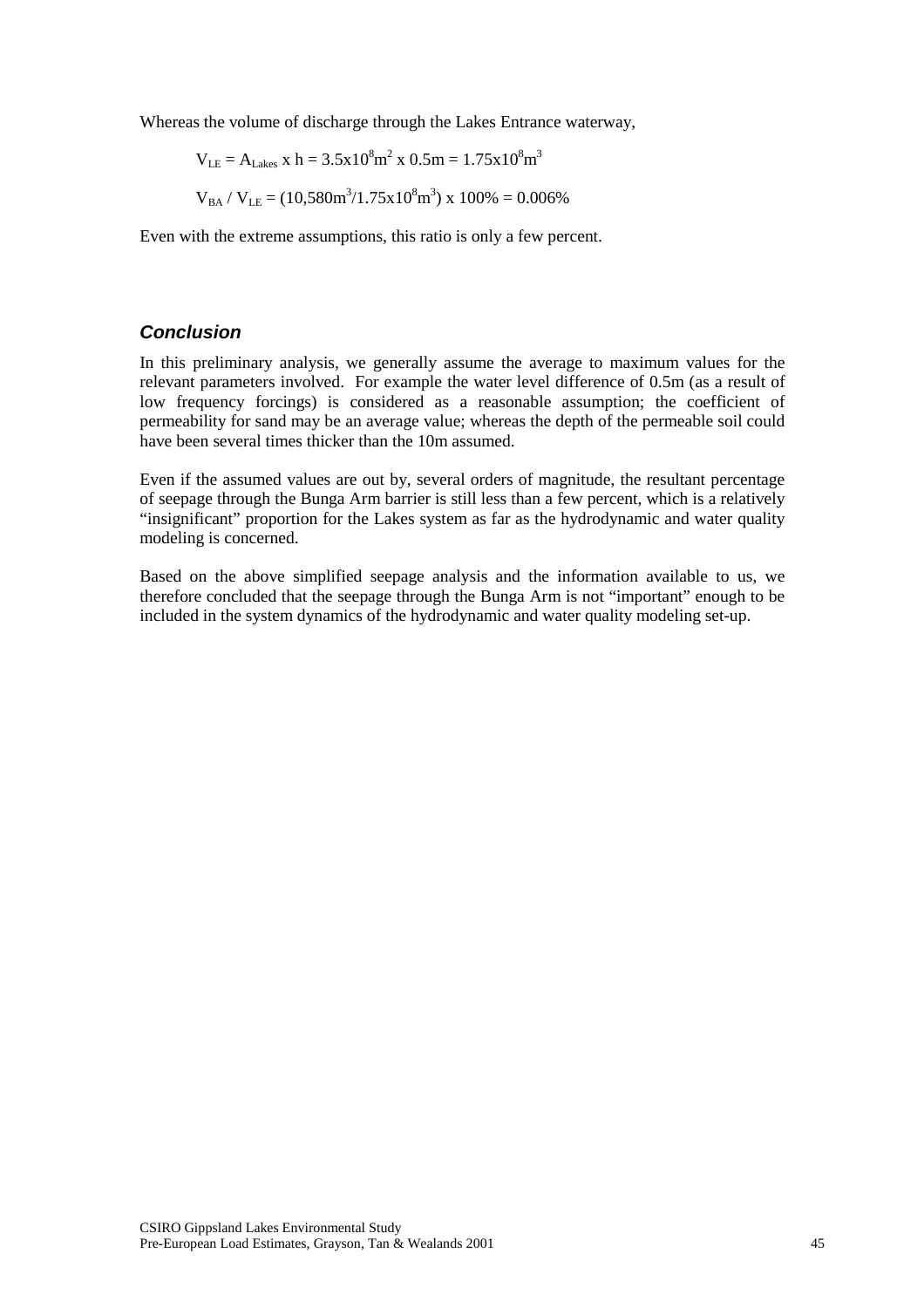# <span id="page-45-0"></span>**Pre-European load estimates into the Gippsland Lakes**

Rodger Grayson, KS Tan, and Stephen Wealands

Centre for Environmental Applied Hydrology, Department of Civil and Environmental Engineering, University of Melbourne

September 2001

#### *Overview*

At the Steering Committee meeting and Gippsland Lakes Modelling Workshop of Wednesday 22nd August, it was decided that estimates should be made of pre-European loads of sediment, total nitrogen and total phosphorous into the Gippsland Lakes. It was recognised that such estimates are subject to a large degree of uncertainty, yet it was determined that they may be useful for putting possible management scenarios into perspective. The Centre for Environmental Applied Hydrology undertook to assemble estimates based on easily available information.

As noted at the meeting of August 22, there have been a large number of other changes in the Lakes ecosystem since European settlement, including the permanent opening of the entrance. The impact of these in conjunction with changed loads would be needed to establish the pre-European ecological behaviour of the system, and even then, one may question their relevance to setting present-day management objectives.

# *Methods*

Two approaches were used to make these estimates.

**Method 1** was to simply assume that the overall catchment area of the Gippsland Lakes were once forested, and then apply published average loading rates (in Tonnes/ $\widehat{k}$ m<sup>2</sup>/yr) to the areas of the Eastern and Western Rivers (draining into Lakes King and Wellington respectively). There is a large range of published generation rates for forests, and the lower end of this range was used.

#### **Method 2** was to:

- 1. Get the current percentage of major land uses in each of the six major river catchments (split into urban, forested uplands, forested lowlands, irrigation, dryland grazing, horticulture). The map used was the NRE 1:250,000 coverage from their data library (Figure 1).
- 2. Use our present average annual computed loads to solve for the average annual generation rates from these land uses. This required the application of an optimisation procedure where each generation rate was constrained by the published range of values. This was done on each catchment individually but the results grouped as "Eastern" and "Western" rivers. This approach allowed us to have more confidence in the load generation factors used to estimate pre-European conditions.
- 3. Assume that the pre-European situation was forested lowlands and uplands and compute long term average loads.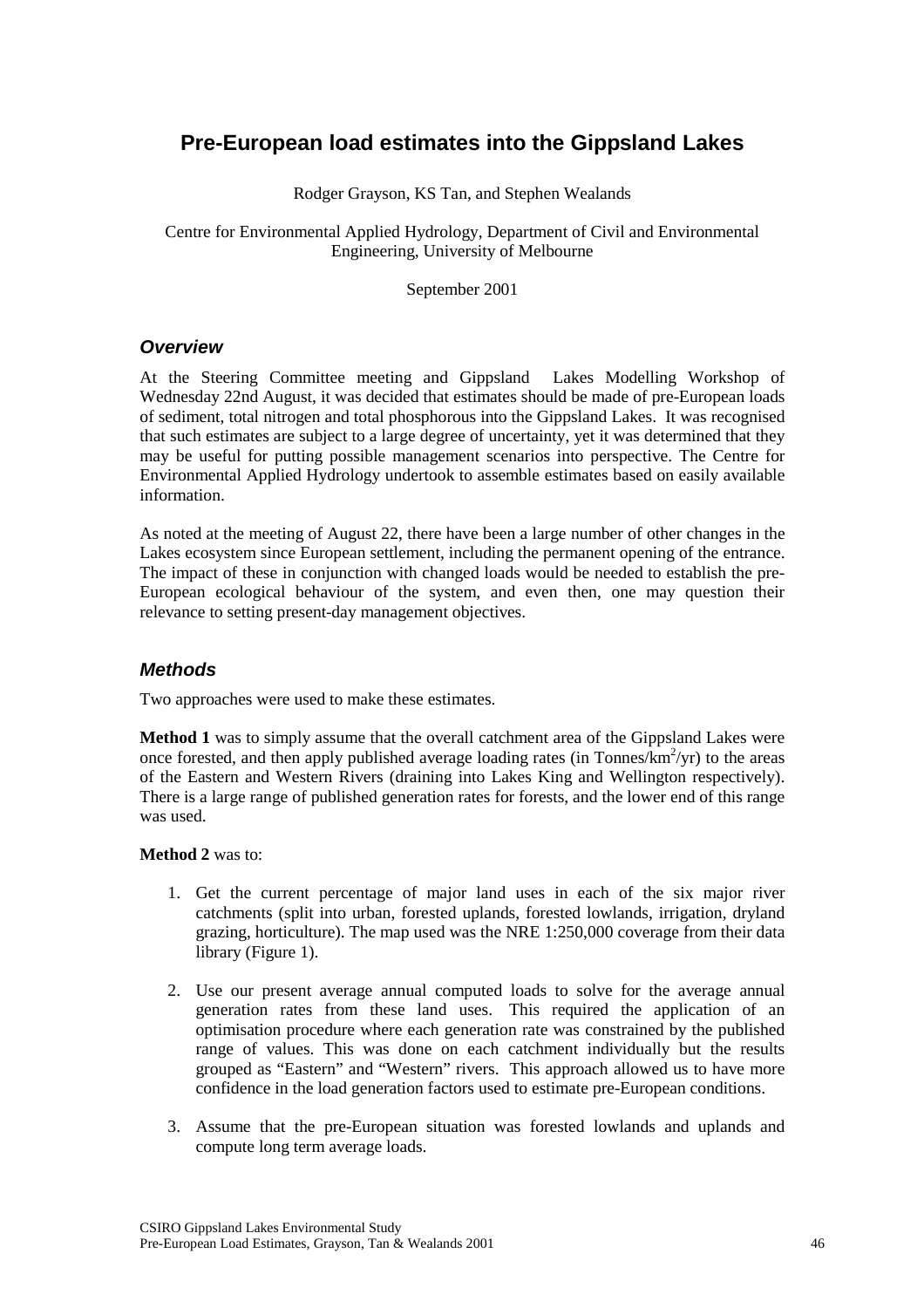<span id="page-46-0"></span>The results were then compared to other estimates from Grayson et al. (1994) for the Latrobe River catchment and some preliminary results available from the National Land and Water Resources Audit (NLWRA). These latter results are as yet unpublished and were provided for our interest (Warwick McDonald, Bill Young pers. Comm.).

# *Results*

| Table 1. Estimates using Method 1 - direct estimates of loadings from published data, |
|---------------------------------------------------------------------------------------|
| and assuming 100% forest cover pre-European                                           |

|                                                   | Present total<br>loads<br>(this study) | Present<br>average<br>loading | Assumed pre-<br>European<br>loading | Ratio of present<br>to pre-European<br>loading | Approx.<br>reduction in<br>present loading<br>needed to reach<br>pre-European<br>rates |
|---------------------------------------------------|----------------------------------------|-------------------------------|-------------------------------------|------------------------------------------------|----------------------------------------------------------------------------------------|
| <b>Western Rivers</b>                             | (T/yr)                                 | $(T/km^2/yr)$                 | $(T/km^2/yr)$                       |                                                | %                                                                                      |
| (area ~ 11000 km <sup>2</sup> )                   |                                        |                               |                                     |                                                |                                                                                        |
| TSS                                               | 170000                                 | 15.6                          | 5                                   | 3.1                                            | 70                                                                                     |
| ΤN                                                | 2000                                   | 0.18                          | 0.08                                | 2.2                                            | 55                                                                                     |
| TP                                                | 230                                    | 0.02                          | 0.005                               | 4.0                                            | 75                                                                                     |
|                                                   |                                        |                               |                                     |                                                |                                                                                        |
| <b>Eastern Rivers</b>                             |                                        |                               |                                     |                                                |                                                                                        |
| (area ~ 9000 km <sup>2</sup> )                    |                                        |                               |                                     |                                                |                                                                                        |
| TSS                                               | 49000                                  | 5.4                           | 5                                   | 1.1                                            | 10                                                                                     |
| ΤN                                                | 780                                    | 0.09                          | 0.08                                | 1.1                                            | 10                                                                                     |
| <b>TP</b>                                         | 75                                     | 0.008                         | 0.005                               | 1.6                                            | 38                                                                                     |
| <b>Overall</b><br>(area ~ 20000 km <sup>2</sup> ) |                                        |                               |                                     |                                                |                                                                                        |
| <b>TSS</b>                                        | 220000                                 | 11                            | 5                                   | 2.2                                            | 55                                                                                     |
| TN                                                | 2800                                   | 0.14                          | 0.08                                | 1.8                                            | 43                                                                                     |
| TP                                                | 300                                    | 0.015                         | 0.005                               | 3.0                                            | 67                                                                                     |

# **Table 2. Estimates using Method 2 - optimised values of generation rates based on present land use (see text for explanation)**

|                                 | Present total | Computed pre- | Ratio of present | Approx. reduction in present |
|---------------------------------|---------------|---------------|------------------|------------------------------|
|                                 | loads         | European      | to pre-European  | loading needed to reach pre- |
|                                 | (this study)  | loads         | loads            | European rates               |
| <b>Western Rivers</b>           | (T/yr)        | (T/yr)        |                  | %                            |
| (area ~ 11000 km <sup>2</sup> ) |               |               |                  |                              |
| TSS                             | 170000        | 74000         | 2.3              | 57                           |
| TN                              | 2000          | 1100          | 1.8              | 45                           |
| ТP                              | 230           | 46            | 5                | 80                           |
|                                 |               |               |                  |                              |
| <b>Eastern Rivers</b>           |               |               |                  |                              |
| (area ~ 9000 km <sup>2</sup> )  |               |               |                  |                              |
| TSS                             | 49000         | 46000         | 1.1              | 10                           |
| TN                              | 780           | 730           | 1.1              | 10                           |
| ТP                              | 75            | 60            | 1.3              | 23                           |
| Overall                         |               |               |                  |                              |
| (area ~ 20000 km <sup>2</sup> ) |               |               |                  |                              |
| TSS                             | 220000        | 121000        | 1.8              | 44                           |
| TN                              | 2800          | 1900          | 1.5              | 33                           |
| ТP                              | 300           | 106           | 2.8              | 65                           |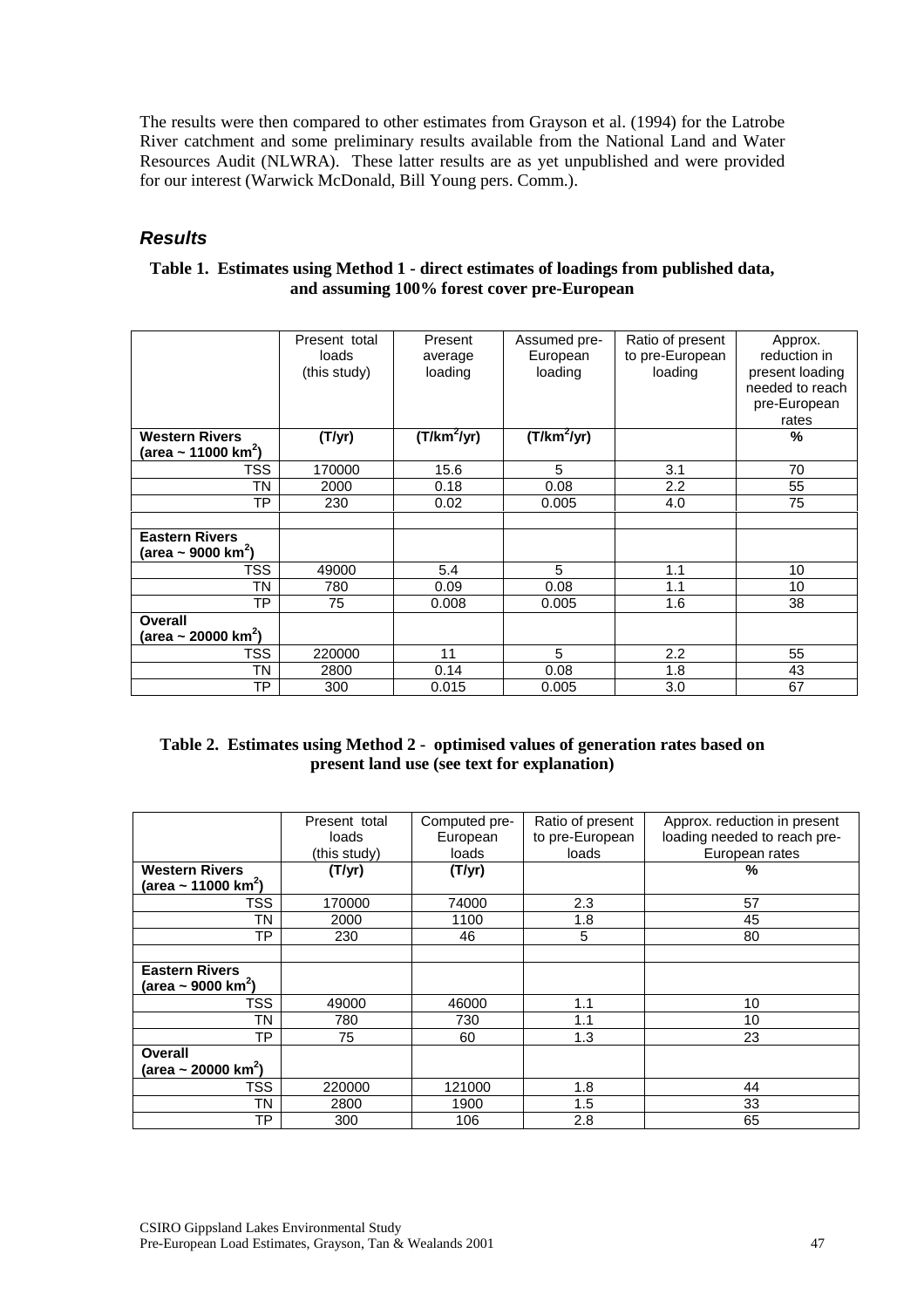<span id="page-47-0"></span>

|                                 | Estimated | Estimated | <b>Estimated ratios</b>      | Proposed     | Approx. reduction in   |
|---------------------------------|-----------|-----------|------------------------------|--------------|------------------------|
|                                 | ratios,   | ratios    | by others                    | ratio for    | present loading needed |
|                                 | Method 1  | Method 2  |                              | purposes of  | to reach pre-European  |
|                                 |           |           |                              | final        | rates                  |
|                                 |           |           |                              | reporting    |                        |
| <b>Western Rivers</b>           |           |           |                              |              |                        |
| (area ~ 11000 km <sup>2</sup> ) |           |           |                              |              |                        |
| TSS                             | 3.1       | 2.3       | $2^a$                        | 2.3          | 55                     |
| ΤN                              | 2.2       | 1.8       | b,c<br>1.1                   | 1.8          | 45                     |
| ТP                              | 4.0       | 5         | $4-5^a$ , 1.3 <sup>b,c</sup> | 4            | 75                     |
|                                 |           |           |                              |              |                        |
| <b>Eastern Rivers</b>           |           |           |                              |              |                        |
| (area ~ 9000 km <sup>2</sup> )  |           |           |                              |              |                        |
| TSS                             | 1.1       | 1.1       | ٠                            | 1.1          | 10                     |
| TN                              | 1.1       | 1.1       | $1.1^{b}$                    | 1.1          | 10                     |
| ТP                              | 1.6       | 1.3       | 1.2 <sup>b</sup>             | 1.3          | 25                     |
| Overall                         |           |           |                              |              |                        |
| (area ~ 20000 km <sup>2</sup> ) |           |           |                              |              |                        |
| TSS                             | 2.2       | 1.8       |                              | $\mathbf{2}$ | 50                     |
| TN                              | 1.8       | 1.5       |                              | 1.5          | 35                     |
| TΡ                              | 3.0       | 2.8       |                              | 2.8          | 65                     |

### **Table 3. Comparison of results and recommendations**

<sup>a</sup> from Grayson, 1994 – "Mitigation of sediment and nutrient movement from sources in the Latrobe River catchment into the Gippsland Lakes". LWRRDC Project UME8. Centre for Environmental Applied Hydrology. 225p

<sup>b</sup> unpublished estimates from the National Land and Water Resources Audit (McDonald, Young, per comm.)

c this value does not fully account for point sources or intensive agricultural outputs, particularly in the Latrobe River catchment – it would appear that they are underestimated.

# *Discussion*

These estimates are crude and must be accepted as such. There appears to be no better methods for the computation of pre-European loads that are possible without embarking on a major research project, and even then, considerable uncertainty is likely to remain.

The analysis indicates that suspended sediment load delivered to the Lakes is presently around twice the pre-European values, total phosphorous loads have increased by a factor of around three, with total nitrogen being approximately 1.5 times pre-European conditions. It must be noted that these generation rates relate to delivery *to the Lakes* and it is likely that generation rates of sediment back in the catchment are many times greater than pre-European, with greatly increased storage of sediments on flood plains and in-stream storages (there is a significant body of literature discussing this issue). Indeed work done under the NLWRA indicates that *generation* rates of sediment are likely to be from 3 to 100 times pre-European values across the catchments of the Gippsland Lakes.

With respect to phosphorous loads, there will be an increase in loads resulting purely from the increase in sediment, since P is part of soils. But in addition to this, there are elevated P loads resulting from point sources (such as sewage treatment plants, industrial discharges), and increased concentrations in runoff due to fertiliser, increased stocking rates etc. It is therefore expected that TP will have increased more than TSS since European settlement and more in the Western than the Eastern catchments. The composition of the TP load will also have changed and it is likely that bio-available forms of P are relatively more abundant in present day loads. This change in composition of the loads cannot be quantified through this simple analysis, but will have significant ecological impacts.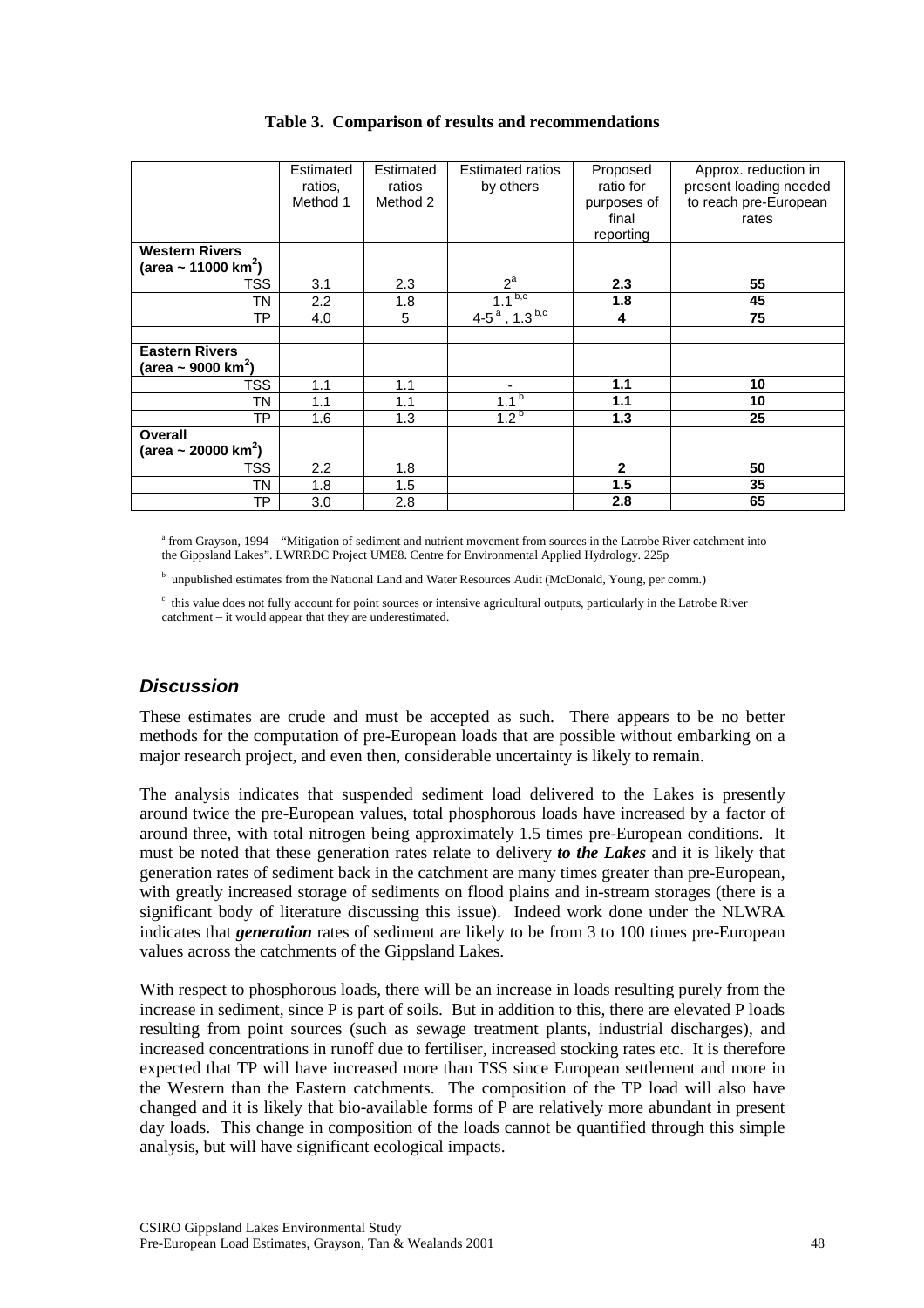In the estimates above, it is interesting to note the smaller apparent increase in nitrogen loads following European settlement. Literature values of nitrogen loads from forested areas are not greatly different to those from dryland pasture, nor from the average computed loadings for the catchment based on present data, particularly for the Eastern rivers (see Table 1). It is therefore not surprising that the methods give roughly the same result, since optimised values in Method 2 approach the lower limit of published values. The NLWRA methods are somewhat more sophisticated in relation to TN, yet their values are similar to those of Methods 1 and 2 for the Eastern rivers (where points sources are limited) so we might assume that, to the best of our present knowledge, our estimates are reasonable. The NLWRA estimates for Western Rivers would appear to not fully account for point sources so the value is similar to that of the Eastern Rivers. The recommended value takes better account of point sources.

As with TP, it is likely that there will have been changes in the composition of the nitrogen load, with present loads likely to contain more bio-available forms. The relative difference in changes of TP and TN loads also implies changes in the P:N ratios, which again may have significant ecological impacts. From an ecological point of view, the ratio of interest is the ratio of bio-available forms, which will likely be different to the change in ratio of TP:TN.

Clearly there are many unresolved issues that arise from the analysis presented here, particularly in relation to how the changes in TP and TN relate to changes in bio-available forms. As noted in the introduction, there is also considerable uncertainty in the pre-European estimates themselves. Nevertheless, the results in Table 3 should serve the purpose of the Steering Committee's request to provide some context for proposed management actions.